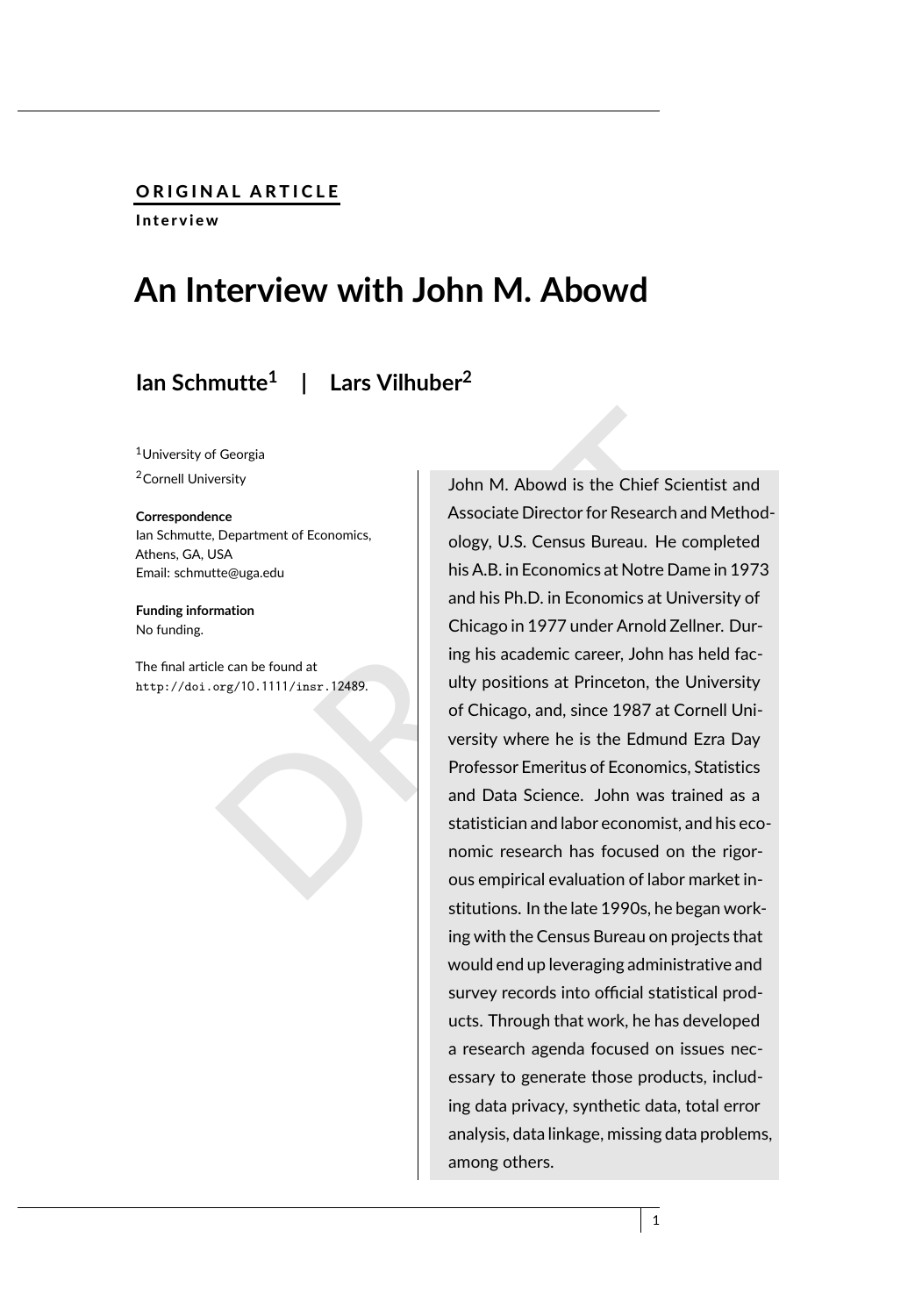### **1** | **INTRODUCTION**

**John Abowd (JA):** (singing) "*I am just a poor boy though my story's seldom told. I have squandered my existence for a pocket full of promises.*" No... "*pocket full of crumbles. Such are promises.*" There we go. That was almost right. (laughter)

**Lars Vilhuber (LV):** *Why don't we start with that?*

JA: The one I did yesterday was "These are all my trials and tribulations...." Of course, they always tease me that I can never get the lyrics right.

**LV:** *Well, this is us, Ian Schmutte and Lars Vilhuber, attempting to conduct an interview with John Abowd, whom we have known for a long time. Usually we wouldn't do this on video, but it's still 2021. So we can't accompany this with our habitual dram.*

**Ian Schmutte (IS):** *John, would you mind telling us something about your youth and how you grew up?*

Elial yesterday was "These are all my trials and tribulations...," Of course, they alway<br>at I can never get the lyrics right.<br>this is us, lan Schmutte and Lars Vilhuber, attempting to conduct an interview with Joh<br>m we hav **JA:** I'm the oldest of 12. I grew up with an automotive engineer father and a 100 percent, nonmarket economy mother, who had plenty to do. I told Janet, my wife, and my children that before the first one of them was born, my lifetime diapers-changed already exceeded theirs. It was going to exceed theirs forever. My mother spread the tasks out, and she did not discriminate by sex. So all of us learned to cook. All of us learned to clean, all of us learned to fold diapers, wash the old cloth ones. She was an early adopter of paper diapers. We were a relatively insular family. When I was young, it must have been third grade, we moved from the city of Detroit out to the suburbs – Farmington before there were Hills.

The key thing about my youth was, while it didn't seem particularly regimented to us, there were regular times for everything. So everybody was ready to go to school at the same time, because we all got on exactly the same bus which stopped outside our house and picked up as many of us as there were to pick up and dropped us all off at the same school, which went first grade through high school. That didn't end until I got my driver's license at age 16. My mother personally enrolled me in driver's education classes when I was 15 and a half – she drove me to the Department of Motor Vehicles to get my license so that it was issued on my 16th birthday on December 22. I was driving the family station wagon as the chauffeur from that day forward, a job that passed to the oldest child still living at home until the youngest, my sister Paula, graduated from high school. She's 16 years younger than I am. And yes, I did ding the car on the first day.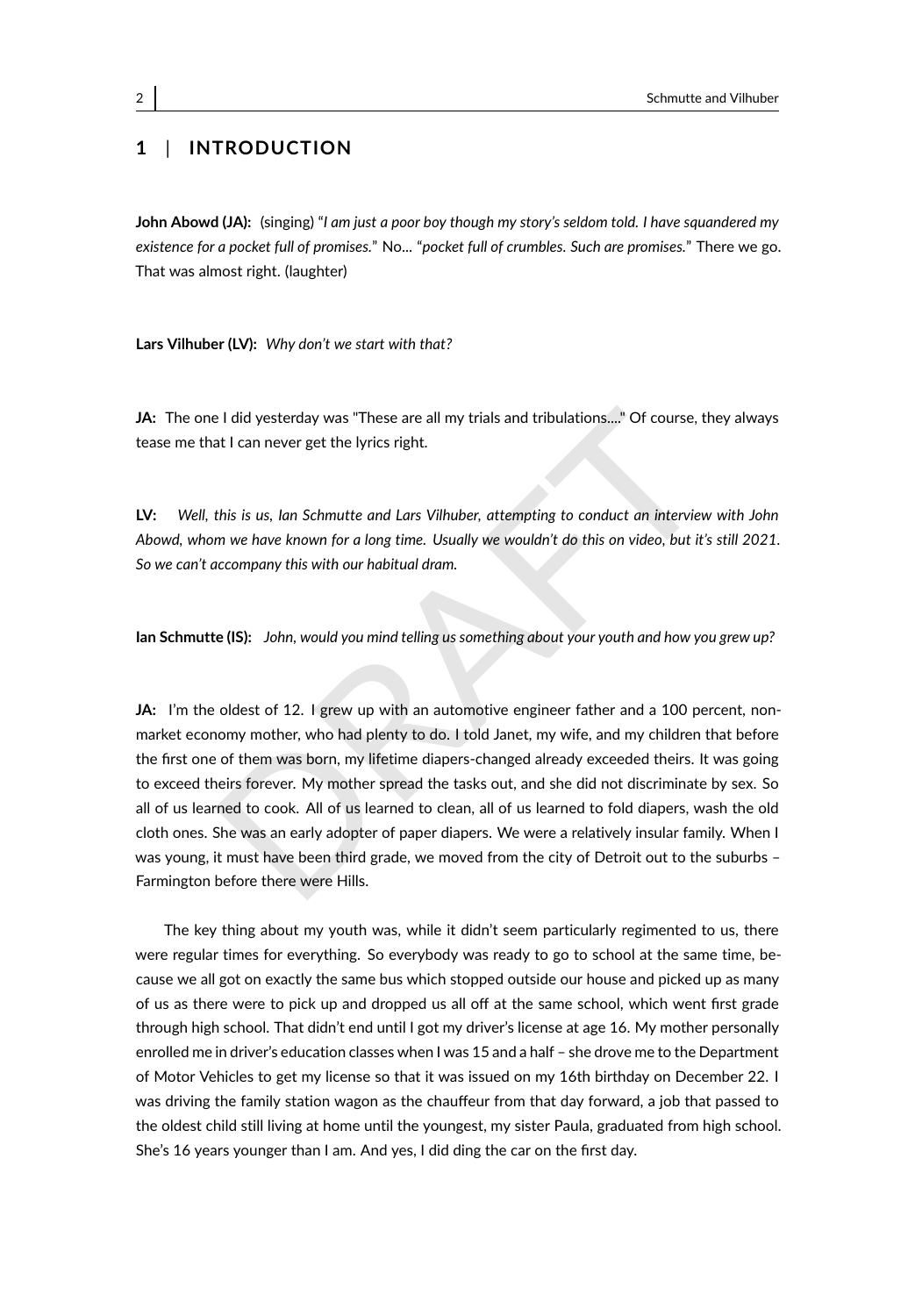

The Abowd family, ca. 1976. John is 2nd from left, top row.

**IS:** *Were you always drawn to economics?*

JA: "No," is the answer to that question. I had no idea which subjects I was really good at and which ones I was just relatively good at. I went to a small Catholic parish high school, taught primarily by dedicated Dominican sisters and longtime lay faculty, and so had very limited course offerings. I took all the same course offerings as everybody else in my class. The one science class that freshmen took, I took. The one science class that sophomores took, I took. The math classes that we all took, I took. We had regular study times at home. It was not difficult to keep up, and it was not difficult to get way ahead.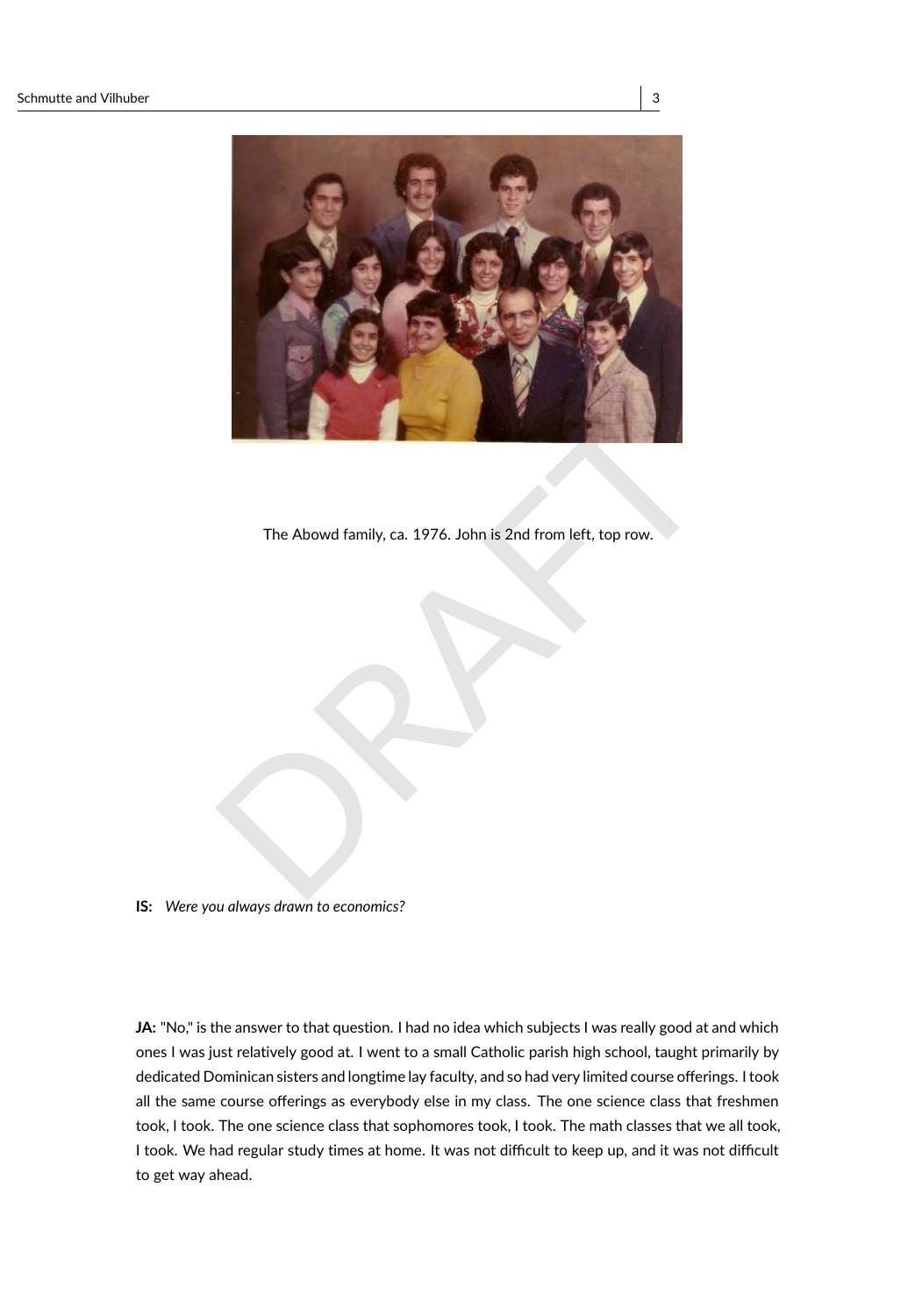

John and his valedictory address in 1969.

But we were all encouraged to do things besides just the classes. My dad was a frugal guy. He wanted us to do sports, but he had done the calculation that his brood of – I'm not the tallest, but I'm close to the tallest *[ed. note: John is approximately 5'7"]* – relatively short guys and genuinely petite girls, were probably not going to be basketball stars. The only thing we did was essentially any high value added extracurricular activity – so I did high school debate. We were very good at that. There were teams from all the big suburban high schools, which had professional debate coaches, and professional forensic coaches. We beat most of them too, so when I got into economics, I watched people like Larry Summers have a go at their opponents in a policy debate. He was a "second negative", which, if you don't know anything about debate, is the one that gets to do all the cleanup of taking down the other team's argument.

#### **2** | **UNDERGRADUATE YEARS**

**IS:** *So how did you end up majoring in economics?*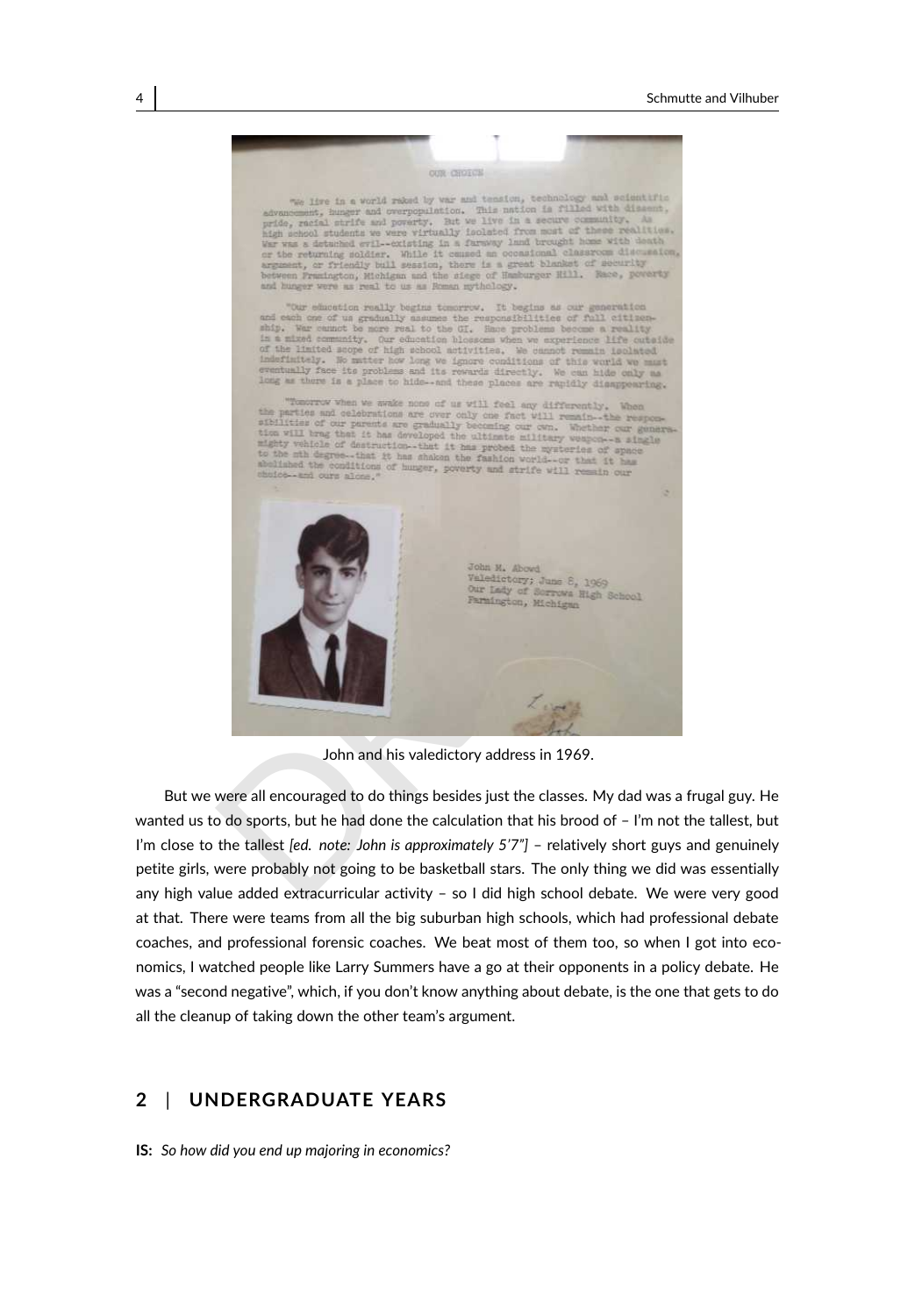**JA:** I made the mistake of telling my mother I was going to go to law school before going to college. But when I got to Notre Dame – they still have this organization, but it was particularly salient when I was there – you didn't declare a major or even a college in your freshman year. So I took honors

math, but I didn't take the chemistry course that all the pre-meds took – in my year, people who wanted to be wealthy still were in pre-med, not pre-business or business – that changed about a decade and a half later. In any event, I didn't experience the quintessential Notre Dame freshmen course, which was taught for at least forty years by Emil T. Hoffman. [1](#page-40-0) Everybody around me, about half of them were pre-med, and they were all taking this. So I got to focus on the writing classes, which were mandatory, and I took a biology class, which was fine. Very well taught, completely uninspiring, so there was basically no chance that I was going to go into the sciences.

I took Principles of Economics in my sophomore year, and I don't think I ever got an answer wrong in an undergraduate economics class at Notre Dame. It's not because they weren't challenging, it was because they were, except for Principles, taught in a small class format. They were taught by people who had been teaching the subject long enough to be good at it, but not so long as to be out-of-date. More importantly, they were taught before the Notre Dame economics department was captured by "heterodox" economists. Yeah, and so it was just inspiring.

undergraduate economics class at Notre [D](#page-40-5)ame. It's not because they weren't challen;<br>ecause they were, except for Principles, taught in a small class format. They were taugh<br>ho had been teaching the subject long enough to b In the class ahead of me was Joe Hotz.<sup>2</sup> We knew each other  $-$  not particularly well, but we knew each other – as undergraduates. When he decided to go off to Chicago for graduate school, I was watching when he came back after deciding to transfer to Wisconsin. We had a long talk, and he told me what it was like to go to Chicago. The famous Don McCloskey<sup>3</sup> speech, "now look to your left; look to your right. Neither of those guys will be here at the end of the year." You had a 40% cumulative chance of passing the core exam, and you got three tries. Some pretty famous people in economics - James Heckman<sup>4</sup> and Sandy Grossman<sup>5</sup> leap right to mind - encountered that exam, as well.

I ignored Joe's advice and went to Chicago anyway. It wasn't an unreasonable thing to do. I applied to Harvard, MIT, and Yale, I didn't get in. In the end, I had to choose between Chicago and Penn. Those are two pretty good programs, and at the time, the lead econometrician at Penn was Mark Nerlove<sup>6</sup> and the lead econometricians at Chicago were Arnold Zellner<sup>7</sup> and Henri Theil. So I basically looked at what each of them did, and thought that I would enjoy doing econometrics with Zellner more than I'd enjoy doing it with Nerlove, which is kind of ironic, because Nerlove was at the time doing labor economics, and Arnold was primarily doing Bayesian econometrics system estimators. But it was the right choice, given my choice set. At that point, I had no further desire to go to law school. So that's how it happened.

**IS:** *While you were at Notre Dame you were involved in evaluating the negative income tax experiments. Can you talk about that?*

**JA:** Sure, I can tell that story. I had a National Merit Scholarship to go to college, and that basically leveled the price of Notre Dame and the University of Michigan. They were going to cost exactly the same. Those were my two options. So the National Merit Scholarship covered most of my part. We were expected to work during the summer. The spending allowance was whatever you earned, including whatever you earned at school, so I had a series of jobs at school too.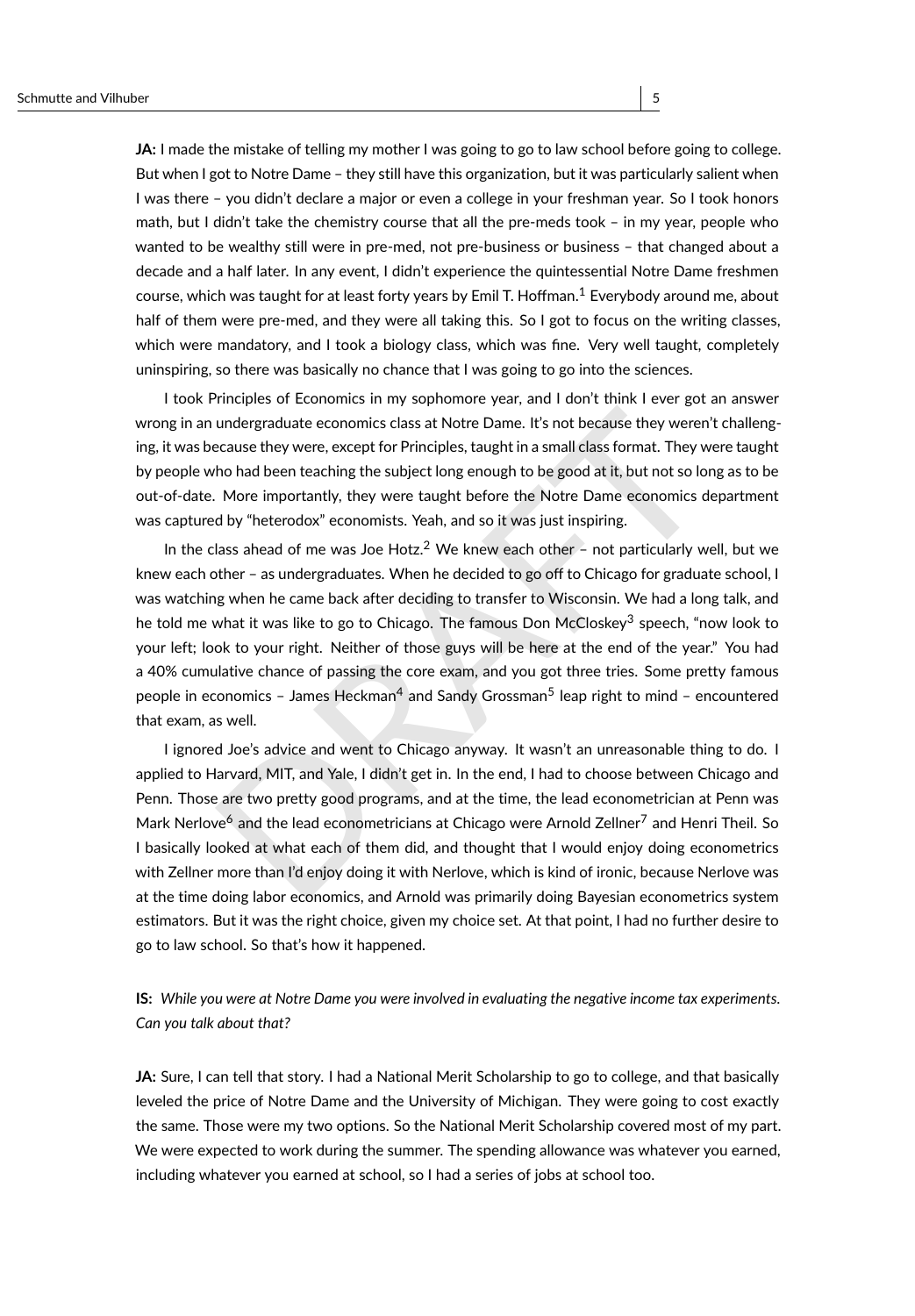#### **LV:** *And the negative income tax experiment was one of those?*

**JA:** Yes. I worked before my freshman year, between my freshman and sophomore year, and then between my sophomore and junior years. I worked summer jobs at a Ford dealership that my uncle owned. But I didn't come home for the summer of my junior year. I got a job as a research assistant in the Gary Income Maintenance Experiment [\[11,](#page-44-0) [10\]](#page-44-1). So the economists in our audience will possibly remember that there were a whole series of these. The best known is the New Jersey one, because it was the first one launched. The longest running one was the Seattle-Denver one. The one in Gary is where I met Gary Burtless,  $^8$  $^8$  who was a Yale undergraduate at the time.

The baseline survey had been taken. These things had huge budgets, but the budgets included the transfer payments. So if I'm remembering right, the single year budget for the Gary income maintenance experiment was about \$17 million. But that included the money for the transfer payments to the participants. They were designed as proper randomized control trials. But even before the era of IRBs,<sup>9</sup> the ethical rules underlying them said that if somebody was entitled to more than their treatment effect, they got the max of what they were entitled to under the existing welfare system in their treatment. So, many of the analysis plans were complicated by that factor. But there was no analysis yet because at the baseline, no treatment had been applied.

Our job was to load the questionnaire from the baseline survey and code it all up. Our tool was SPSS – the real SPSS back in the day. The first 15 characters in the 80-column key punch card were the keyword, starting in column 16 were the keyword specific parameters, and columns 73 to 80 were the optional – but if you didn't use them, you were a fool – sequential numberings for your physical card deck. I would program an IBM card punch so that I could type the SPSS commands.



A deck of punched cards comprising a computer program. Photo by Arnold Reinhold - CC BY-SA 3.0, [https://commons.wikimedia.org/w/index.php?curid=](https://commons.wikimedia.org/w/index.php?curid=16041053)16041053

We had a competition to see who could deliver the thickest SPSS printout to his or her super-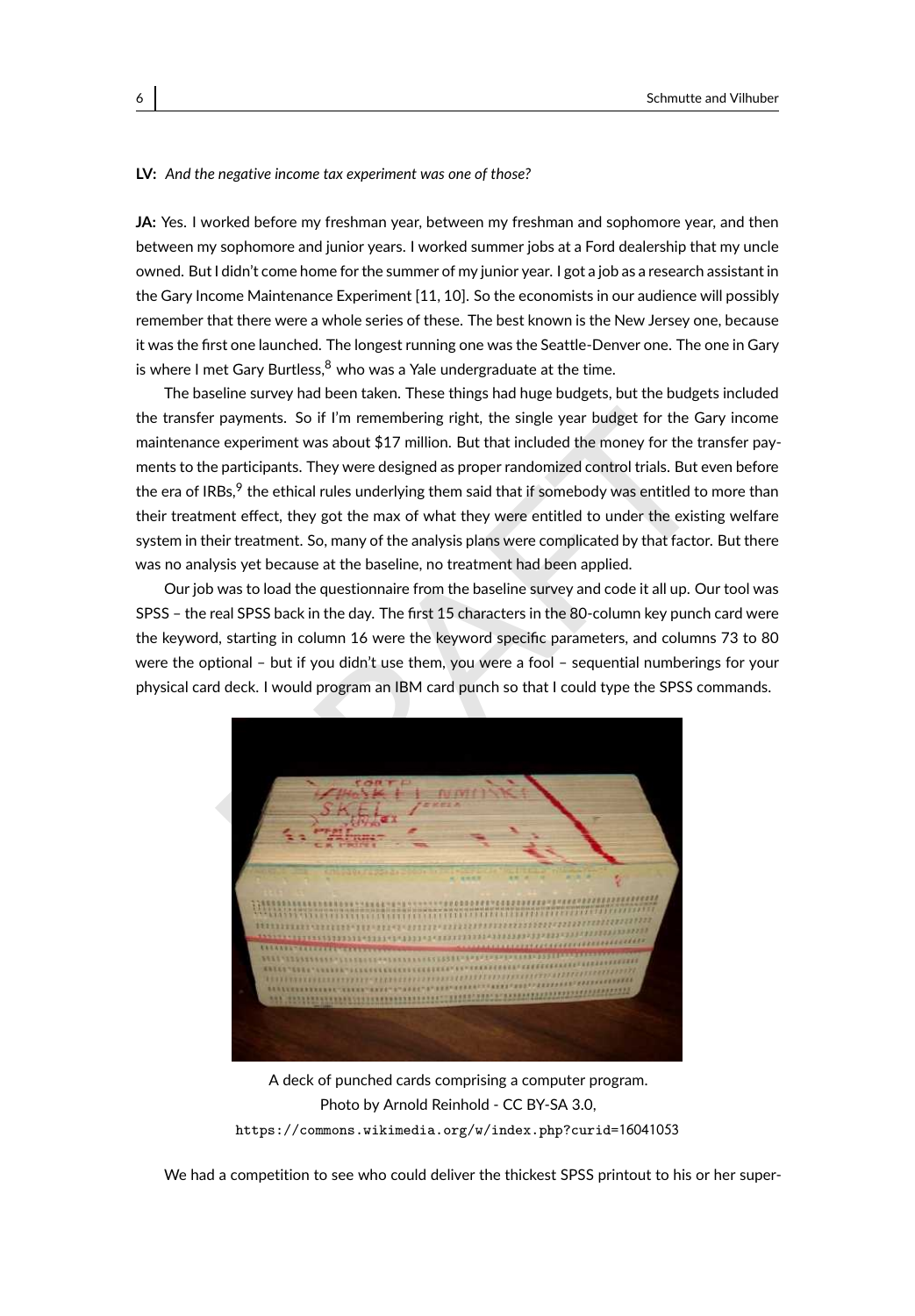visor who could then deposit it at the central facility. I don't know whether I won or not, but I do know that Frank Jones buried a 20 dollar bill in the pages of one of my SPSS printouts and said, "I'm betting nobody ever gets this." So you know, there's only so much data cleaning that you can reasonably do. When we were all done doing it, then we printed a codebook. In those days, a codebook was printed on 11 by 14 fanfold, bound up, and stuck on a shelf.

So that's what I did. It was a great job. I had a great time.



John and Janet at her graduation from Notre Dame, 1974.

### **3** | **GRADUATE STUDIES**

**IS:** *Do you think that early experience with data collection and processing shaped your career or any of your approach in grad school?*

**JA:** Oh, yeah. I knew I didn't want to do theory. I speculate that I might not have been very good at it. But that's neither here nor there. As much as we kid each other about the steps we took when we did statistical programming – doing statistical programming, and being the first one to dive into a data set, especially one being generated by a controlled experiment, that's an exhilarating experience. I think a lot of people got hooked on empirical economics from that experience, trying to glean new knowledge. Our techniques are both more sophisticated and more careful about what the null hypothesis is now than they were perhaps when I entered the profession, but you know ... we're kidding ourselves if we think we're not doing adaptive data analysis. We're basically always doing adaptive data analysis, and we're learning from it. It's an appropriate thing to do in almost every circumstance, it just has to be appropriately documented so that you can understand what is a reasonable and unreasonable conclusion to draw from that particular data analysis.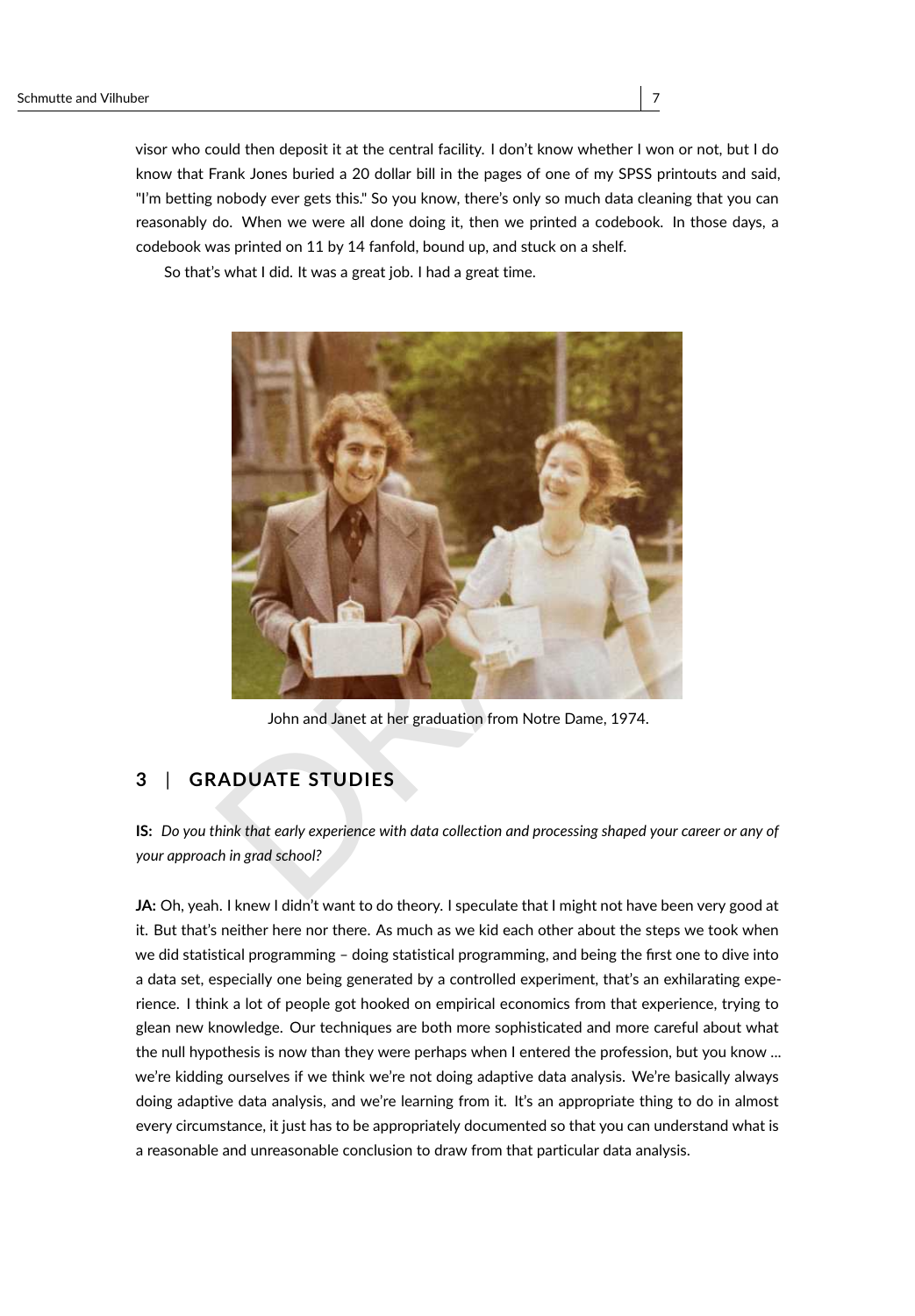**IS:** *So you already knew that you wanted to study econometrics, when you were making your decision about graduate school? Was that unusual at the time?*

**JA:** So even you, Ian, who entered the profession several decades later, had a very different experience and recruitment to graduate school. To say that the University of Chicago did not recruit graduate students is to trivialize their active non-recruitment of graduate students. They would admit just about anyone who met a set of reasonable criteria and bought option value. That's what they bought, and they made it crystal clear when you showed up.

I took the first year econometrics sequence at the same time as most of the others. So I got to know Arnold Zellner, who taught in the sequence, and I got to know his RA at the time, Walter Vandaele. Walter graduated at the end of my first year, so Arnold had an opening and invited me to take it. So I became Zellner's TA/RA.<sup>10</sup> It was mostly RA work, except that when he was teaching, I was in charge of the problem sets. That was fine for the first two quarters. The third course in the sequence was Bayesian econometrics. I think that modern statisticians are not introduced to this the way Arnold introduced his students to it. I can tell you that I finally had to learn how to change variables underneath the integral like there was no tomorrow. Teaching people how to answer the problems in Arnold's textbook – which never had a second edition, but it didn't really need one – And it didn't have published answers either – but the answers of the TA became extremely useful for the people taking that class.



Agnes and Arnold Zellner at John and Janet's wedding (1979)

Another thing that I think most people who didn't know Arnold Zellner well didn't appreciate is he never wasn't working. He would go home and have dinner, sit down at his desk after dinner, and open his correspondence from applied mathematicians all around the world, all of whom he had sent particular indefinite integrals, asking them, did they have any tricks for doing this integral? He'd look at their tricks and try them. You had to be extremely judicious in your time management when you went to talk to him, because you got the first half hour of his attention. Then he would go to the board and start showing you the latest integrals he was working on, basically working his way through them again and making sure he wasn't missing something and have you watch him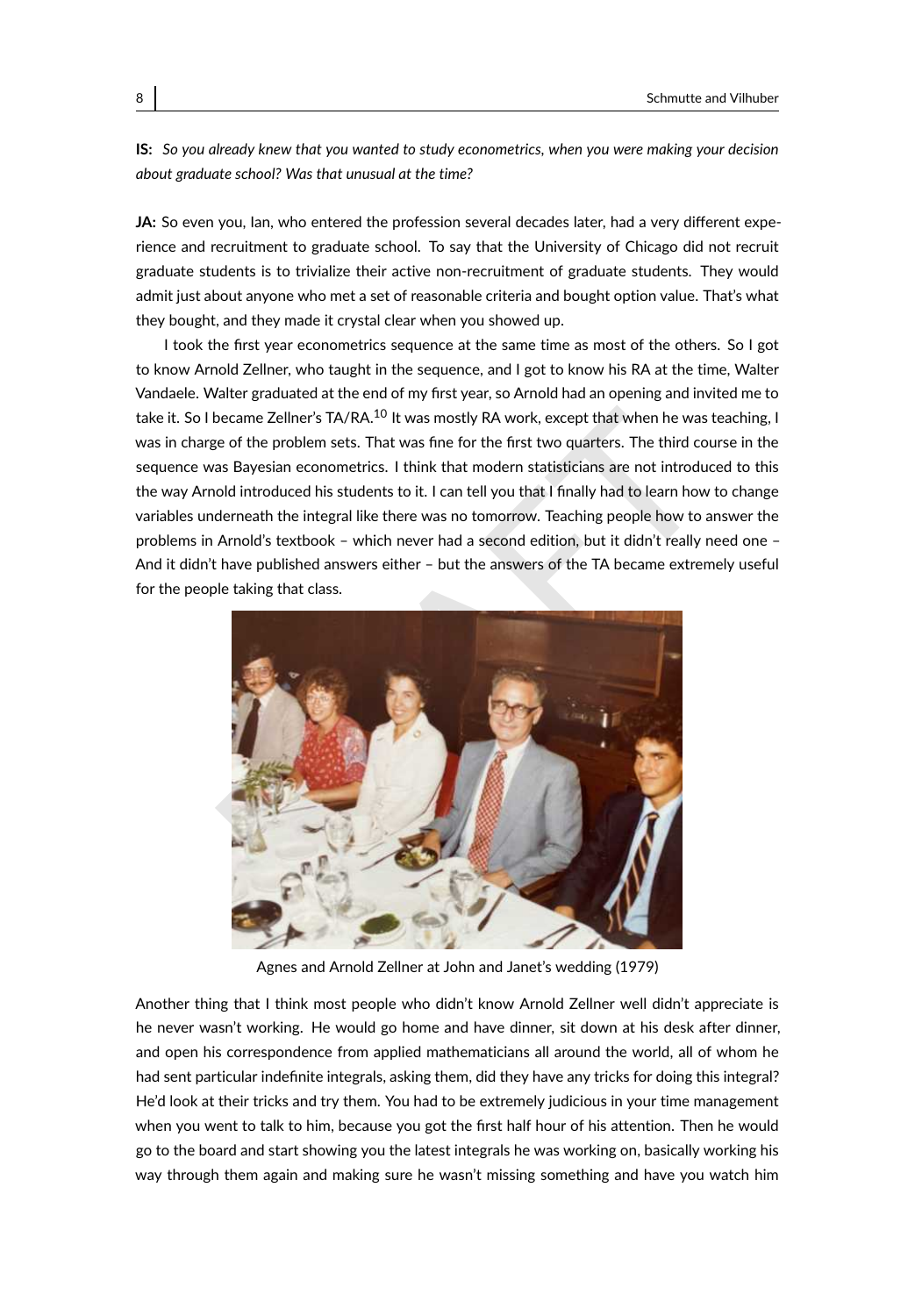too. That would go on until he quit at five o'clock. So if you went at 2:30, you were there until five o'clock, and if you went at 4:30 you were there until five o'clock.

**LV:** *Growing up as one of twelve siblings certainly involved a lot of management and organization of different people doing different things. Did that play a role in getting you interested in labor organization?*

**JA:** Ah, no, I can't honestly say that it did. But, you know, I was at Chicago for my PhD in the heyday of Gary Becker<sup>[11](#page-40-10)</sup> and family economics. All of his famous papers were either just being written or were appearing. I was on a fellowship sponsored by T.W. Schultz, the father of modern agricultural economics and human capital theory.<sup>[12](#page-40-11)</sup> As a condition of that fellowship you had to go to one workshop from your very first day of graduate school. So I was in Gary Becker's workshop. The graduate students – I wasn't the only one in this boat – dutifully sat in the second row, and the faculty and advanced graduate students sat around the table.

er students – I wasn't the only one in this boat – dutifully sat in the second row, and the students – I wasn't the only one in this boat – dutifully sat in the second row, and the datanced graduate students sat around the That was one of the famous Chicago workshops. Not only were you expected to read the paper in advance, but if you had not read the paper in advance, you were just as likely to get called out by Becker as the speaker. So it basically started with Gary asking the first question about some random paragraph in the paper and then proceeding to a discussion. In my entire time at Chicago, in graduate school and on the faculty in the business school, about 11 years, I only saw one person actually give a paper in Gary Becker's workshop. It was Angus Deaton.<sup>13</sup> He showed up, had asked ahead that there be an overhead projector and a screen. He proceeded to give his paper – it was one of his papers on the econometrics of consumption equation systems. And he was permitted to do that. I was just stunned. I'd never seen it before. He was certainly not the first famous person to give a talk in Gary Becker's workshop, but he was the first seated editor of Econometrica to give a paper there. And I'm sure that's why Gary let him present. Not because Gary cared, but because some of the younger assistant professors, one of whom was James Heckman, probably said "You really shouldn't set this guy off!"

**IS:** *Who were your primary influences, and what was the perception of econometrics and labor at Chicago at that time.*

**JA:** I never stress enough that Jim Heckman, and Eddie Lazear<sup>14</sup> were assistant professors, when I was a graduate student. They were at the start of their careers. My active choice of Arnold [Zellner] occurred before I went to graduate school and nothing happened in my first year to dissuade me from that. The salient alternatives at the time were some of the statisticians in the business school. I didn't know many of the statisticians in the statistics department, and at the time, the statistics department and the business school didn't have as close an association as they do now.

Now I credit Zellner with my awareness that it was partially our responsibility to speak a version of the statistics language understandable to statisticians and econometricians all the time. I used to jokingly refer to it as translating. I wasn't always true to it, I have to say. When I first got into doing the work with Francis Kramarz<sup>[15](#page-40-14)</sup> modeling earnings in linked employer-employee data, I was speaking entirely the language that econometricians speak, and almost completely unaware of the parallel development in Agricultural Statistics that I should have known about. For many years,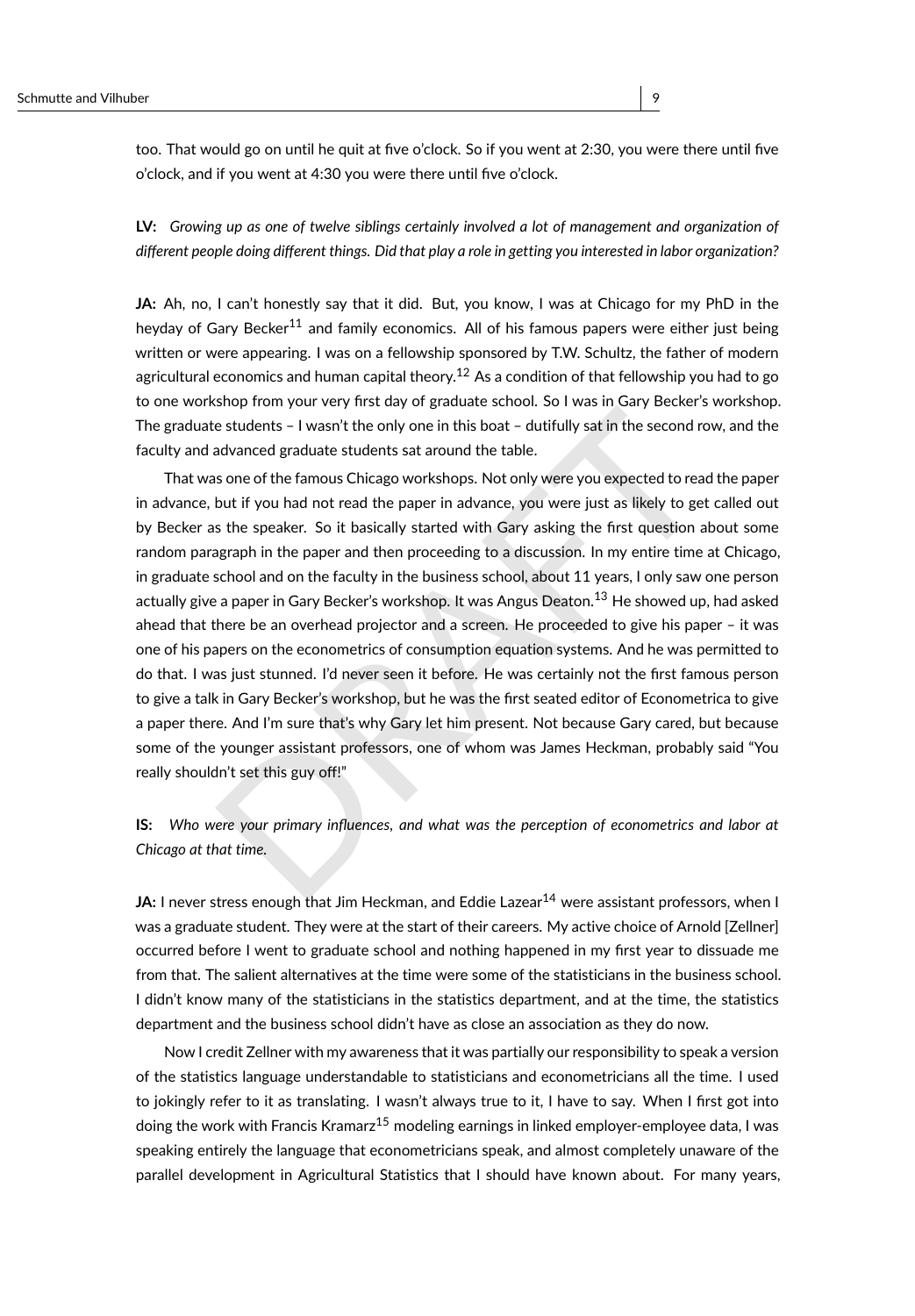including when he was president of the American Statistical Association, Arnold organized a twiceyearly meeting of Bayesian statisticians that still occurs. His graduate student, that would be me at the time, was the scribe for those. The scribe was expected to produce a detailed transcript of the discussion, which basically amounts to the referee's report and the editor's report and the author's reply for every single paper that was presented.

Some really famous papers were presented there for the first time! The EM algorithm [\[6\]](#page-44-2), Ru-bin's work on multiple imputation, all of Ed Leamer's early work.<sup>[16](#page-40-15)</sup> It was considered the forum where statisticians presented their Bayesian work. That's where I first met Steve Fienberg.<sup>[17](#page-40-16)</sup> They considered themselves a close knit, scientific group that strongly believed that the common ground of statistics was not a war between Bayesians and frequentists, but a method of doing statistical reasoning that could accommodate randomness, wherever you needed to put it in order to construct the argument.

### **4** | **EARLY CAREER**

#### **LV:** *Once you finished your PhD at Chicago, what were the next steps?*

**JA:** That's an interesting story. I think. I did not intend to go on the job market in my third year of graduate school at Chicago, but when your thesis supervisor says you're ready for the job market, you don't really have a choice. I took Arnold's advice, and I cobbled up a job market paper. This will really speak to young economists: in that era, it was not unusual to cobble up a job market paper and head off to give your first job talk with no practice whatsoever.

rgument.<br> **RLY CAREER**<br>
w finished your PhD at Chicago, what were the next steps?<br>
interesting story. I think. I did not intend to go on the job market in my third year cool at Chicago, but when your thesis supervisor says So I headed off to give my first job talk at – well, you know, you might as well have a throwaway – MIT. It was in the era when it was expected if you were on the faculty of some place like that to make sure that the graduate student coming to interview understood their position in the world! Bob Solow<sup>[18](#page-40-17)</sup> and Paul Samuelson<sup>19</sup> were both at lunch. Lunch was in the faculty club. I was offered beer or wine with lunch, but I knew better. So I passed the first test. I took the questions at lunch with reasonable aplomb. I presented my work with reasonable coherence.

My first in-person interview at my first fly out at MIT was with Michael Piore.<sup>20</sup> And the first words out of his mouth were "I hate Chicago economists." And the conversation didn't go downhill from there, because it had no place to go from there. So I didn't get an offer from MIT. But I wasn't particularly surprised by that. In that era, it was unusual for MIT to hire a Chicago PhD. They mostly hired Harvard PhDs and Harvard mostly hired MIT PhDs, and the occasional Princeton or Stanford person. Just a few years later, that disappeared, but there was still a pretty vitriolic war going on in macroeconomics in 1976. I wasn't participating in it, but it was hard not to be collateral damage in that war.

I did have a fly-out that went pretty well at Princeton. At Princeton, the Chicago economist on the faculty was Gregory Chow.<sup>[21](#page-40-20)</sup> He opened the workshop with "This is not Chicago. At Princeton, we present our papers," and so I presented my paper and I was reasonably well received. I got an offer. I think Orley Ashenfelter<sup>[22](#page-41-0)</sup> saw in me the possibility to rescue me from econometrics and get me to do real labor economics. That was his plan. The competing offer was from Carnegie Mellon. It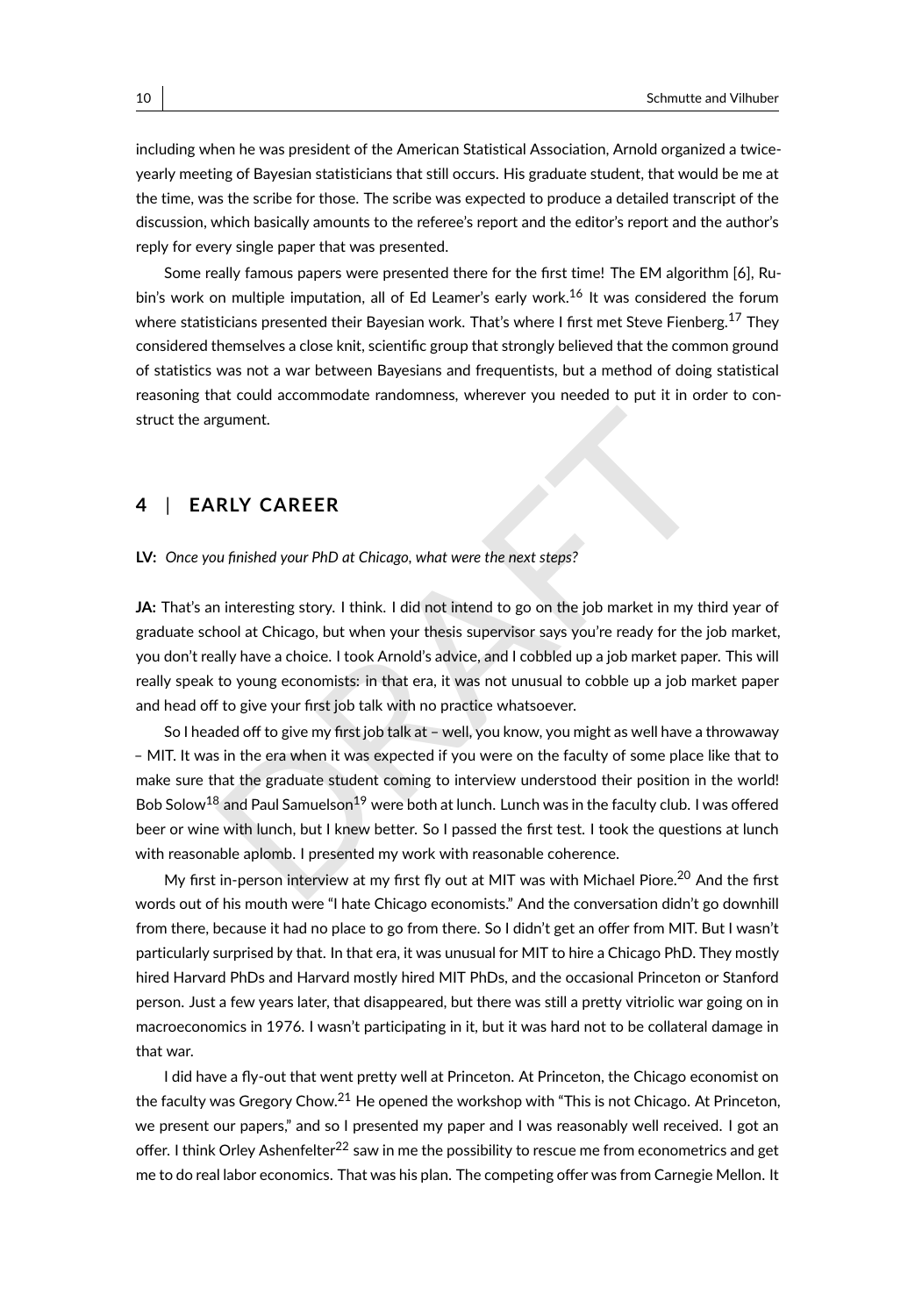was an attractive offer, too – considerably higher salary – Princeton famously bragged about having the lowest assistant professor salary in that era. I think it was Gale Johnson, $^{23}$  $^{23}$  $^{23}$  at Chicago, who told me "What are you worried about the salary for? That's not important in your first job." It was, of course, completely correct advice. The chance to work with Orley was exactly what I should have been evaluating and that is what I did.



John and Orley Ashenfelter, at a somewhat older stage of their lives

So I went there and he [Ashenfelter] was on sabbatical the first year I was there. I joined a cohort of assistant professors that included Roger Gordon,<sup>24</sup> Mark Gersovitz,<sup>25</sup> and Claudia Goldin.[26](#page-41-4) We all arrived without our PhDs done, because that was absolutely standard operating procedure in the late 60s and early 70s in economics. The market was so hot that you didn't have to have your PhD done. You went out when your advisor said to, you were connected through a network.

So all of us were in the same boat. At the time, Princeton had a Dean of Faculty whose name was Aaron Lemonick.<sup>[27](#page-41-5)</sup> I'm never gonna forget that name. There was a rule known as Lemonick's Rule. You had one year to finish your PhD, or your assistant professor appointment was converted to a term appointment, and then you had to leave. So I diligently worked on my PhD, just like Roger Gordon and the others did. We all finished up in the summer between our first year at Princeton and our second year. I had my thesis advisor Arnold Zellner sign off on the draft in late August. The others went back to their institutions and defended theirs in the late summer, but Chicago doesn't meet in August – the next quarter was October. So I scheduled my thesis defense for December, which was when Arnold wanted me to do it. You do your thesis defense as a live lecture in Chicago, I didn't think any more of it.

And then Lemonick fired me.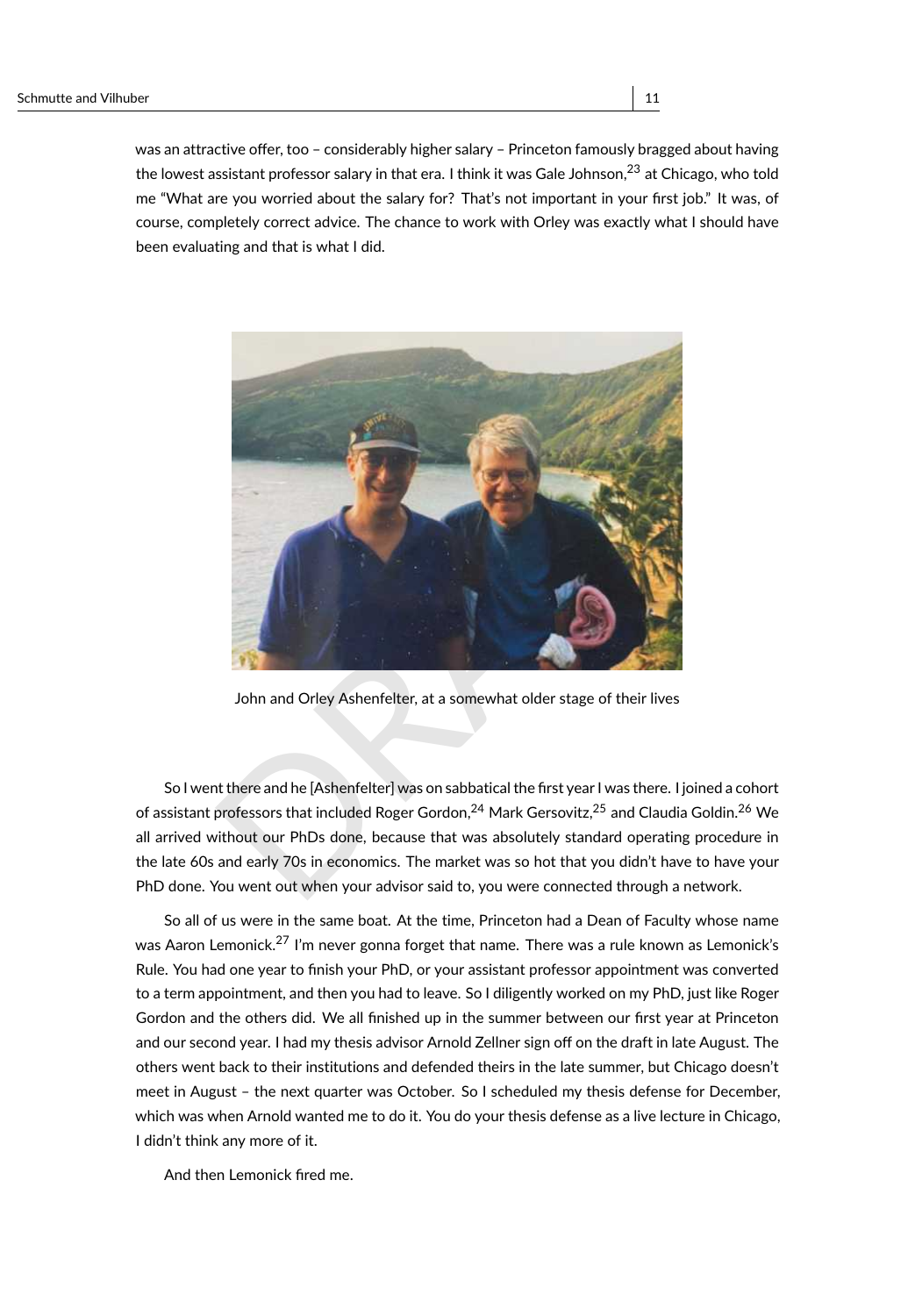

John at his University of Chicago office (c. 1978)

Orley got back, and said, "What happened?" I said, "Well, I finished my thesis just like these other guys, but I couldn't defend it until December, and had I known that that was going to be determinative, I would have done something else. But oh, by the way, I now have an offer from Chicago. So really, you don't need to feel bad for me." So I went to the business school at Chicago [in 1978] and never looked back. You know, Orley and I collaborated, we wrote a nice paper during that second year, and I met Hank Farber, $^{28}$  $^{28}$  $^{28}$  and we collaborated and have been close professional friends ever since.

But I did become a "Princeton labor economist", in marked distinction to "Chicago labor economist". That's entirely the influence of Orley and later, David Card.<sup>[29](#page-41-7)</sup> They did have a very different way of addressing the same basic questions. If you were interested in doing family economics with Orley, that was fine, go ahead and do it. But he was interested in doing labor economics the way it was done at Princeton in the heyday of the Industrial Relations section,  $30$  which I include his reign as the head of that. It was about institutional labor economics done with proper economic toolkit and proper econometric rigor. I have enjoyed that my entire career and I still enjoy that when I get a chance to do it, which isn't very often these days.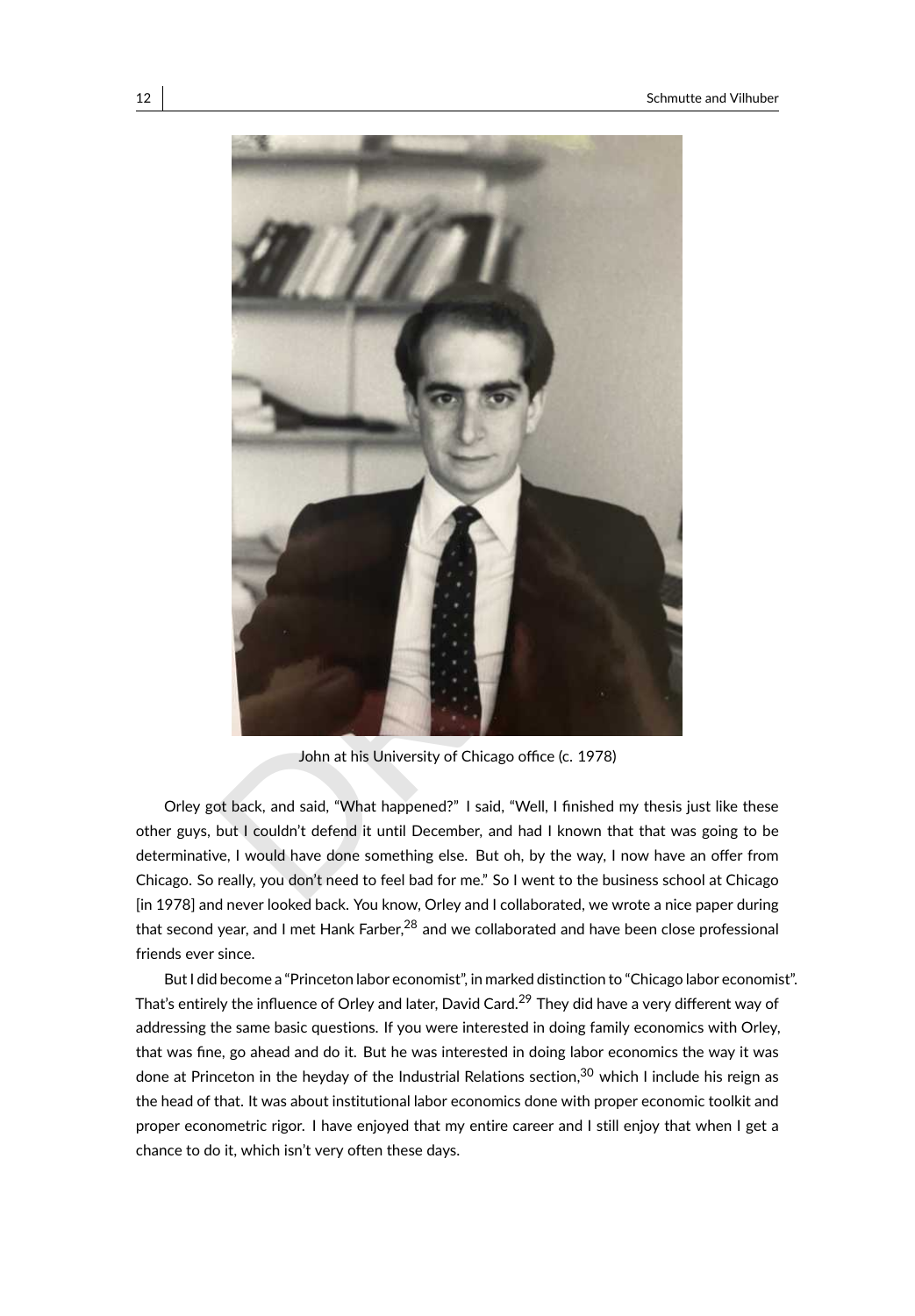

John Abowd and David Card, ca. 2014.

**LV:** *So to some extent Orley impacted you, even though you didn't actually overlap that much with him?*

John Abowd and David Card, ca. 2014.<br>
John Abowd and David Card, ca. 2014.<br>
The extent Orley impacted you, even though you didn't actually overlap that much with him<br>
N, you know, I spent the first half of my professional **JA:** Oh, yeah, you know, I spent the first half of my professional career with about half the people I encountered thinking that I was his student, not Arnold's. But I mean, it's true, I didn't do my PhD at Princeton, but I was his student every bit as much as I was Arnold's student. They were quite complementary.

**IS:** *Would you say that you got your approach to research methodology from your training at Chicago, and the set of economic questions that you ultimately ended up being interested in from your time at Princeton, or is that too reductive?*

JA: Well, it's an oversimplification. But you know, good hypotheses are oversimplifications. I will say that I actively avoided certain subjects in economics. They were distinguished by two features: too much in the family economics tradition of Gary, or something that I knew Jim Heckman was actively working on.

### **5** | **CORNELL**

#### **LV:** *So how long did you then stay at Chicago?*

JA: I came up for tenure as an associate professor, in 85-86, so I took leave. Chicago didn't have sabbaticals, but if you could fund it, you could take a leave. So I took leave and went to MIT as a visiting faculty member. I taught the graduate labor sequence with Hank Farber that year. We worked on some of our early papers together that year as well. That year I was denied tenure at Chicago, which I have to say was not a surprise. So I went on the academic labor market again that year and was offered the position at Cornell and after I had accepted it, Orley invited me to spend another year at Princeton. That was in the era when "visiting from nowhere assistant professors" –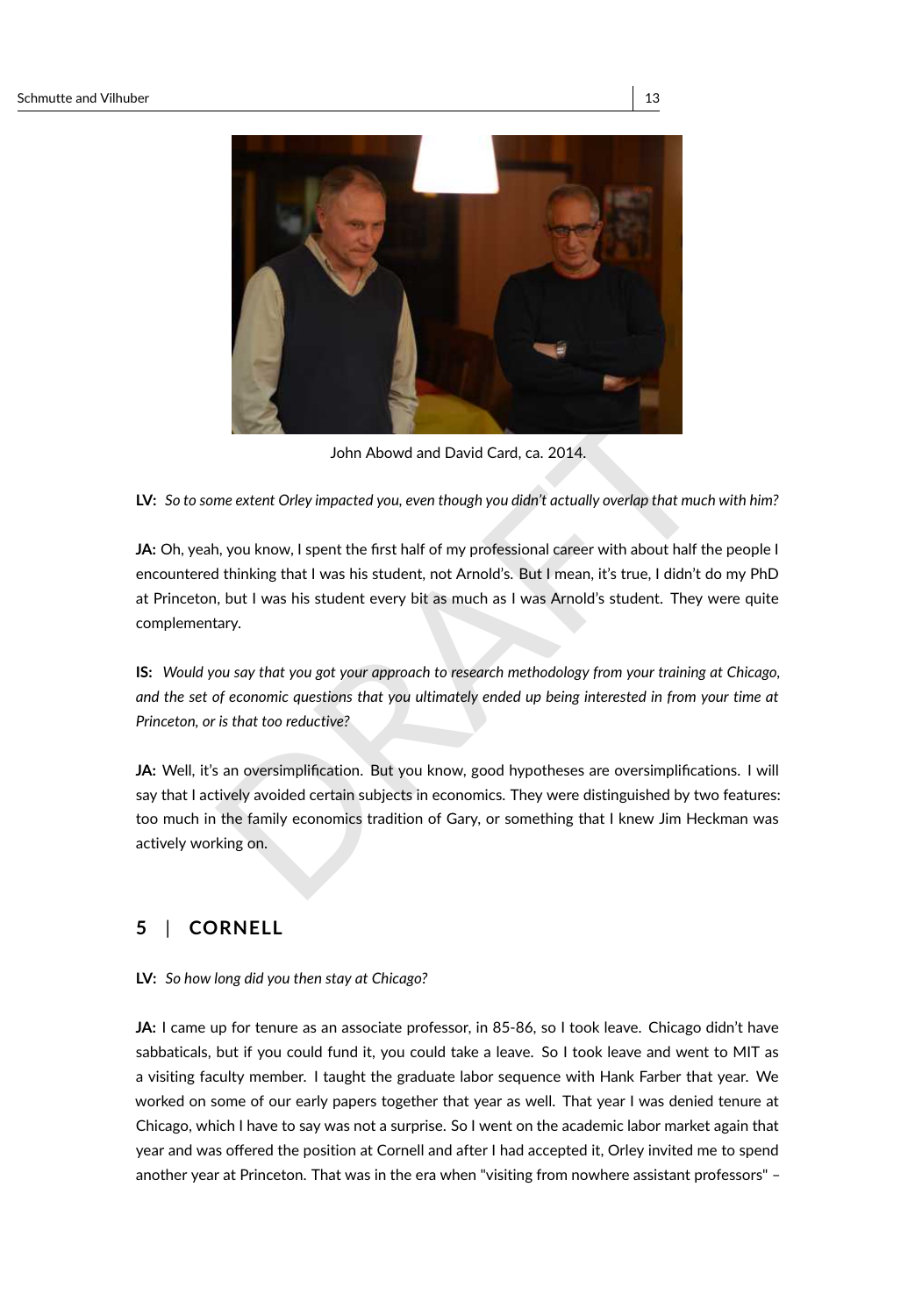or associate professors in my case – became a thing you could do. So I believe I was a "visiting from nowhere" Associate Professor.

Anyway, I had a term appointment for one year in the Industrial Relations section. I'll never know, because I've never asked him whether he did it on purpose, or he really did it by accident he forgot to tell the department that I was coming, so they "forgot" to assign me any teaching. Well, I'm pretty sure that the department didn't forget that! If you're not on the list, you're not going to get assigned. So I had a year of research, and it was extremely productive. It was sort of a transition back into the style of labor economics that Orley had introduced me to - Hank and David – David was back there at the time. David and I kept working on our stuff together.

And so the most curious thing about that year at Princeton was that I learned the rules at Cornell. Of course, I had been offered and felt I had accepted a tenured position at Cornell, and I had, but Cornell doesn't actually do the tenure paperwork at the time they offer – it's still true. So one day in the middle of March, I think it was, in my year at Princeton. I started getting telephone calls at Princeton: "Congratulations, congratulations, congratulations!" They had put my tenure paperwork through, and the [Cornell] trustees had approved it. The dean at the time had the letter officially offering the tenure, which I hadn't even known to wait for. But it was coming my way.



John at the Edmund Ezra Day memorial in the Cornell Botanical Gardens, 2019.

**IS:** *What was the environment like at Cornell when you got there?*

JA: So the thing I can't stress enough is that Cornell and I were an incredibly good fit and both prospered from my being there. It was, as I've described it for most of my career, the best school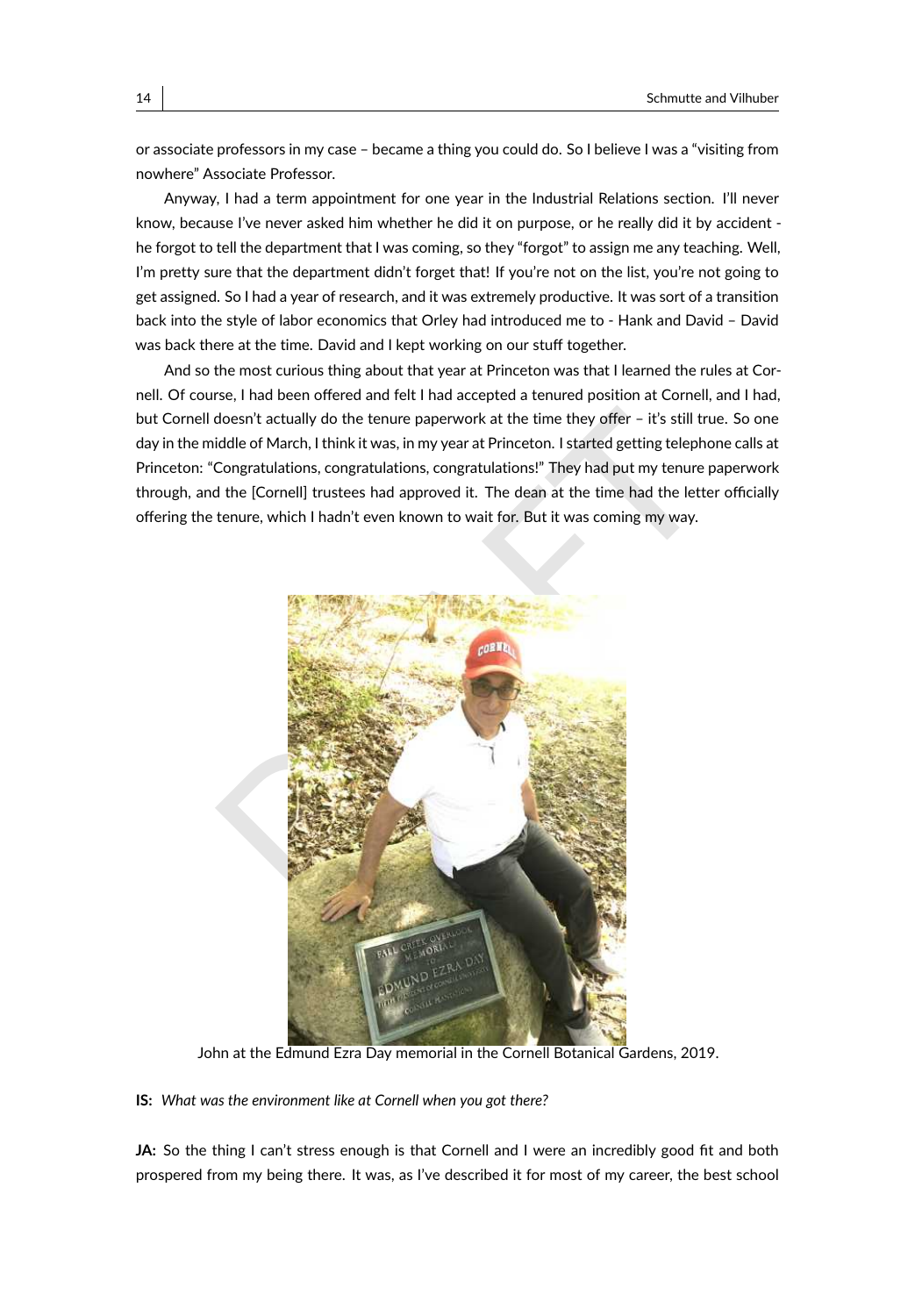that would have me, and one that was actively engaged in being as good as it could be in all the disciplines that I cared about. In my time at Cornell, it went through four different periods of trying to have a major effort to improve economics. I actively participated in the first three and actively declined to participate in the fourth one, but they all had the same theme – basically, recognizing that the social sciences were a multi disciplinary operation, and that, unusually for a major university, Cornell had been set up that way from the beginning. So it had economists all over the place, had statisticians all over the place, sociologists all over the place, behavioral and social psychologists and neural cognitive psychologists all over the place, and it was good for the departments and the colleges that they had their primary appointments in. It was not as good for Cornell's professional profile in those disciplines. It made it hard for Cornell to demonstrate its actual excellence in most of those fields – not that that was disputed in the particular areas where those social scientists had their primary appointments.

v appointments.<br>
conomics is one of the best examples of it. Nobody in economics disputed that ther<br>
strong group in labor economics at Cornell. Either you didn't know they weren't a sep-<br>
nent, or you thought that was the Labor economics is one of the best examples of it. Nobody in economics disputed that there was a really strong group in labor economics at Cornell. Either you didn't know they weren't a separate department, or you thought that was the economics department, if you were in the economics profession. That was fine before having an internationally prominent economics department became something that a major research university just had to have. All of the efforts that Cornell made, eventually culminating in a super-department *[ed. note: in July 2021]*, with real authority, were aimed at the external world far more than the internal world and they were aimed at recognizing that Economics, like many of the social sciences, depended on both internal research support and external research support, and if you're going to have external research support, you need the right institutions. When I arrived at Cornell, it didn't have them for social science research and when I left to go to the Census Bureau, it did. I'd like to think I helped get Cornell from A to B. But there were lots of other people who contributed as well.

### **6** | **FRANCE AND LINKED EMPLOYER-EMPLOYEE DATA**

**IS:** *Your work with Francis Kramarz, David Margolis[31](#page-41-9) and others in developing statistical methods to analyze integrated employer-employee data is very well-known among economists. But could you talk about that earlier work and how you got started in that line of research to begin with?*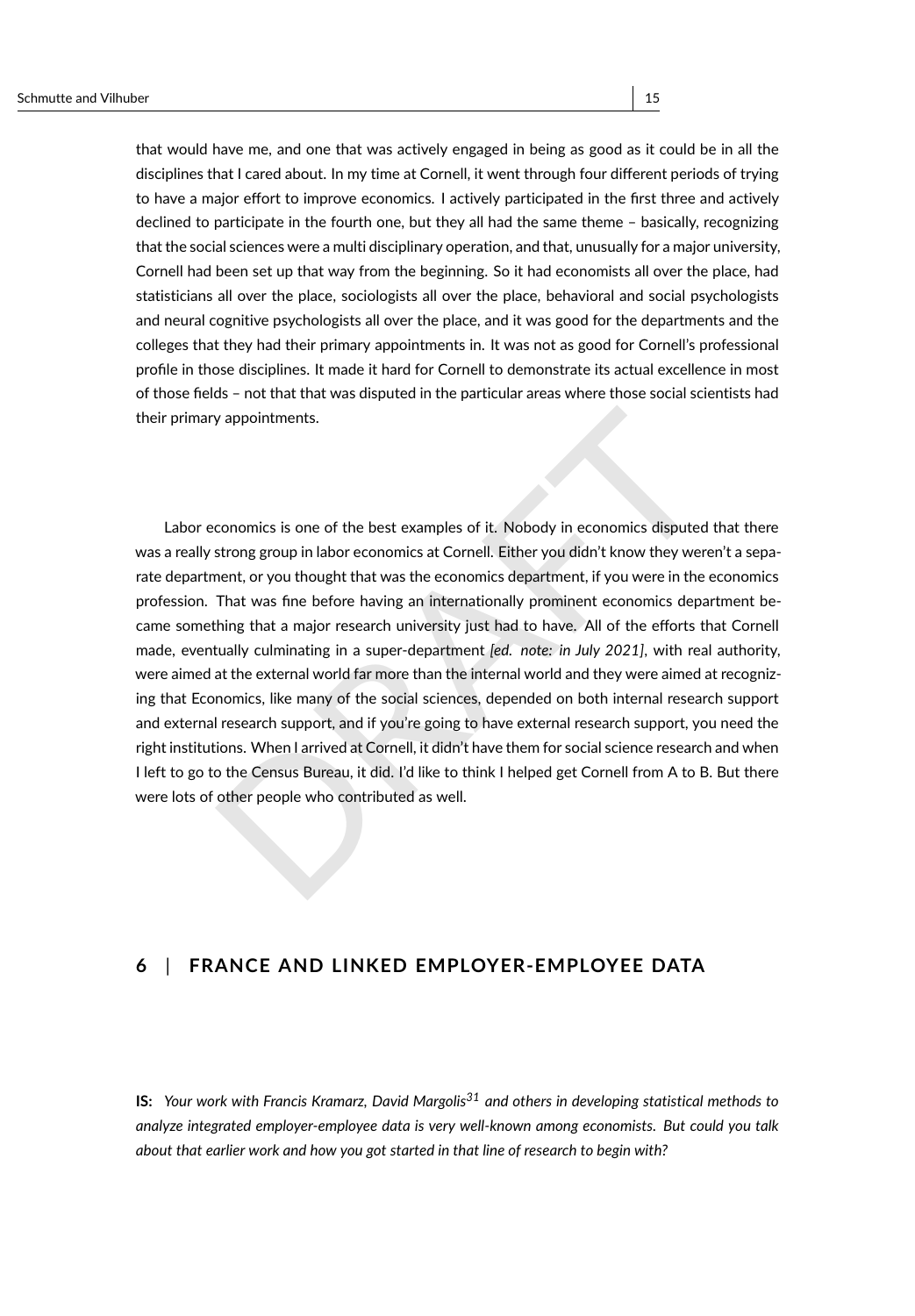

John and his family in Paris in 1991.

John and his family in Paris in 1991.<br>
John and his family in Paris in 1991.<br>
John and his family in Paris in 1991.<br>
Let the very beginning. When I arrived a<br>
tenured Associate Professor, Cornell gave me three years of cre **JA:** I've been dying to tell those stories. So let's start from the very beginning. When I arrived at Cornell as a tenured Associate Professor, Cornell gave me three years of credit towards my first sabbatical. So I was eligible for sabbatical in 1991-92, and knew it in time to start making the arrangements in 1990. I started talking to Janet, our kids were young, and she said, "Well, my first choice would be any French-speaking European city." So I made contact with Alain Monfort<sup>[32](#page-41-10)</sup> at INSEE,<sup>[33](#page-41-11)</sup> and someone at the ILO [International Labor Organization] in Geneva. I ultimately got connected to somebody at HEC, which is a French business school. Even before anything was determined, I signed up for intensive French at Cornell – the all-day summer course. Margolis remembers this, because he was already my student, but more particularly my colleagues remember, because when we broke for lunch – and I occasionally had lunch with them during that class – I didn't stop speaking French, which they found more than a little annoying. I did it on purpose. Because I knew that Janet wanted the immersion language experience for our children. She understood that immersion is the only way that you actually master a language, as she had when she lived in France as an undergraduate. She wanted to start teaching French. So she was planning to enroll herself in the *Alliance Française*, of course, while she was in Paris, and we were planning the immersion experience, right? Our kids in French language schools, us working at a French speaking institutions.

I met Alain Monfort in November of 1990. At that point, I'd got my intensive French training and had hired a tutor for Margolis and me. I went alone to Paris to see if I could manage. I could manage tolerably well in a little hotel that didn't have an English speaking clerk. Monfort and I spoke a combination of French and English, his English at the time wasn't spectacular, but it was certainly better than my French. I met Francis [Kramarz] then, too, but only briefly. It was Monfort's idea that this young game theorist who was coming into the research department at INSEE might profitably pair up with an American economist, and that it would probably make both of our research skill sets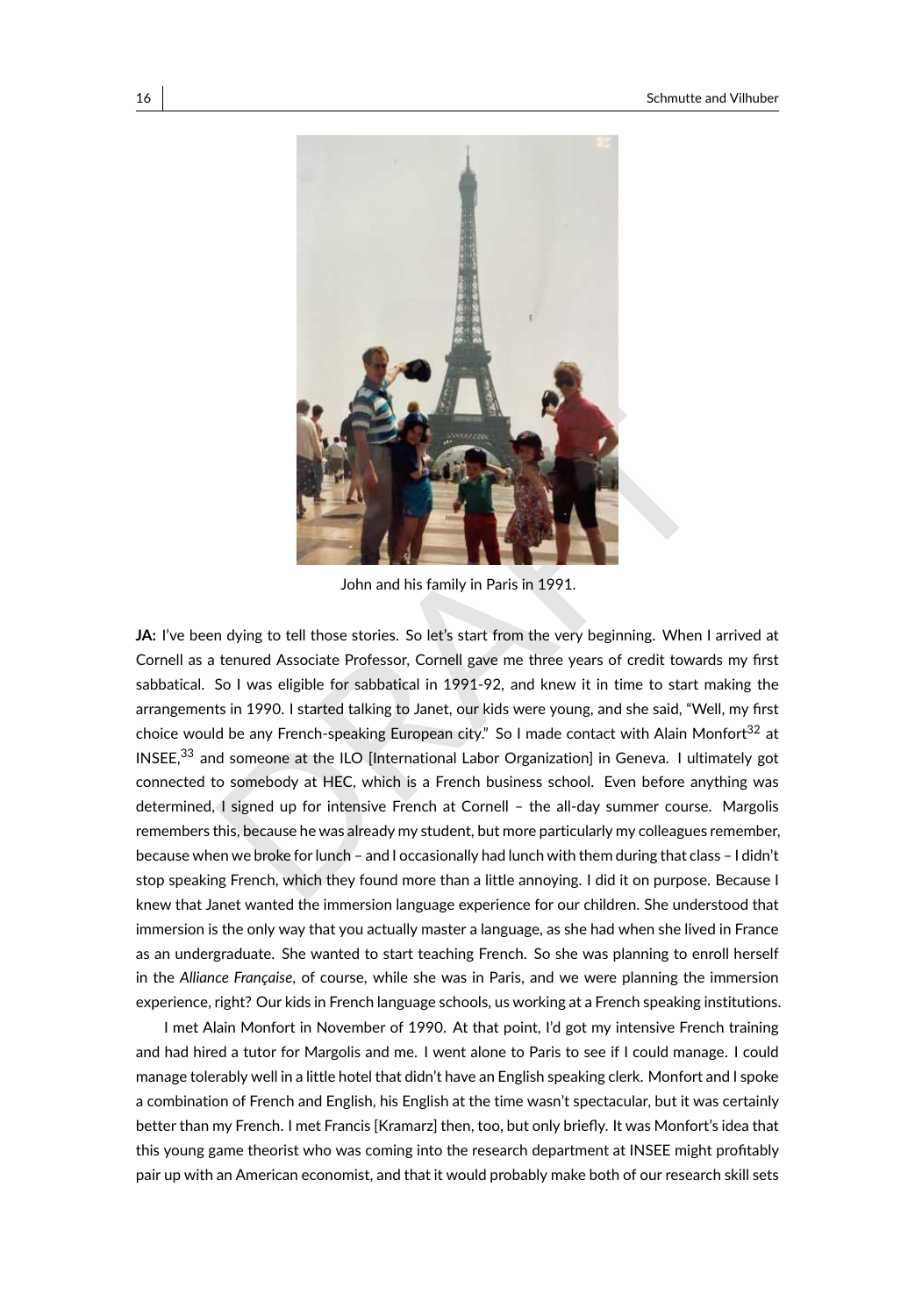better. So Monfort made the marriage, and I went back to Cornell with the invitation to visit INSEE on fellowship.

nat we discussed earlier. I said, "Whatcha doing?" He said, "I'm checking the derivative<br>mmetric cost function dynamic factor demand model." I said, "Well, that's nice. [D](#page-44-3)id yo<br>m m unmerically?" He said "No, no, they're rig The next time I saw Francis was in August of 1991. He had just gotten back from his honeymoon. I went into his INSEE office, and I sat down. I think we were mostly speaking French, but it was taking me a while to get acclimated. Anyway, he was flipping through some of this famous 11 by 14 fanfold that we discussed earlier. I said, "Whatcha doing?" He said, "I'm checking the derivatives from my asymmetric cost function dynamic factor demand model." I said, "Well, that's nice. Did you program them numerically?" He said "No, no, they're right." That was so French, I had no idea how French that answer was at the time. So anyway, I ask him, "well, what's your data"? And he starts describing the linked employer employee data that we would eventually use, and what he had done with it. What he had done was create a super noisy wage measure so that he could put a wage into his dynamic factor demand model and fit the thing.

So I suggested there might be some other interesting things that we could do with the data, and asked "are you interested"? And he was! Immediately! So he and I both dove into understanding how they were constructed, and how the linkages worked, and each of the linkage components, and we built that core database that we used for the work that became "High Wage Workers and High Wage Firms" [3] [ed.note: published in Econometrica in 1999].

David Margolis was using the data as well for the main essay of this thesis—his job market paper— which was a wage bargaining model. Towards the end of my stay we brought him actively into our project. He had met a French woman and was desperate for ways to spend more time in France. He came back to Cornell, finished up his PhD, and then went back to Paris primarily to work on "High Wage Workers and High Wage Firms" as our collaborator in place. Over the coming years I went to France for multiple week periods, several times a year, supported by teaching MBA courses at HEC, to finish that project. I'll leave you to characterize the influence of that paper on the economics profession.[34](#page-41-12)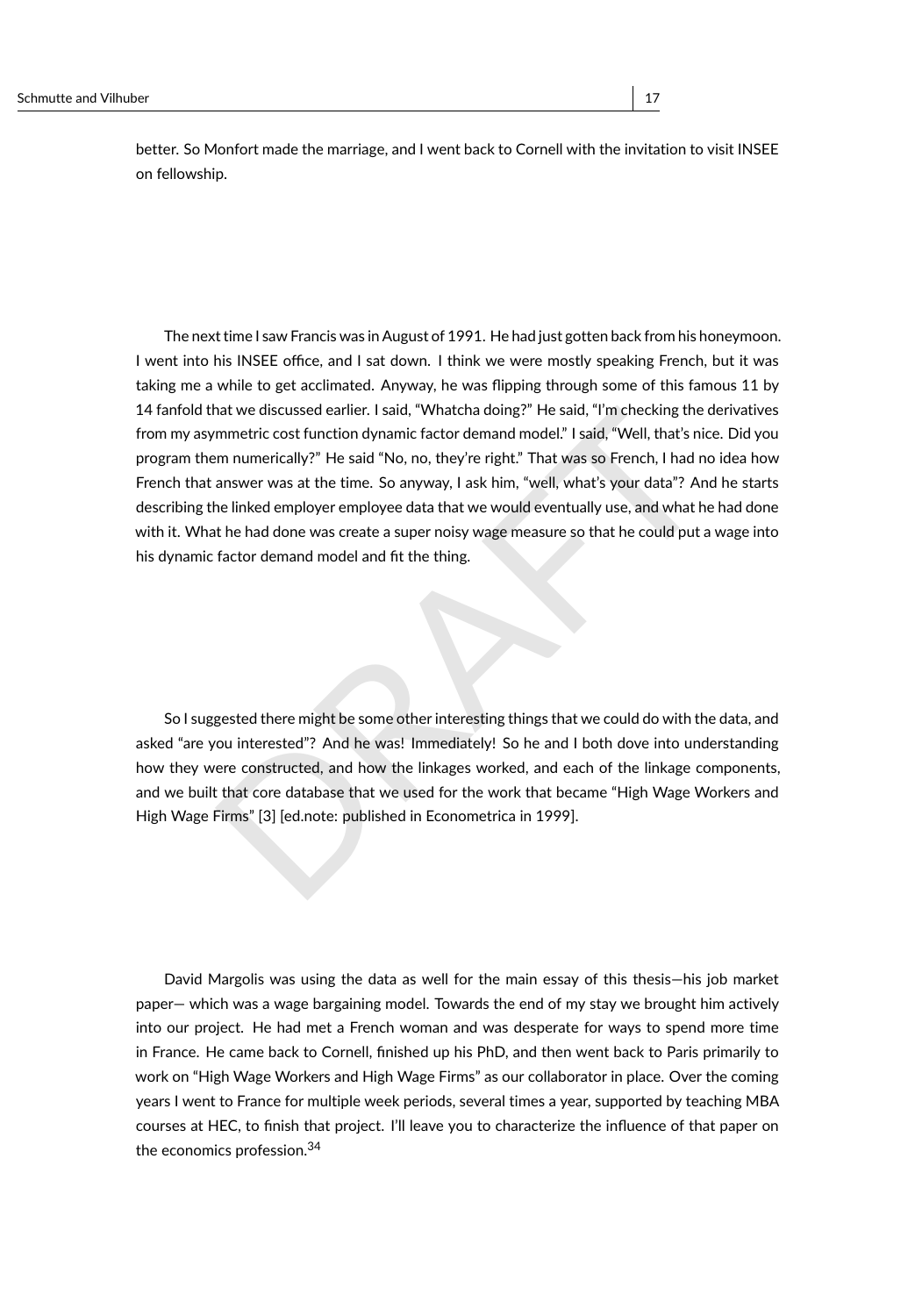

David Margolis at the Abowd apartment in Paris, ca. 1992.

#### **LV:** *We have a special issue forthcoming with the Journal of Econometrics to point to for that.*

David Margolis at the Abowd apartment in Paris, ca. 1992.<br>
David Margolis at the Abowd apartment in Paris, ca. 1992.<br>
Lease a special issue forthcoming with the Journal of Econometrics to point to for that.<br>
Il you that it **JA:** I will tell you that its influence isn't for the reasons that you might think. Labor economists thought, I think, that it was a clever trick, that there was something interesting there. But macroeconomists just took to it like there's no tomorrow. If you want your citations in economics to skyrocket, you need to have macroeconomists reading your work. Labor economists often contribute to that, so they rise. But it was Dale Mortensen,  $35$  who said, "I need a theory that explains these facts," that we had found. That really made it something that people paid attention to.

I don't think Francis and David [Margolis] and I ever thought that we had made a major theoretical contribution to either econometrics or labor economics. But we had certainly put our fingers on the problem, which is that there's an independent effect of where you work on your compensation. If your model waves its hand to explain that away – if you're comfortable with that, that's on you. I'm not comfortable with that, because I don't think that it can be waved away, I think it is a real labor market phenomenon. It has yielded only gradually to further theoretical and empirical assault, and so it remains something that economics writ large – meaning the multidisciplinary approach to economics that is now the canon – has to be able to explain. How is it that your employer history, as opposed to your personal history, have profound permanent effects on your lifetime earnings? That is an extremely important component of heterogeneity, statistically, in labor market outcomes, and not just in the United States. Although, interestingly, it is dampened in France, and probably by institutions in the French labor market that dampen the ability of that firm effect to play its way all the way through your lifetime earnings.

But for whatever reason – I don't pretend to have a complete theoretical explanation for this either – that's a real fact. It calls on new generations of economists and sociologists now to meet that challenge, they have to keep their statistical skills current. So that's been very gratifying to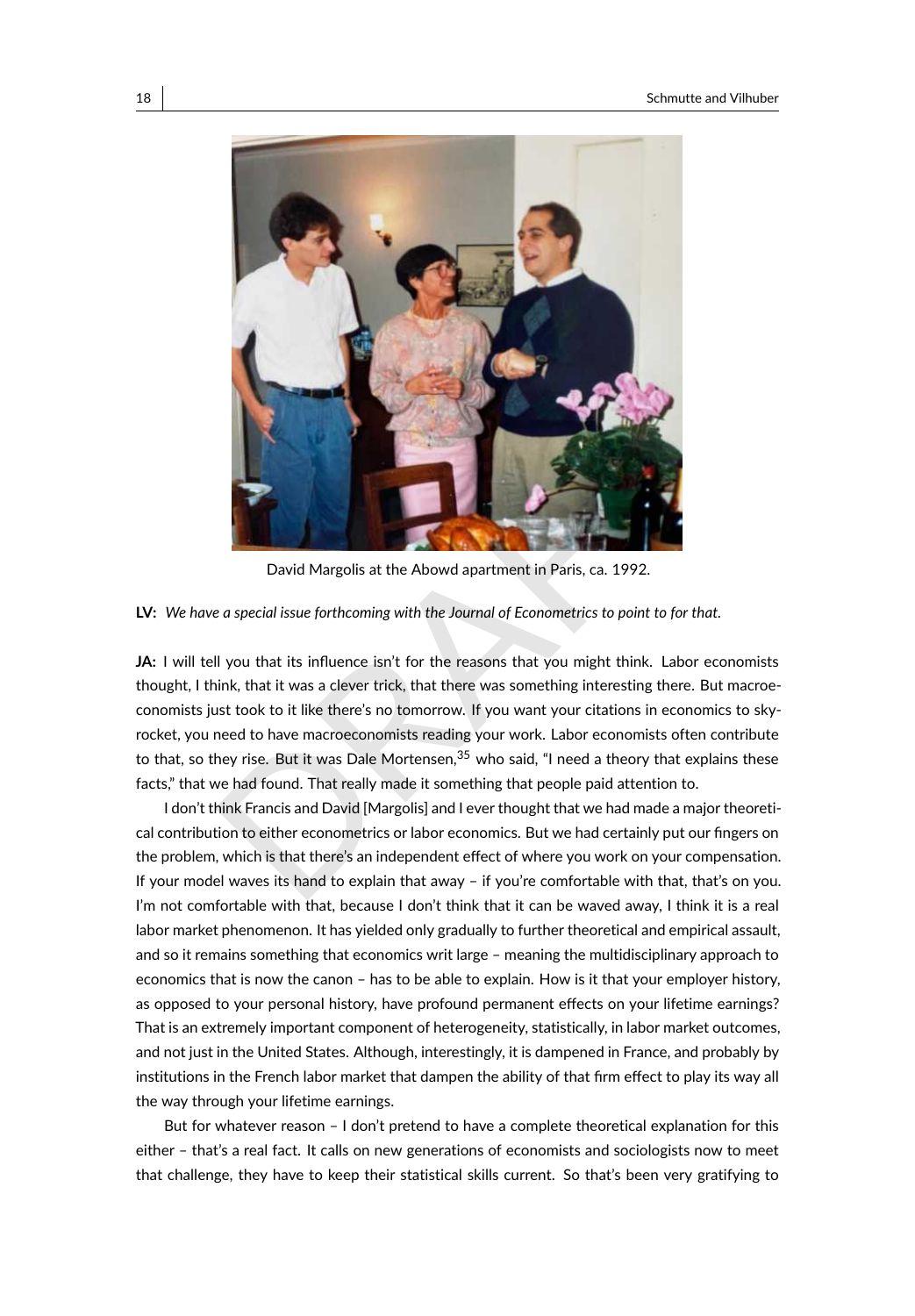see, to have a paper that demonstrates something that is extremely difficult to reconcile with the one-price world of neoclassical economics, and that is a persistent phenomenon that other people find interesting and worthy of theoretical and statistical investigation.

**LV:** *As far as one can tell, most economists picked up on the fixed effects version of the model from that paper. But having been exposed to some of this from its earliest days, you didn't actually see that as the primary or right way to do these kinds of things.*

empirical evidence can be handled that way. That said, that's still not a particular<br>
ementation of Bayesian estimation. Further refinement would really be important. Th<br>
have tried to make about the fixed effect estimator **JA:** That's right. I actually think that the JBES paper that models it as a fully random process is the most important contribution that we make statistically [\[4\]](#page-44-4). Except for the initial conditions, we captured everything in there that you could expect a statistical model to try to capture, and so the basic empirical evidence can be handled that way. That said, that's still not a particularly elegant implementation of Bayesian estimation. Further refinement would really be important. The point that I have tried to make about the fixed effect estimator in that framework is that from a classical frequentist point of view, the fixed effect estimator is a proper estimator of the underlying phenomenon, and it's statistical properties can be demonstrated using the same tools that we use for other sample based estimators. The finite window problem is a well known problem in repeated observation data sets that can be addressed. So I don't like to use the term biased without context here. I'm happy with the term nonstructural and there's no question that it is a moment estimator of particular moments, but it is a proper moment estimator of those moments and its statistical properties, from a classical point of view, are known and can be used.



John and Janet Abowd and their children on the cover of the Notre Dame Alumni Magazine in 1993.

What I think the random effects interpretation points to, both in the work that I've done and in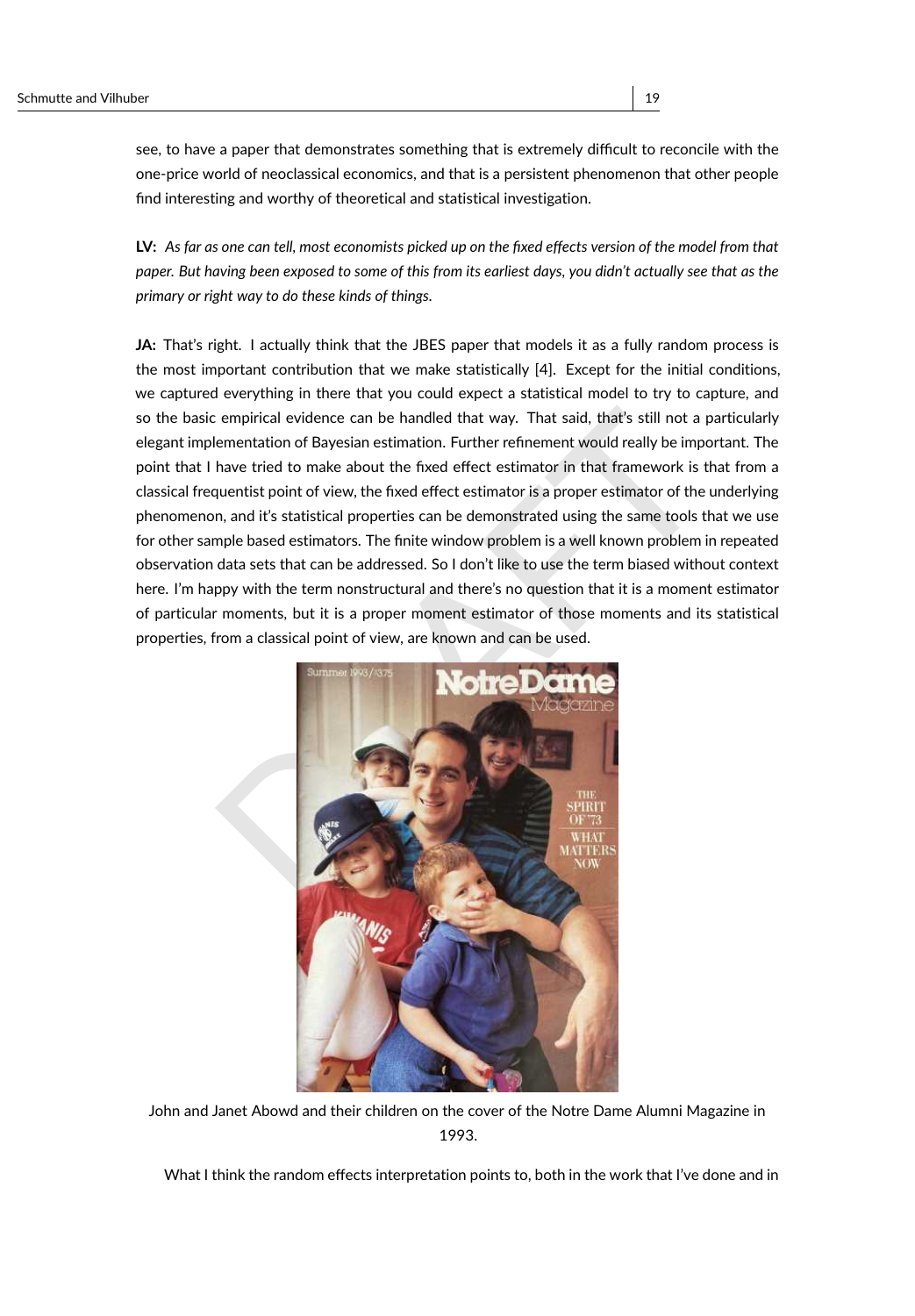the work others have done, is that with any of these large scale, network-like data structures and relational-database-like data structures, classical sampling statistics is not the right way to think about the problem. The right way to think about the problem is from a primitive data generating mechanism that explains how the tables are created and how the tables relate to one another, from first principles describing the randomness at every component. That's now, I would say, standard operating procedure in Bayesian economics, and Bayesian econometrics - Bayesian statistics (I don't distinguish between Bayesian econometrics and Bayesian statistics). It's not really standard operating procedure yet in some of the methodologies that economists are particularly fond of, especially regression discontinuity and regression kink design, so unifying those approaches – and I think there's some good work being done there – is an important contribution to the science here.

#### **7** | **EARLY WORK WITH CENSUS AND THE LEHD PROGRAM**

**IS:** *Looking at your CV, it is clear that your career started with a focus on analyzing labor markets and questions coming out of labor economics and you have sort of pivoted to focus on production and dissemination of official statistics. It is actually hard to identify a moment of transition. In fact, you can see elements of both all along the way. But is there a phase or a point in time where you think your focus started to change? How might you characterize that transition?*

RLY WORK WITH CENSUS AND THE LEHD PROGRAM<br>at your CV, it is clear that your career started with a focus on analyzing labor markets an<br>ming out of labor economics and you have sort of pivoted to focus on production and di<br>f **JA:** Well, it was induced more than you realize. I would have been perfectly happy to keep collaborating with Francis Kramarz for the rest of my career, working on French, and then I imagined it would have been German, and probably Swedish or Norwegian [administrative linked employeremployee] data. There were very limited barriers to entry for me to that sort of data since I had already born the principal entry cost. But an Associate Director at the Census Bureau, Nancy Gor-don,<sup>[36](#page-41-14)</sup> was also aware of my work with linked employer-employee data. She had been mentoring Julia Lane, $37$  who was trying to do similar things in the US. The two of them recognized that it was going to take a major effort by the statistical agencies in the US to get anything like that off the ground. So they recruited me to take a sabbatical at the Census Bureau [in 1998-1999], and start the Longitudinal Employer Household Dynamics (LEHD) program, which did not yet have that name.

I didn't realize it at the time, but that was an active choice to go into official statistics. It just looked to me like an active choice to get the keys to another "candy store" of data. I sort of knew better; that there were no free lunches. I don't think I immediately internalized the lesson that you can organize all these data, but you can't keep using them unless you generate products that can be labeled statistical products from the agency whose infrastructure is enabling this. But I definitely internalized that lesson early enough for it to have a very strong effect on the rest of my career.

I think that that was one of the most important decisions that I made professionally. That was Nancy Gordon's mentoring. She understood, and put the force of her position behind her understanding, that surveys were dead. What I mean is that the notion that you should propose an expensive purpose-built survey as the main way to collect information was dead. Yes, you should have purpose-built surveys. Yes, official statistical agencies should be their primary sponsors, and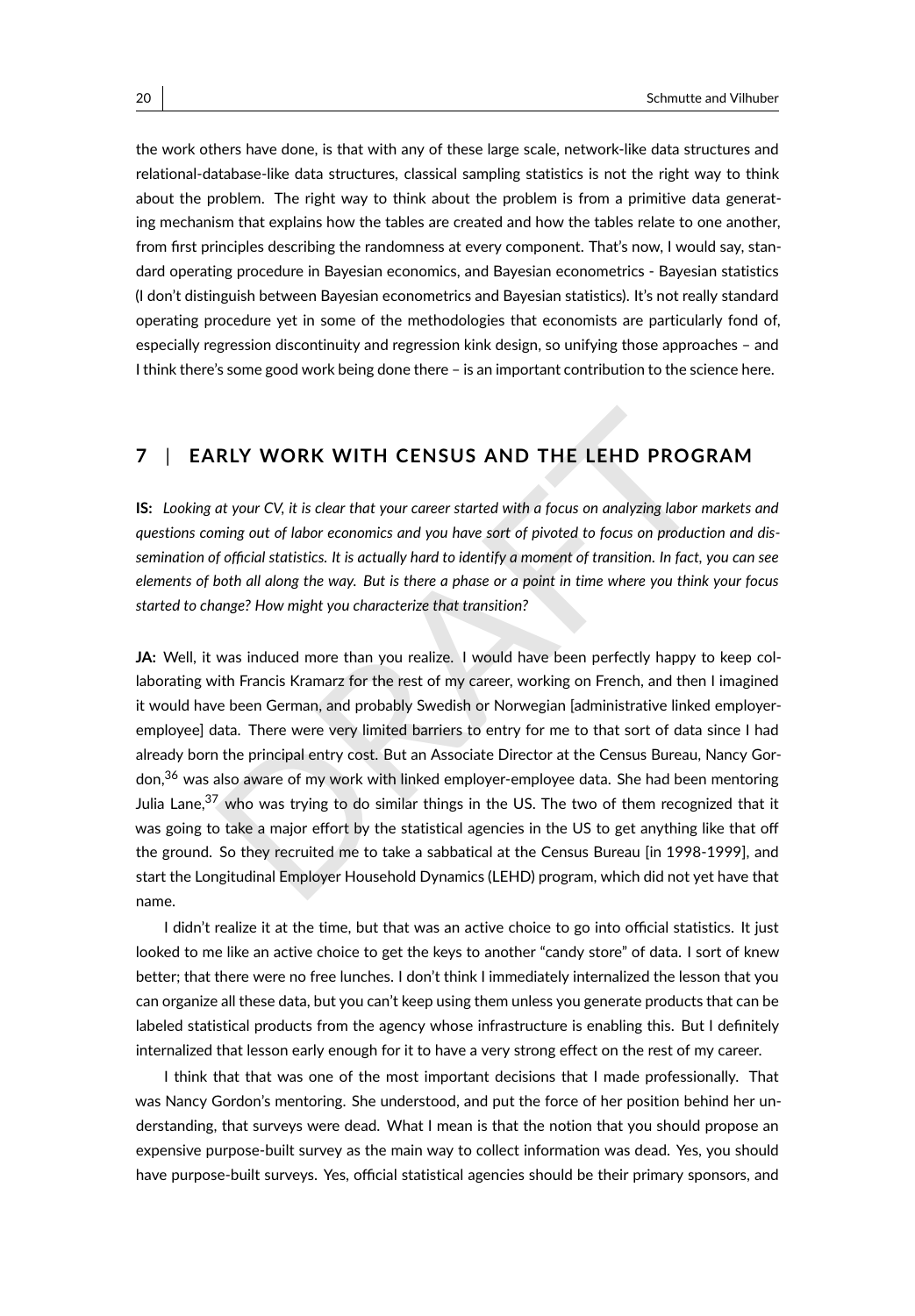their toolkit should include how to manage them throughout their lifecycles. But the information age was clearly dawning in the 1990s, and if you were paying any attention at all, you knew the era of big data was coming. So if that was going to be the way the world worked, you're going to have to figure out how to reuse those bits. Nancy understood that in a way that distinguished her from her colleagues, and distinguished her I think, from many people still active in the official statistics community who haven't moved on.

**IS:** *I have often heard you describe LEHD in the context of a 21st century statistical system, and certainly a much broader view of the role and conception of official statistics. So I wonder if you could comment on the transition from the LEHD as an academic project to an official statistics project, in those early years at the Census.*

to be fair, that the 21st century statistical system tagline came along pretty early y. Julia Lane, John Haltiwanger, Pat [D](#page-41-20)oyle, and others, organized a conference in 199<br>phloyer-employee data, and invited a wide range of **JA:** I think, to be fair, that the 21st century statistical system tagline came along pretty early in LEHD history. Julia Lane, John Haltiwanger, Pat Doyle, and others, organized a conference in 1998 on linked employer-employee data, and invited a wide range of people who had done such things from around the world to give papers. Francis and I gave a presentation and prepared a paper for the conference volume [1]. During the social hour party, Julia and Nancy Gordon cornered me and said, "Would you entertain coming to the Census Bureau for a year on your next sabbatical, which hopefully is soon, and help us get something like this started in the US?" At the time they had a demonstration project going that was linking lots of things from the state of Maryland. She and Jim Spletzer<sup>38</sup> and some others wrote papers using those data - that was their contribution to the conference volume [12]. We started talking about it, and I said yes – not then but shortly thereafter – and it started probably the most intensive professional collaboration of my career.

We went on several tracks, but the main track was during the first year. By September of 1998, we had an IPA in place.<sup>39</sup> I wasn't on sabbatical I don't think until the next year. I was still teaching part-time. We had a team that included a lot of familiar names - Ron Jarmin<sup>40</sup> was on it, Julia was on it, I believe Nancy Bates was on it, if she wasn't on it at that point, she was shortly thereafter – that was attempting to negotiate the Memoranda of Understanding (MOUs) necessary to get W2s.<sup>[41](#page-41-19)</sup> The original design for LEHD was to use W2 data. I think it's – at least the abstract is a matter of public record – the proposal that we wrote for NSF – described a plan to use the Continuous Work History sample,<sup>42</sup> which I know Ian is pretty familiar with.

So that grant got spectacular reviews at NSF, as reported to me by the program manager, some of the best he'd ever seen. We got all the money we asked for from NSF, which was, in the end, trivial compared to the commitment that Census ended up making, but it was a major investment. In addition, the Sloan Foundation and NIH kicked in, so we had a fair amount of grant support for the beginning of it. We also had a decent commitment of internal staff – B.K. Atrostic became the first program manager. So what happened was that the infrastructure to get a research team in place proceeded. We got permission to hire four economists, one of them is participating in this interview [Lars Vilhuber]. Another one is Martha Stinson $43$  - actually Martha was an RA, so were Paul Lengermann<sup>[44](#page-41-22)</sup> and Karen Conneely.<sup>[45](#page-41-23)</sup> And four economists, Lars might have to help me recall.

**LV:** *Kevin McKinney, me, Roberto Pedace, and Kristin Sandusky.[46](#page-41-24)*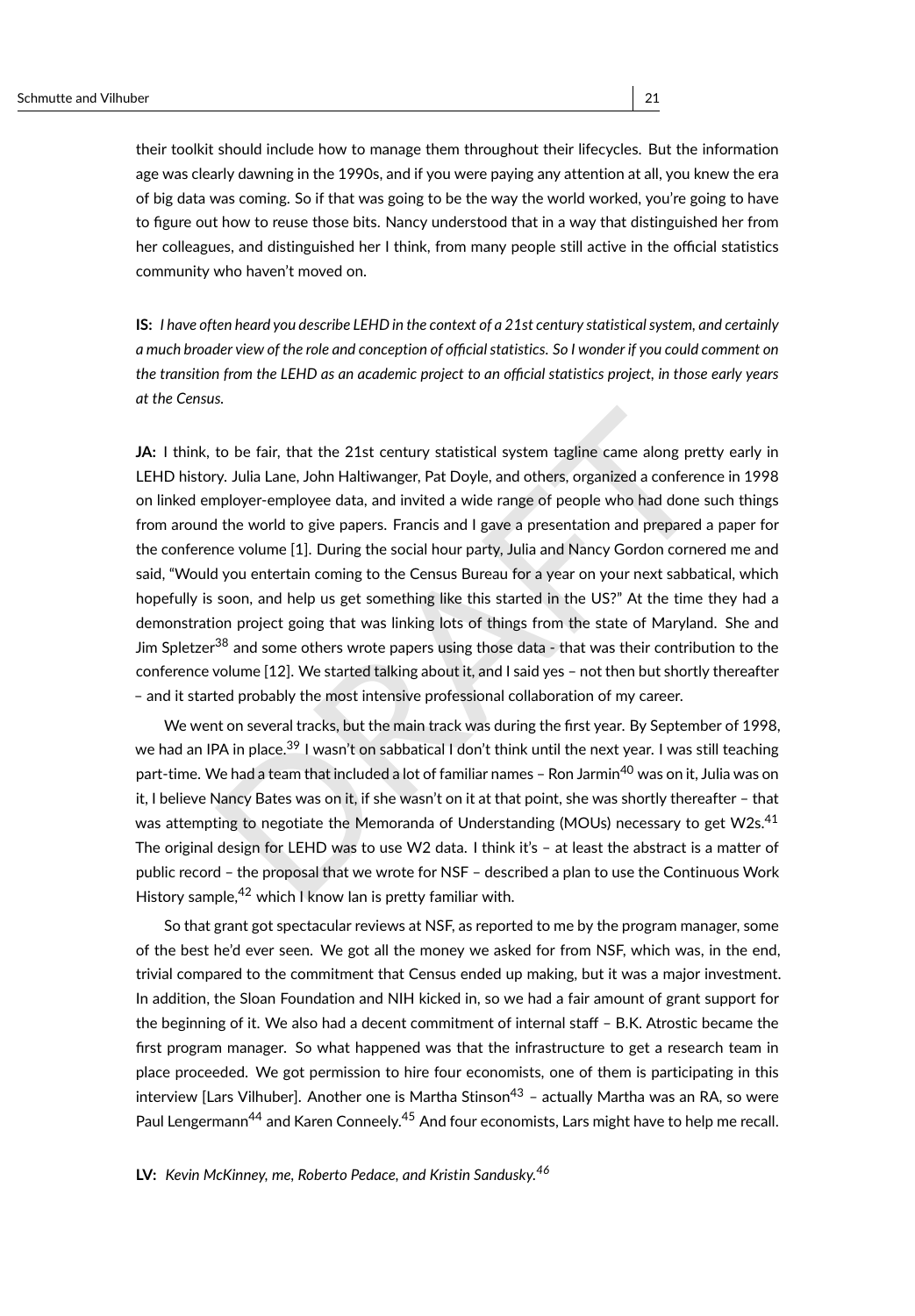**JA:** So that team got in place and they started using the assets that we had. Those were the linkages of the Survey of Income and Program Participation to W2 data, the linkage of Current Population Survey to W2 data. Even in the early 2000s, there was a plan afoot to link the American Community Survey, which of course is now a fait accompli. What there wasn't was a properly executed set of MOUs. In 1999 the IRS started its routine (every three years) safeguard review of the Census Bureau's curation of federal tax data, and they had two projects in the crosshairs – the expansion of the RDC network, which was using business data almost exclusively at that time, and business data in that era, and still, is thoroughly commingled Census Bureau collection and IRS tax collection. And then LEHD writ large, meaning record linkage projects involving tax records.

ministration, that use the link of the SIPP to the – I've been saying euphemistical<br>a, but there's various versions of the W2 data, this one's called the Detailed Earning<br>ch is essentially your complete earnings history ba That safeguard review included long-standing projects at the Census Bureau and the Social Security Administration, that use the link of the SIPP to the – I've been saying euphemistically the W2 data, but there's various versions of the W2 data, this one's called the Detailed Earnings Record, which is essentially your complete earnings history back to the beginning of the Social Security system. The Census Bureau had been sort of dabbling in using it. Mostly it was used to try to see how well labor income was reported on the SIPP and CPS. But over at Social Security, it was the bread and butter tool of the Office of the Chief Actuary in estimating the various Trust Fund projections for Social Security, with a small army of economists and statisticians and actuaries (those are actually three distinct professions, they have substantial overlap) that used those data routinely.

There was a well executed MOU between the Social Security Administration and the Census Bureau that covered, essentially, the provision of Social Security numbers to SSA, the extraction of the Detailed Earning Records associated with those Social Security numbers, and then the conveyance of those data back to the Census Bureau. At the same time, a copy of the public use Survey of Income and Program Participation lived at the SSA, and a crosswalk between the public use IDs and the IDS necessary to do the linking also lived at SSA under an arrangement that looked like an RDC but didn't have the RDC legal infrastructure surrounding it.

IRS asserted that what SSA did with the DER was their business because they had co-equal statutory authority to use them. What the Census Bureau did with the SIPP was its business, because it was authorized under Title 13 Chapter 5. But as soon as the two met each other, IRS asserted joint statutory custody over the linkage, and required the Census Bureau to justify the linkage in the statute and to get IRS approval for the MOU.

That safeguard review was among the most contentious things that I have witnessed in the federal government. I believe the reason is that both sides, three sides if you count SSA, were correct, but their policy positions in support of their statutes were mutually inconsistent, and each claimed veto privileges. It isn't the end of the world at the Census Bureau if IRS vetoes linking to W2 data for Title 13 purposes. That veto is easily challenged because the statute certainly does permit it. However, that meant that SSA couldn't use the linked data, and that was catastrophic from the point of view of the Office of the Chief Actuary and the research economists at SSA.

They desperately needed a compromise, and LEHD was basically held ransom. I was in Paris – I was in Francis' apartment – when the letter from the Commissioner of the IRS arrived at the Census Bureau *denying* permission to do the LEHD linkage to W2 data. So – I believe if you went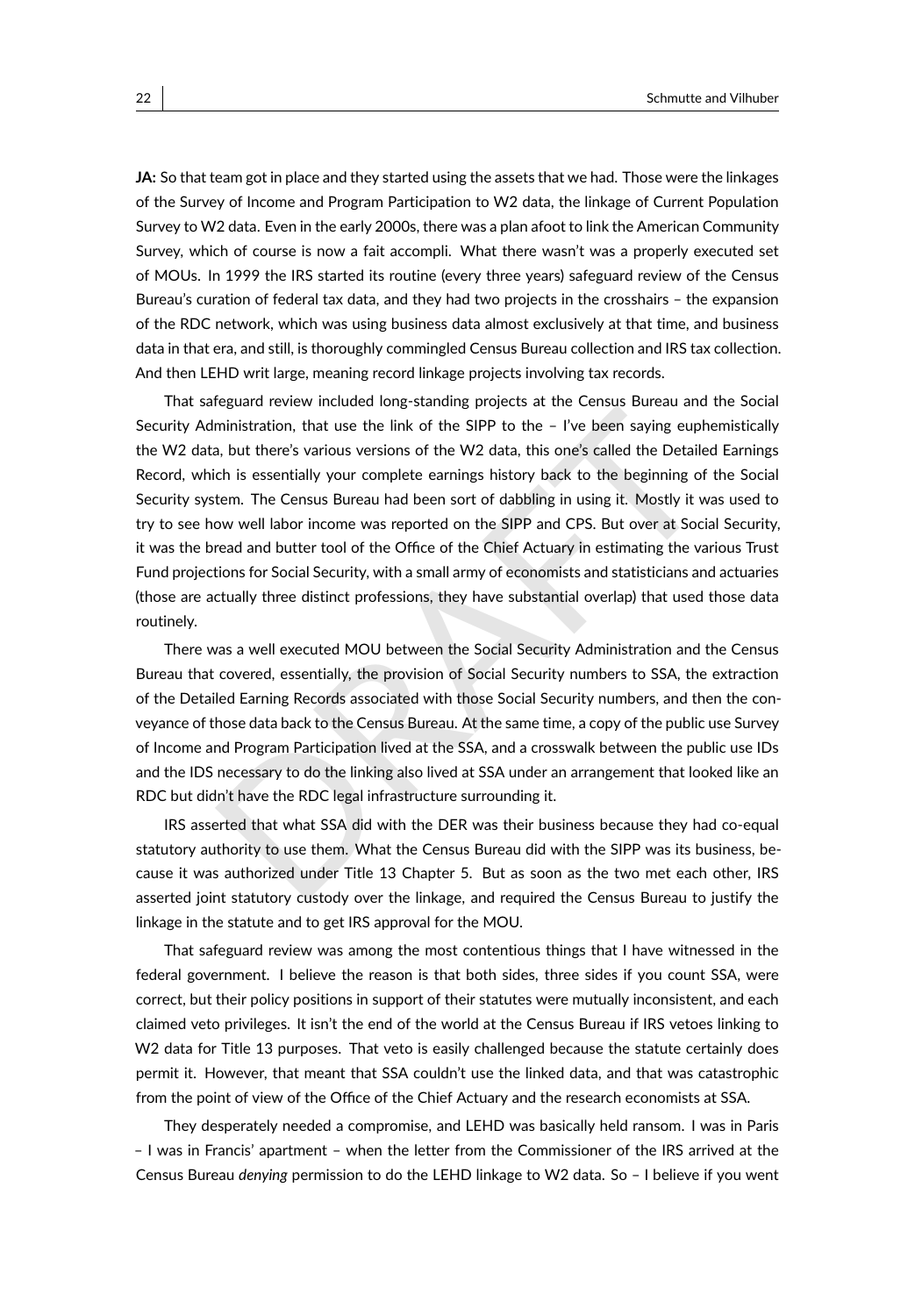back and interviewed every senior executive at the Census Bureau for the last four decades, you would not be able to find a case of an actual denial. That's not what's supposed to happen. Things never getting signed, that's another matter. That is still not uncommon. However, an actual denial – that was an unprecedented move.

Now we needed a plan B for LEHD. What was needed – and this is basically what the IRS repeatedly pointed out – was that the regulations need to actually match the data elements that you asked for, and that was not the case. SSA has no stake in that – they don't have to have a regulation that permits them to use any element of the W2. They're the ingesting agency, costatutory custodians with the IRS. But Census did, and that was well-established in policy even in the early 2000s, because that was the period in which the Business Register was fully redesigned, and the regulations supporting all of the business tax data that come to the Census Bureau in support of the Business Register, and ultimately in support of economic censuses and surveys, are all properly delineated in 6103j,<sup>47</sup> which is the salient regulation. But the elements of the W2 had never been properly delineated. If you're doing this correctly, those Treasury regulations have to be revised almost every year, because they actually call out the line and the box on the form.

is Register, and ultimately in support of economic censuses and surveys, are all proper<br>
in 6103j,<sup>47</sup> which is the salient regulation. But the elements of the W2 had never bee<br>
lineated. If you're doing this correctly, th Lars probably remembers this only too vividly – LEHD became the support laboratory for getting the Treasury regulations rewritten and delivering the salient documentation. There was a preliminary publication of revised Treasury regulations in 2001 or 2002 – relatively early in this process – and once the temporary regulations were in place, then the data were released back to the Census Bureau. In the interim, they had actually all been boxed up and driven up to SSA and dropped off at SSA headquarters in a box. I think Gary Benedetto<sup>48</sup> did the drop off. I know Martha Stinson did the pickup when they were liberated.

Meanwhile, back at the ranch, we launched a major redesign of LEHD. It had two features: It was going to use state unemployment insurance wage records, which are quarterly. It was going to use the universe rather than a one in 100 sample, which opened the possibility to produce local labor market statistics in a manner that to be frank was never anticipated in the original NSF proposal. But that's where the 21st century statistical agency moniker comes from.

**IS:** *So the QWI – clearly it's there in the name – the Quarterly Workforce Indicators – were developed after it was clear that you'd have to follow this Plan B and use Unemployment Insurance wage records. Were there plans for a public use product out of the original LEHD design?*

**JA:** At the time the NSF grant was written, consistent with the predecessor to the Data Stewardship Executive Policy Committee, nobody had any idea how to produce a public use product that looked like anything recognizable as such. I mean, we knew this when we started just looking at the surveys linked to the SIPP and the CPS. The detail was great, and on top of that, something that modern critics of our disclosure avoidance systems consistently ignore, other agencies have the linking keys. I don't just mean they have your birthday, I mean, they have the actual earnings field that you want to put on the public-use data files. So you have to do something serious and strong. That's been well known for a very long time, it just gets routinely denied by some members of the data user community.

In any event, what we designed into the Quarterly Workforce Indicators was a whole bunch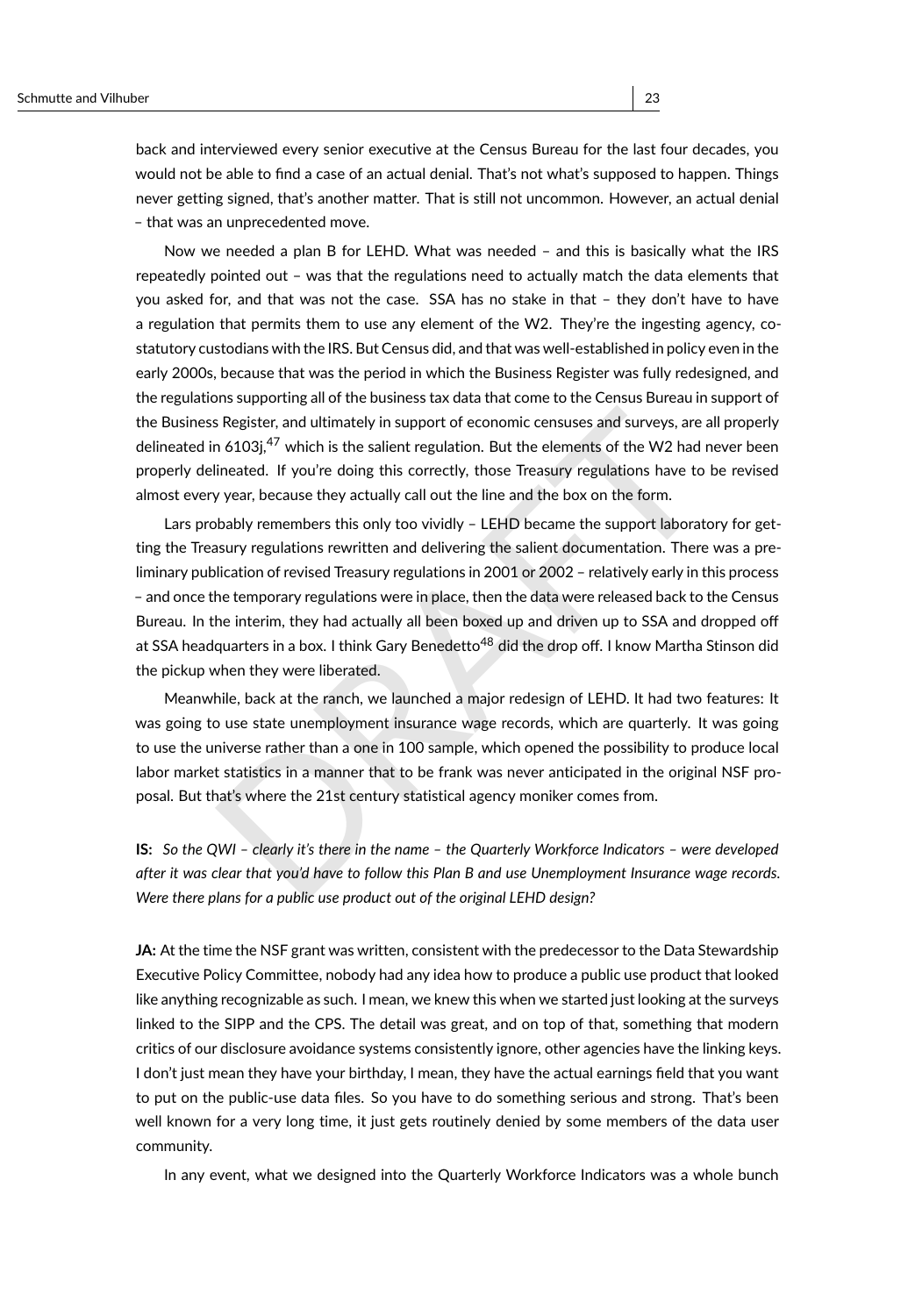of local labor market statistics that were developed in collaboration with the state labor market experts. This is the area where the labor economists really rule – that all three of the senior scientists, Julia, John Haltiwanger,<sup>[49](#page-41-27)</sup> and myself – have contributed to that literature, both in job and in worker flow measures. So we pretty rapidly ginned up a very large set of statistics. The state partners had plenty of ideas, things that they would have done in a heartbeat, had they been able to link demographic information. But the Census Bureau was the only show in town for linking demographic information, and really ...

**LV:** *Technology, if I just may weigh in there, played a role in this as well. They might have wanted to compute some of these statistics, but at least at the time, with maybe the budgets to technology in place. I remember that we shipped to California, a hard drive so that they could house the statistics we sent back – not the original microdata – because they had no capability to actually do the computations in house.*

**JA:** They couldn't manage the computations. We could do the computations because one of my terms and conditions for going to the Census Bureau in 1998 was a state of the art computational environment that could support our work. We had the first DEC Alpha<sup>50</sup> that was deployed at the Census Bureau. The IT guys were spending up post-Census 2000 money, and bought seven or eight. LEHD got one. I think Lars might have been one of the people who was running test programs on it, as we attempted to confirm that nobody's 64 bit software worked.

#### **LV:** *We helped develop STATA's 64 bit version for Unix.*

the original microdata – because they had no capability to actually do the computations is<br>
uldn't manage the computations. We could do the computations because one of m<br>
uldn't manage the computations. We could do the com **JA:** We wrote a test environment for the 64 bit STATA, and SAS wasn't as constrained as STATA was, if I remember right. So the compilers just had to run on the Alpha. The second machine we had [ed. note: a Sun SPARC64 system] also was a nice piece of hardware, and it's kind of regressed to the mean. So that basically consumed, essentially the first six years of the program – recruiting state partners. When we launched I think we had four of the five biggest states plus Maryland. Then Julia [Lane] went on a recruiting campaign, and got it up to 12 or so before she moved on. Jeremy Wu<sup>[51](#page-41-29)</sup> and Rob Sienkiewicz<sup>52</sup> basically finished the job and got it up to 50 states plus DC.  $53$  Where it's been hovering. You know, it is a maze of memoranda of understanding, one for each major supplier. There's one for each of the 50 state labor market agencies, not all of which are currently in force because they expire, and different rules in Commerce either do or do not allow you to continue on the expired one while you're doing the replacement. There's one with SSA, of course, and there's one with the Office of Personnel Management.

So the statistics that were developed, are still in production, they've been continuously im-proved and refined. They are reasonably widely used in that community. OnTheMap,<sup>[54](#page-42-1)</sup> which came later, essentially opened the door to a much wider set of uses outside of labor market uses. That really was a Field of Dreams thing. I don't think anybody, with the possible exception of Jeremy Wu, who came from the transportation statistics community, saw the extensive user base that that was going to create. The application to Federal Emergency Management was Chip Walker. Once you have an integration framework, so you've defined the minimal geographic cell, integrating lots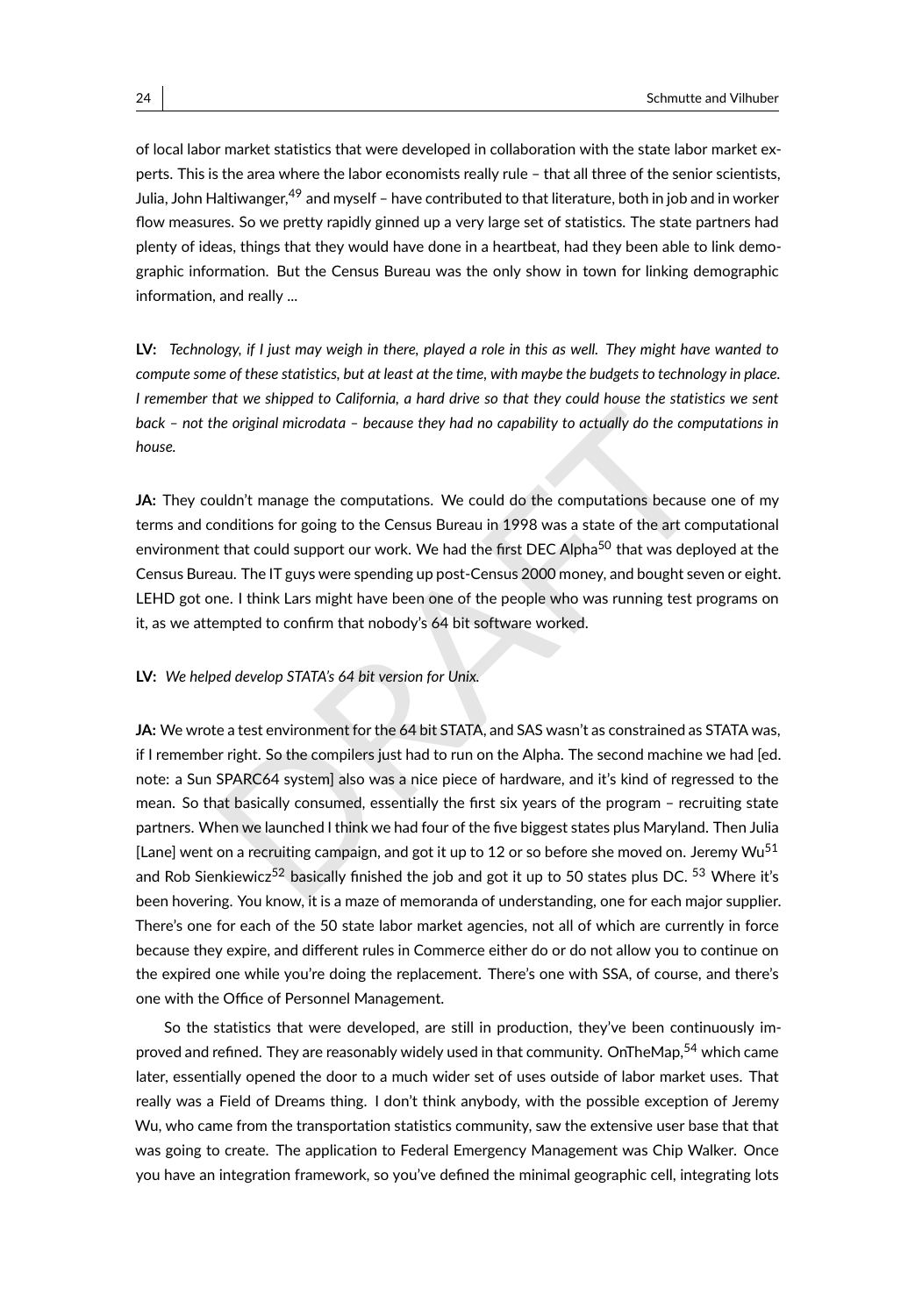of other things becomes, if not straightforward, at least a project that experienced engineers who understand the infrastructure can create specs for and do. So OnTheMap was really what opened the door to very different uses than we ever envisioned in the early 2000s.

### **8** | **STATISTICAL DISCLOSURE LIMITATION AND DIFFERENTIAL PRIVACY**

**IS:** *So were the issues with traditional methods of statistical disclosure limitation for protecting the statistical products that came out of LEHD immediately apparent?*

ie. We did a suppression study [2], and we showed that 80 to 90 percent of all available there going to be suppressed even before applying complementary suppression, right was just not a viable alternative. Of course, no u **JA:** Of course. We did a suppression study [2], and we showed that 80 to 90 percent of all available statistics were going to be suppressed even before applying complementary suppression, right? Suppression was just not a viable alternative. Of course, no user that I have ever encountered thinks that noise infusion is a good idea, until it is compared to the available alternative, which is suppression, and not "you can have the data without noise infusion." If you can have the data without noise infusion, we wouldn't be having this conversation. So, you know, I think many of our early conferences consisted of me explaining yet again, how the noise infusion system worked, me taking questions from many of the labor market expert users in the various states about what must be being distorted by this noise infusion system, and then the crew at LEHD going back into the data and saying "No, that's not the cause. The cause is bad input data. It survived to the output because the disclosure avoidance system wasn't masking the defects in the data, it was masking the data."

The major source of concern was that we were not able, with the statistical tools available in the early to mid 2000s, to design a system that was completely consistent with the Quarterly Census of Employment and Wages.<sup>55</sup> Starting with the microdata now and using sophisticated statistical modeling, we could – but it's not clear that we should, because the BLS still uses suppression on those data, and the Census Bureau does not. In fact, there are certain cells that are always published in the QWI, and they're noise infused, but they can be used as alternative frames for constructing employment statistics, local employment statistics. You can either use employment, which is sometimes suppressed (although not that often) but always noise infused, or you can use quarterly payroll, which is never suppressed, but also always noise infused. Academic researchers, especially crews out of California, Berkeley and other places, caught on quicker than others that if you understood the structure of the Quarterly Workforce Indicators, you could use them as a large-scale longitudinal database and do very sophisticated statistical analyses. That was not the target use case. The target use case was One Stop Labor Market Information offices.<sup>[56](#page-42-3)</sup> They needed the demographics.

To this day, I think the whole operation should be jointly sponsored by the Census Bureau and the Bureau of Labor Statistics. Multiple times an agreement in the form of a memorandum of understanding that would have accomplished this end was within sight. The closest we ever came was when the person who had to sign it at the Census Bureau, Chet Bowie<sup>[57](#page-42-4)</sup> had signed it. The person who had to sign it at BLS, Phil Rones, didn't sign it before he retired. When he was replaced and Chet was replaced, their two replacements – I'm not gonna name them – let it die. The next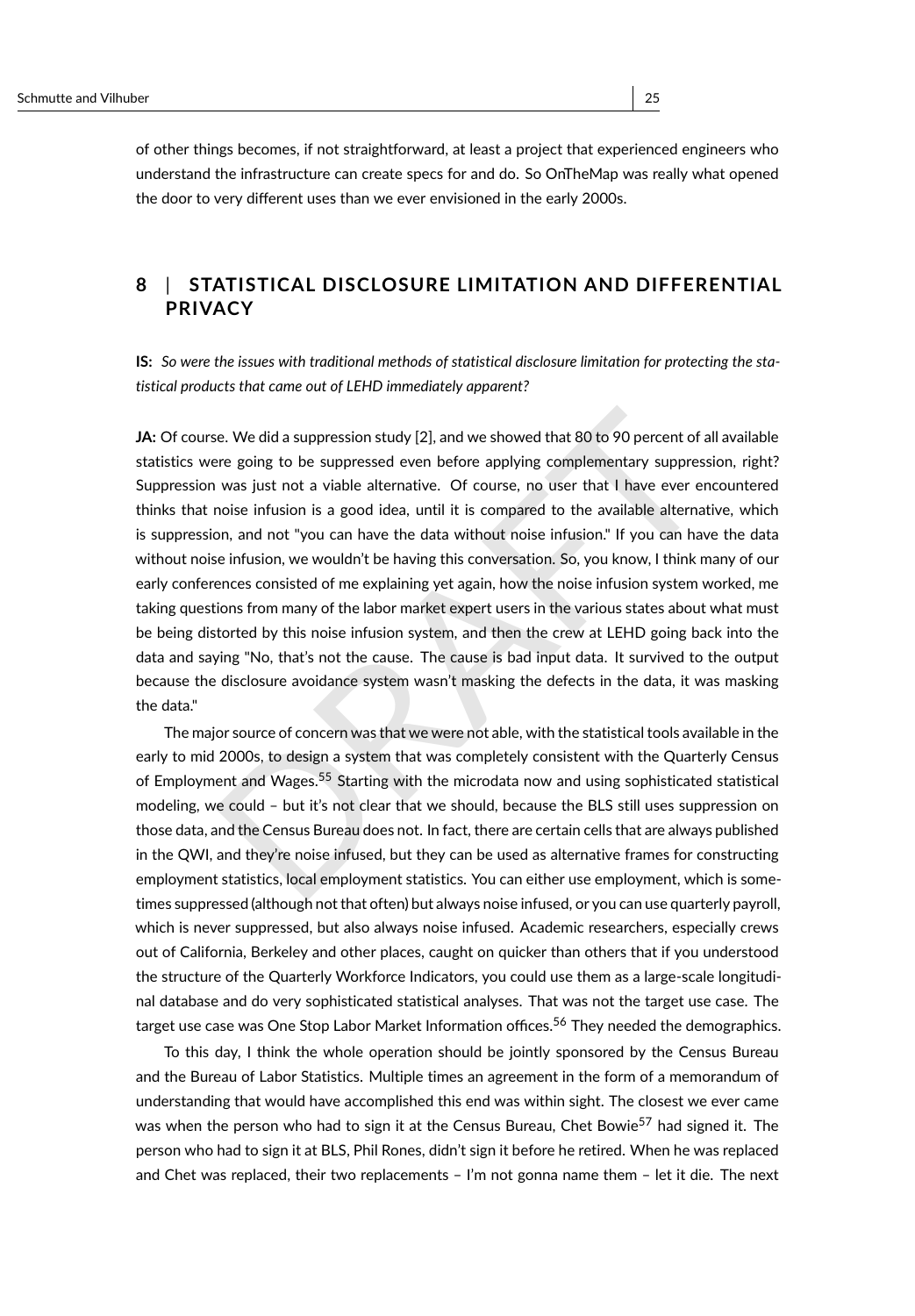time – multiple tries after that – the next time I was involved, was when Erica Groshen was the Commissioner.<sup>[58](#page-42-5)</sup> We had terms written out, but once again it never got to the signature stage.

I find it extremely frustrating that the major statistical agencies have so much trouble collaborating to the point where we get what can only be reasonably described as demonstration projects going, and we hold them up as major collaborations. We finally get some traction on collaboration when there's an emergency. The pandemic got all the statistical agencies to sign on to the Pulse Surveys that Census was doing, if they wanted questions fast.<sup>[59](#page-42-6)</sup> And got changes to the monthly surveys, because you didn't have a choice – face to face interview wasn't an option. So you know, you might not have time to run overlapping mode tests. You're going to have to run with it and use whatever artifacts you have to try to adjust for that. There was enormous creativity at all the statistical agencies – but we're sort of off the subject now.

no change in the law, the Census Bureau can't deliver the confidential microdata that e UI wage records to the BLS. It has to be done under the joint custody of Census an an MOU, and in appropriate, secure computational sp There's no change in the law, the Census Bureau can't deliver the confidential microdata that enhances the UI wage records to the BLS. It has to be done under the joint custody of Census and BLS, and in an MOU, and in appropriate, secure computational space. No, I didn't write that law and I didn't write CIPSEA.<sup>60</sup> But neither agency denies that those are the facts. It has to be done that way. So let's get creative and do it that way.

### **9** | **MODERN DISCLOSURE AVOIDANCE AND BERTINORO**

**LV:** *One of the things that I've described as a motivating factor for many of us [coming to LEHD] was this idea of not just unlocking the technological potential of these databases, but also the information potential of these kinds of databases, while balancing that with the stringent data confidentiality requirements of national statistical agencies. Was that part of your motivation to get involved in statistical disclosure limitation and privacy research? Or did that come in afterwards as sort of an add-on?*

**JA:** So I don't want to describe it as an add-on. The first thing we tried to do was enable a data infrastructure that you could build things on. And there, I think that the NSF proposal that provided a substantial portion of the early funding recognized that these data had to be created because they were an asset to the statistical agency. Recognizing them as an asset to the statistical agency obligated us to produce public-use products. So the LEHD team fully internalized the need to generate public-use products. But then we were faced with a set of disclosure limitation problems that no one had figured out a good solution to – at least not as far as any of the associate directors of the census in the late 1990s were concerned. Their view was that it was impossible to publish anything detailed and useful from these data because the toolkit for disclosure limitation wasn't sufficiently developed. So—Lars, you participated in this early research, so you know—we investigated a number of ways to do it.

Clearly, I think looking back, the synthetic data approach was the most promising of them, however, it was way too immature to use in the early 2000s. We recognized that input noise infusion methods required the least amount of retooling, but those methods were really not particularly well developed. There's really only one scientific paper that that is based on [\[9\]](#page-44-8). But that paper only tackled the problem of a single magnitude measurement, not of repeated applications of the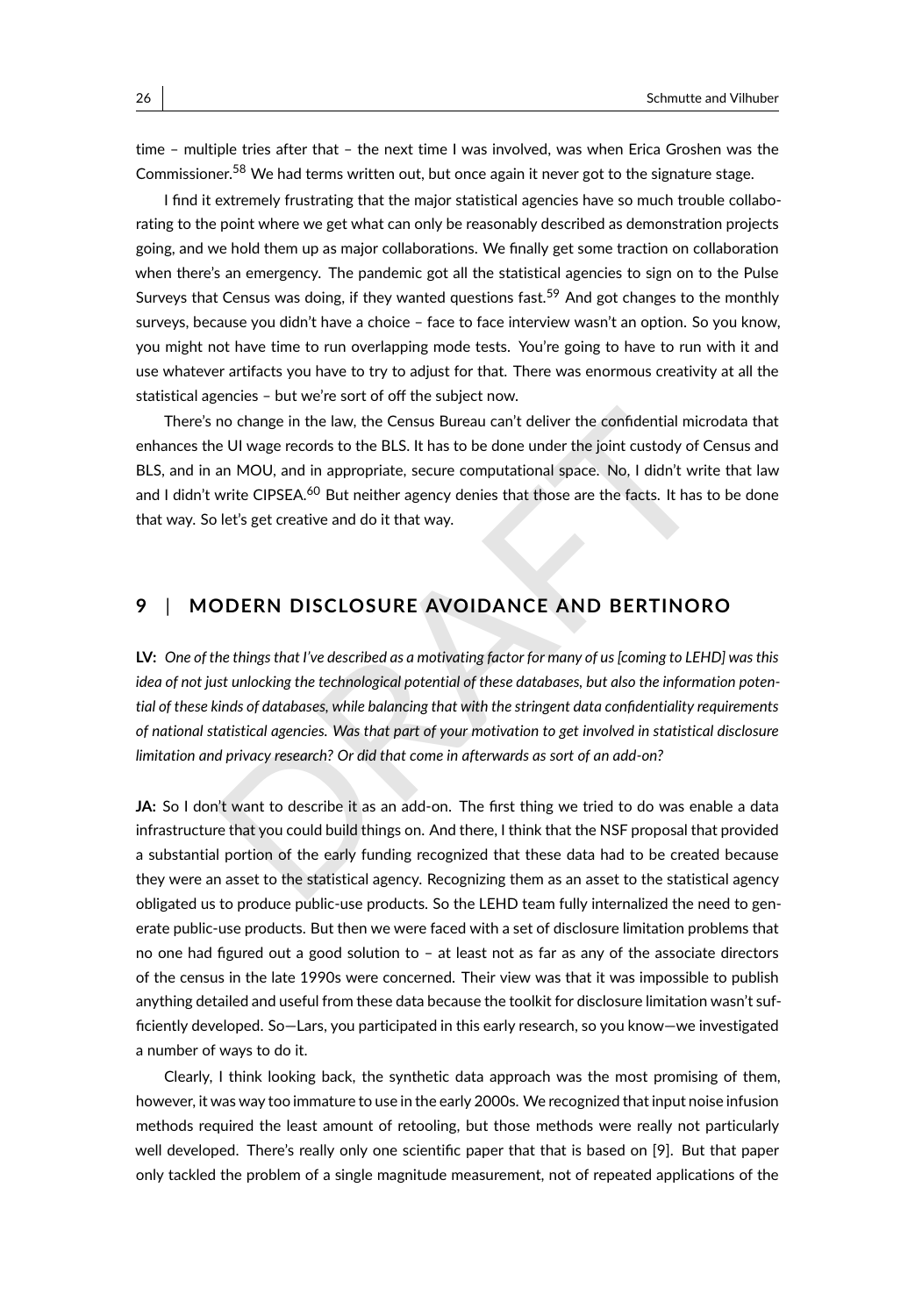same disclosure limitation system. The LEHD noise infusion system we developed [\[5\]](#page-44-9) led the way for the systems that are now pretty common at the Census Bureau and common in other national statistical offices. It wasn't perfect, as you guys know, only too well. But it was, as my colleague John Eltinge likes to say, way better than the 80 percent solution. That is what you have to be prepared to implement in a statistical agency. You can't let perfect get in the way of better. So yeah, it virtually eliminated the need for suppression, and it provided confidentiality protection in a more principled way than any other tool that was available in the early 2000s except suppression. So we went through and we addressed magnitudes, differences in magnitudes, ratios of magnitudes, and the other ways that those data were actually going to be tabulated and went through the litany of special cases, so that noise infusion could be applied. I think that system is still being used in largely the form that we left it when we moved on to other things. It got a differentially private residential side when the residential data started to come in [13].

ne residential data started to come in [13].<br>
thing we did was we made all the decisions for the users, we decided how accurat<br>
e enough. We maintained the non-transparency that disclosure limitation systems have<br>
heir inv But the thing we did was we made all the decisions for the users, we decided how accurate was accurate enough. We maintained the non-transparency that disclosure limitation systems have had, since their invention by Ivan Fellegi<sup>61</sup> in 1972, from a statistical point of view. That nontransparency has not served us well. But in a world where nothing was transparent, it also didn't make the LEHD implementation stand out. Yeah, of course, it's not transparent. That's just the way these things are. So we decided how much noise was too much noise and how much noise was just enough to get the job done.

To sell noise infusion to the data user community at the time, we had to show them how much data would be suppressed with even the most generous suppression rules. Between 80 to 90 percent of the data they were interested in would be suppressed even in the best case, so there was no way to make a usable table with other available methods. This is the same problem that agencies that insist on using suppression as their primary disclosure limitation tool are currently facing, including products in our own Economics Directorate that haven't adopted noise infusion.

**LV:** *One of the ways I tend to think of it, it's easy to sell that we're giving you either nothing or 20 percent, or 80 percent. Which one do you choose? The alternative is nothing. That's a lot easier to get the user base to accept than some of the other situations that one encounters these days.*

**JA:** And it was the right argument.

**LV:** *You have mentioned different types of disclosure avoidance systems. Let me get back to where you were part of a group of people that started to look outside of statistical agencies and toward computer science for ideas. Let me just ask what happened in 2005, or before 2005. That seems now, in retrospect, a watershed period for many of the subsequent developments in formal privacy.*

**JA:** It was a phase change. Stephen Fienberg was aware of the work that we were doing at the Census Bureau. We'd made a couple of publications of our disclosure limitation methods before 2005, including an early working paper on the system for the residential side of OnTheMap. It didn't work very well, but it was something. And so Fienberg knew that more than just the usual disclosure avoidance experts were at work on things in at least the Census Bureau. He also had a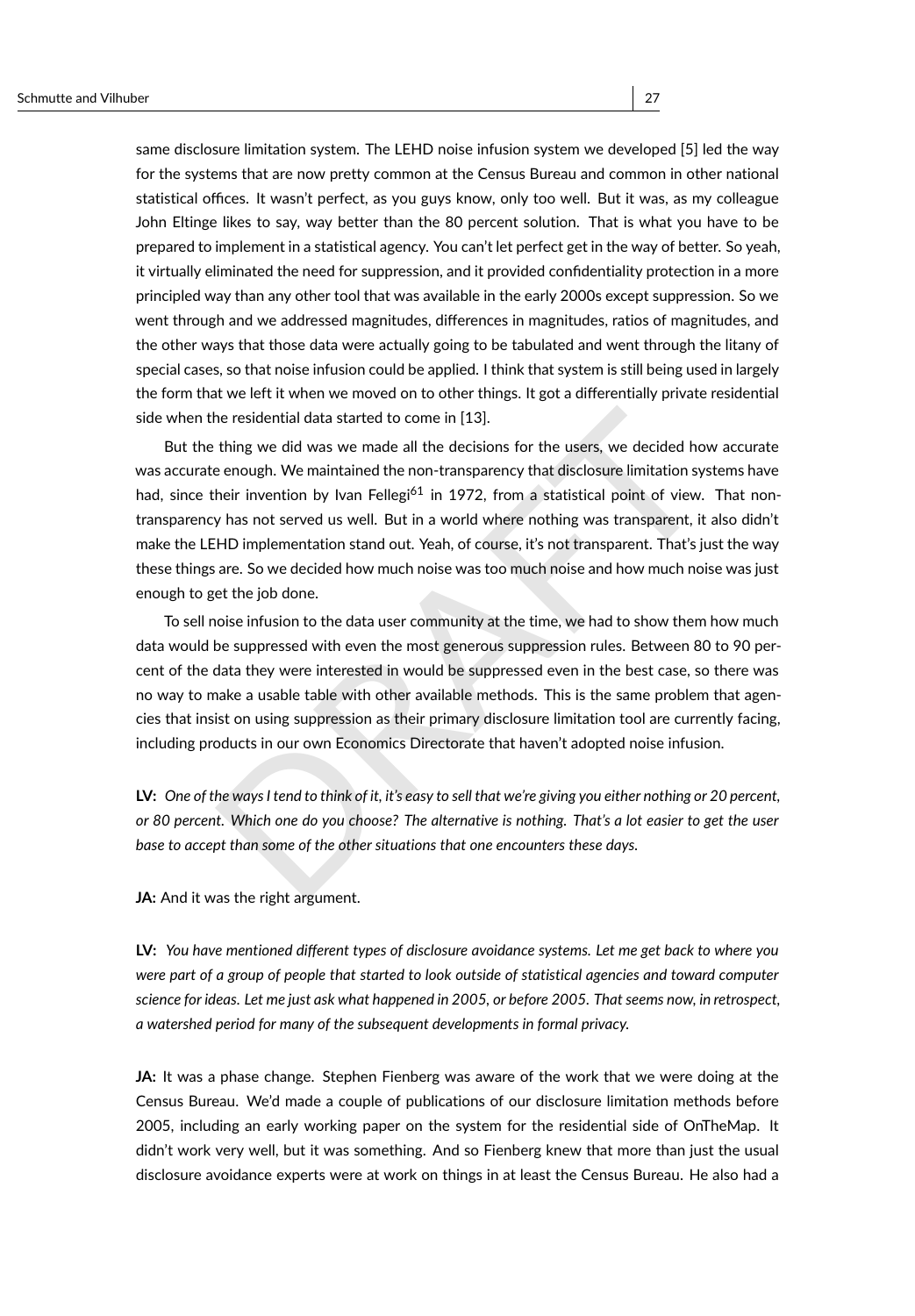decent collection, at that time, of his former students or current students who had been working on disclosure avoidance issues.

Steve Fienberg had interest and talents in many different parts of statistics and he had worked extensively on what are easily recognizable now as modern disclosure avoidance methods, output noise infusion in particular. I don't know how he met Cynthia Dwork<sup>[62](#page-42-9)</sup> – but he was already codirecting the Statistics and Computer Science Laboratory at CMU and taking doctoral students coming from both disciplines. So I think that her early work got to him that way - I never asked him. It's too late now.<sup>[63](#page-42-10)</sup> But I know he had read early versions of Cynthia's work with Kobbi (Nissim), Adam (Smith), and Frank (McSherry). So he organised a week long retreat in Bertinoro, Italy – coorganized it with Cynthia and Alan Karr.



Panorama of Bertinoro, Italy. By Baccolini via Wikipedia. CC BY-SA 4.0.

Cynthia invited a gaggle of computer scientists, who were, to be fair, mostly cryptographers who had moved into safe data publication. And then Steve invited a pretty wide assortment of American and European disclosure limitation (in Europe, disclosure control), experts, and me. You know, I was not recognized as a disclosure limitation expert at that time – it's possible I'm still not – but in any event...

**PROFILE AND SERVED ASSESSED ASSESSED AND AN ARCHA CONSUMING THE SERVED AND REPORT ON THE PROFILED A SURFACE CONSULTING A SURFACE CONSULTING A SURFACE CONSULTING A SURFACE ON THE SURFACE OF SALE (STEP AND A DISPONSIBLE THE** We made presentations about our work. I made a presentation about the way we had protected confidentiality in OnTheMap before the formal privacy routines. There were talks on synthetic data methods and Jerry Reiter<sup>64</sup> was there, Sesa Slavković<sup>65</sup> was there - people who are now pretty prominent on the statistics side – and many of the people who are now prominent on the CS side. One of the things I can't remember is, besides the four main authors – who else was there from computer science. I don't know that a participant list has been preserved. Bertinoro was pretty isolated. But the social events, dinner and Steve's extensive collection of wine, and after-dinner drinks were appreciated by all and then we did a little traveling in Italy afterwards.

**LV:** *One of the outcomes of Bertinoro was the founding of the Journal of Privacy and Confidentiality.[66](#page-42-13) How did that come about? And what do you think of how it's progressed along those lines of its mission to sort of bring all those folks together? All those various threads and various disciplines?*

**JA:** It started as Steve's brainchild. Along with Cynthia and Alan Karr, they created it. They were relying on Chris Skinner, myself and Kobbi Nissim to be the initial editors. But essentially, there wasn't any way to drum up content, unless the editors went out and found the papers and solicited them and had them reviewed. So Steve ended up being the primary editor for the first seven or eight years. You know, there were submissions, but a trickle. What he did was get people to write journal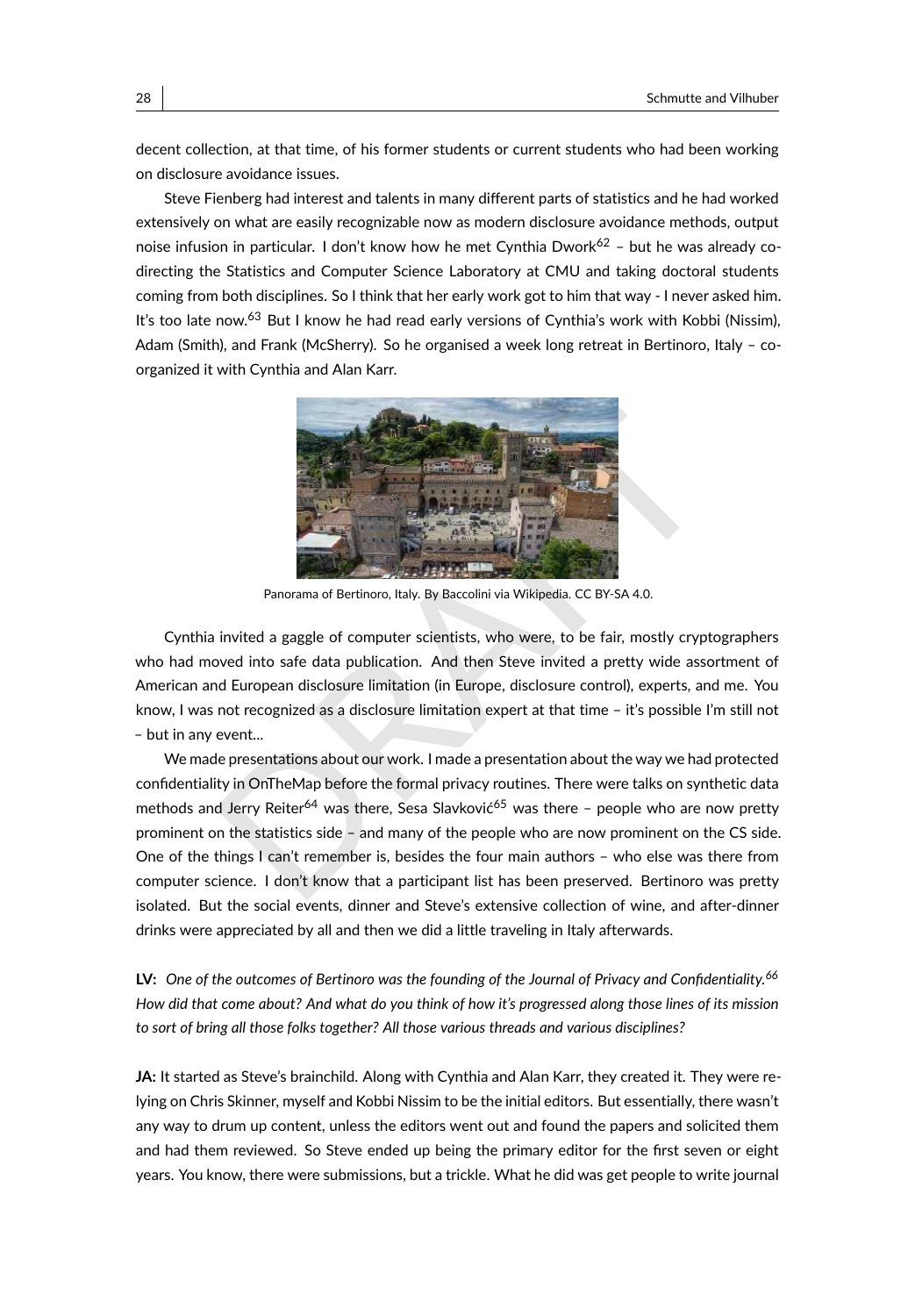versions of their conference papers, and got contributors from law and social sciences and traditional statistics, right? Because it isn't the Journal of (FORMAL) Privacy, it really has consistently been multidisciplinary. But it's also consistently been pretty well edited. Some of the papers that have appeared in that journal are now the citation leaders in modern disclosure avoidance. That was Steve. When he passed away, that was really a moment of challenge to figure out how to keep that going.

Since it has a decent stream now, it gets  $-$  to be fair  $-$  higher quality submissions in formal privacy than in other areas. But we solicit in other areas and we are mindful of how we could make a contribution to the public policy and statistical issues that are at the heart of our multi-disciplinary approach. I couldn't solicit papers from economists — there were only a handful working in the area. Most of them had gotten into it like we got into it  $-$  "Rock, hard place, figure something out."

#### **LV:** *What made the conference actually take place – why Bertinoro?*

**JA:** He wanted us where we didn't have any distractions. Evidently, this is a venue that is routinely used by Europeans for this purpose. It's a converted monastery. It's easy to walk up on top of the hill. They had basically a residential conference facility, and it came with the standard Italian amenity  $$ which is Italy — where French people go for food holidays.

ade the conference actually take place – why Bertinoro?<br>
ted us where we didn't have any distractions. Evidently, this is a venue that is routinel<br>
ppeans for this purpose. It's a converted monastery. It's easy to walk up There was no Rosetta Stone. There was no common language between the computer scientists and statisticians. I will be honest, I struggled to understand the arguments that Cynthia was making, and her colleagues struggled to understand what we meant when we said disclosure limitation if we didn't have a set of defining principles that generated the methods. Everybody recognized that except for primary and complementary suppression, the rest was based on much looser mathematical fundamentals.

Now, Steve Fienberg had been working in this area and one of his graduate students

Adrian Dobra,<sup>67</sup> had produced a thesis based on some of the algebraic geometry methods that they had developed [7, 8]. Basically, if I give you a set of marginals, can you enumerate all possible tables that are consistent with this set of marginals, including the possibility that there are none, or multi dimensional ones? Steve saw that as closely related to the work that cryptographers were doing, because you were trying to say, within the space of all contingency tables, conditional on these marginals, there is either a tiny, or non-existent, or uncountably large number of high dimensional tables that they are consistent with. So, being able to bury your table in that large number of consistent complete tables was one of his mathematical formalizations. Computationally, I guess it must still remain very difficult, because I've never seen any production system that implemented it, and it's not a useful tool to have in that case. But it is a natural generalization of complementary suppression. How many complete tables are consistent with this set of marginals, interpreting the marginals as a suppression mechanism. Though, the suppression experts who were there - Larry  $\text{Cox}^{68}$  $\text{Cox}^{68}$  $\text{Cox}^{68}$  the king of the suppression experts who essentially did the fundamental math after Fellegi's basic theorems – they were already trying to figure out ways to replace suppressions with safe statistics that could be placed in those cells. Once again, that's not so distant from the database reconstruction notions of how to think about blatantly non-private systems that we might be able to make privacy-protected.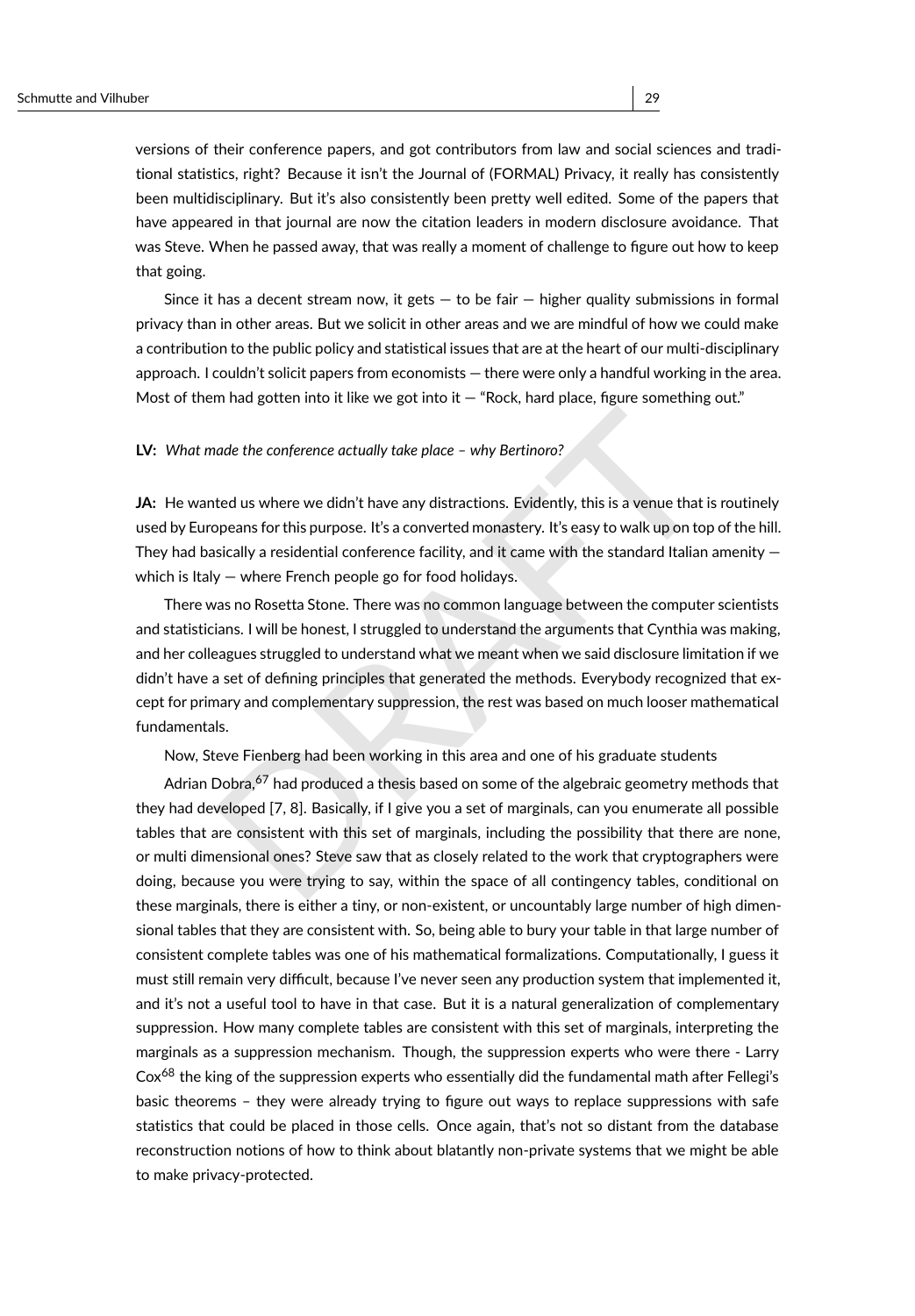So there was enough common ground for us to see the benefit of each other's work, but there was nothing even remotely resembling a usable statistical product. To be fair to the computer scientists, that wasn't what they were trying to do. They were trying to get the basics right. To be fair to the disclosure limitation experts, if you don't have a feasible alternative, then you have to use what is available when the next batch of tables rolls around, and the next batch of microdata rolls around. So the problem was, as it often remains now, overconstrained. Still, we had a lot of time to talk and exchange and absorb.

I came back and started working with Johannes Gehrke<sup>[69](#page-42-16)</sup> at Cornell as a part of the Cornell RDC, Lars as well, and Johannes' postdoc and graduate student at that time. The postdoc was Dan Kifer,<sup>[70](#page-42-17)</sup> and the graduate student was Ashwin Machanavajjhala.<sup>[71](#page-42-18)</sup> They were in his database group, the privacy-preserving part of it. But Dan and Ashwin were thoroughly committed to the privacy preserving data publication part. So the five of us did a reading group and then set out to determine if we could build something feasible that we could actually call formally private. That led to the technical paper on how to protect the residential side of OnTheMap with what we called at the time probabilistic differential privacy, and what would now be called approximate differential privacy [\[13\]](#page-44-10). And it was actually implemented.

Ashwin wrote a super-compact C++ program that did the critical calculation. I tried to rewrite it in SAS several times, and then Ashwin, I think, actually tried to rewrite it in SAS. He talked to some programming experts, and they said, "Don't ever try to write a binary search in SAS again." So then Lars figured out how to efficiently export the information needed, do the calculation, and pass it back. Before it was particularly straightforward to write a SAS proc that did that.

erving data publication part. So the five of us did a reading group and then set out the could build something feasible that we could actually call formally private. That lead paper on how to protect the residential side o The core OnTheMap group – Matt Graham and Heath Hayward, and a group of contractors – implemented our method outside the Quarterly Workforce Indicators production system, so it was its own code base. It was what we claimed it was. It was formally private. I venture that no more than a handful of people in the world understand how it works. Almost no one understands that privacy was applied at the tract level, not the block level. It's modeled data below the tract level. But, you know, modeled to a use case that you should be able to draw arbitrary geographic areas of approximately the size of a tract and get reliable results. The statistics should be accurate in terms of distance and direction, from the relevant focal points, which we put at the center of every tract.

#### **IS:** *How difficult was it to get approved at Census? Was it difficult to bring people along with this new concept?*

JA: It was dead easy. There was a straightforward technical memo. A Disclosure Review Board (DRB) review and approval, you know. They were very open to getting help from outside experts. Disclosure avoidance people are not the most popular folks - they prevent data from being released! However, that attitude is definitely changing. I have heard people make correct, cogent, arguments that they believe about the necessity to do the disclosure avoidance properly, and to be transparent about it, and to document what it does to the inferences on the data so that the users are aware. That's a multi-decade, cultural transition, and it's not going to be done when I leave the Census Bureau, but it's gotten a not-inconsiderable push in the right direction. It started with OnTheMap, actually, which started with the noise infusion system for QWI, which was easy to do in terms of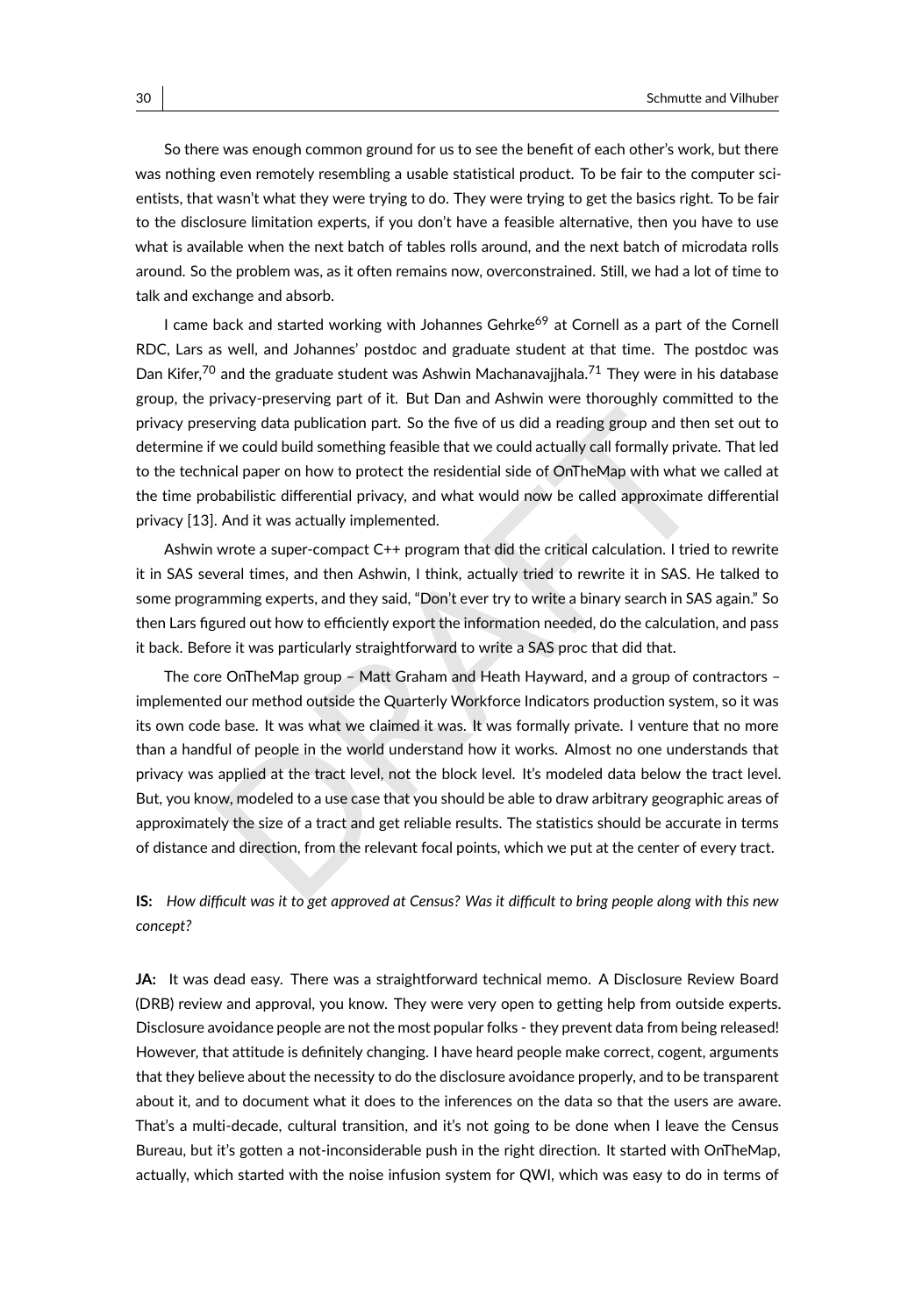the DRB because it was based on work that researchers at the Census Bureau. including Laura.<sup>[72](#page-42-19)</sup> had originally developed [\[9\]](#page-44-8). The basic idea was that you had a key that identified the entity and that key was tied to that entity's disclosure avoidance random numbers, and it stayed tied to those random numbers in perpetuity, so that the protections survived reuse of the data.

**LV:** *So that all directly then led to the 2020 census, right?*

**JA:** Aaaahh, Yeah. (Laughter)

### **10** | **TIME AS CHIEF SCIENTIST OF THE U.S. CENSUS BUREAU**

**LV:** *At what point did the idea of moving to the Census as a chief scientist become an option? Maybe for some of the readers who won't know some intricacies, the chief scientist position as such didn't actually always exist.*

**JA:** Well it did, actually, it got relabeled. Here's the history. There used to be a Directorate called Methodology and Standards. Its last career civil servant head was Cynthia Clark.<sup>73</sup> Cynthia Clark was one of the three associate directors who were the internal sponsors of LEHD and the other two were Nancy Gordon and Nick Knickerbocker. So Nancy Gordon was in charge of demographic programs, Knickerbocker economic, and Cynthia methodology and standards.

IME AS CHIEF SCIENTIST OF THE U.S. CENSUS BUREAU<br>point did the idea of moving to the Census as a chief scientist become an option? Maybe feeders who won't know some intricacies, the chief scientist position as such didn't When he became Director of the Census Bureau, Robert Groves and Tom Messenbourg wanted to have a such a Directorate again, and renamed it Research and Methodology from Methodology and Standards. Groves and Mesenbourg really wanted an IPA from academia to head it–somebody with a very senior status in the profession. So they persuaded Bob's longtime Michigan colleague, Rod Little, to be the first one. Rod came in, and in the original IPA model for the Chief Scientist and Associate Director, he was going to be the dean-like figure. The administration would be done by the assistant director, who was Ron Jarmin. When they went to recruit a second one, the issue of relocating to DC became a serious constraint. But Tom Louis was eager to do the job and didn't have to relocate to DC because he was on the Johns Hopkins faculty and ready for a career transition himself. When he left the job, he also went emeritus at Hopkins. So there's the second Chief Scientist, and Ron stayed as the assistant director. He did all the things that Senior Executive Service career employees in the federal government are expected to be extremely adroit at doing – talking about HR topics, budget topics, managing the multiple roles and responsibilities that an agency that cannot officially matrix but are unofficially matrix in many ways, to keep the place functioning. Those are all the things that Ron did. When Tom was ready to leave I came in. Basically I volunteered. I told Ron, when he told me they were looking for a replacement, I said, "I'm interested if you want to do that," and that was a done deal in one day. He went up and talked to John Thompson and Nancy Potok $^{74}$  $^{74}$  $^{74}$  and the process started. I originally intended to do it on the IPA model and go back to Cornell and finish my career as a tenured professor. But that was not the way that cookie crumbled.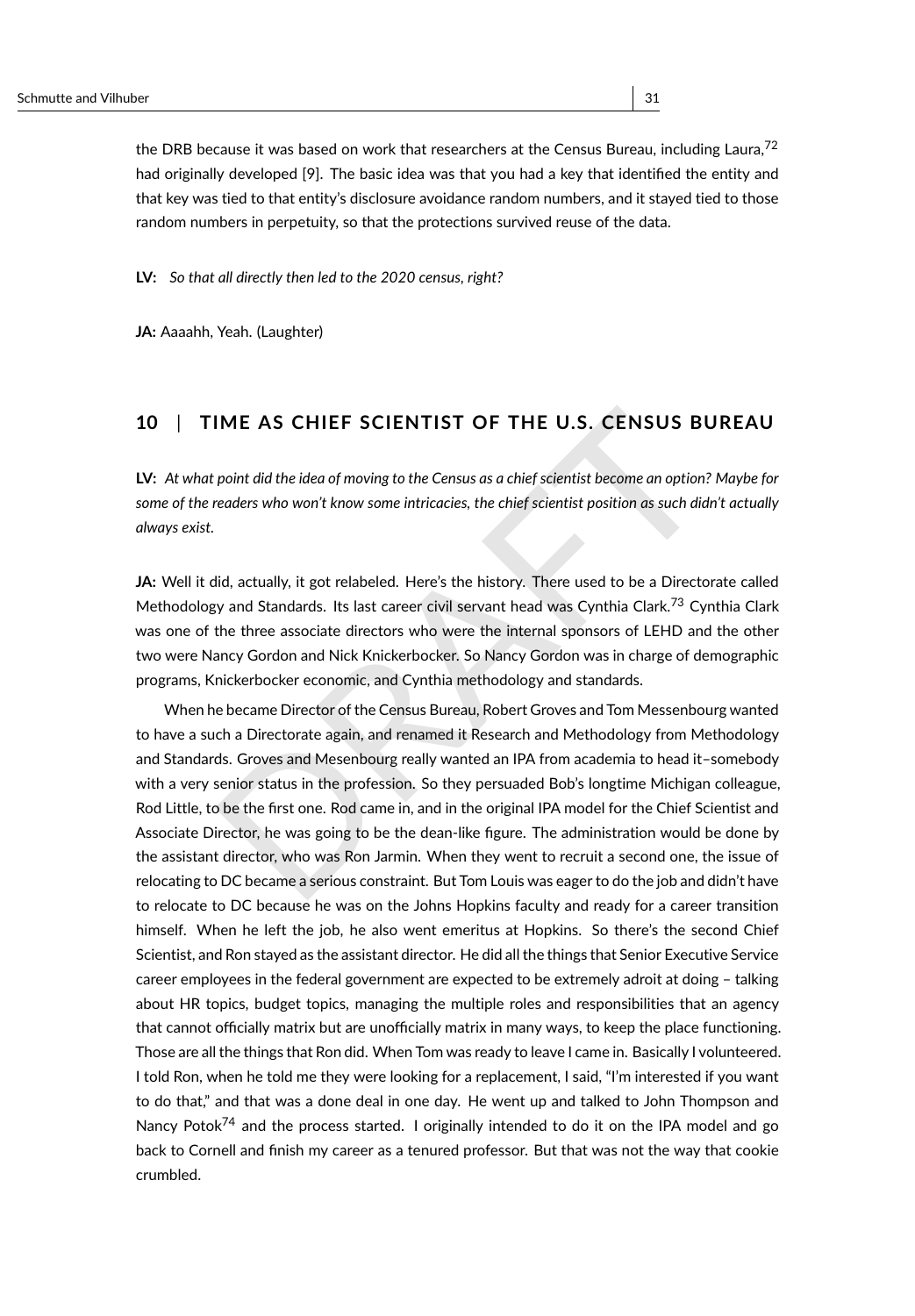

John and Janet in Washington DC in 2016.

John and Janet in Washington DC in 2016.<br>
started in June of 2016. Tom [Louis] had told them he could only serve until Januar<br>
ith John Thompson and Nancy Potok's permission, I moved down on April 1, and<br>
started in June o The IPA started in June of 2016. Tom [Louis] had told them he could only serve until January 2016. So with John Thompson and Nancy Potok's permission, I moved down on April 1, and I started attending the meetings that were the Associate Director for Research and Methodology's responsibility. That was not uncommon. I was not the only person scheduled to do a job who was in the room and hadn't yet been fully installed.

**IS:** *What were your tasks meant to be In that role, outside of designing new systems for privacy protection and responding to the occasional federal audit?*

**JA:** Those things were not the top of my to-do list. Thompson and Potok put them at the top of my to do list.

**IS:** *When they brought you in, were they thinking formal privacy, initially?*

**JA:** Oh, no, they wanted more things like LEHD everywhere.

### **11** | **THE 2020 CENSUS OF POPULATION AND HOUSING**

**IS:** *We have mostly stayed away from politically sensitive topics, but there have been a few significant controversies at the Census Bureau that required your involvement over the last few years, and that you must not have anticipated when you took the job.*

**JA:** We can talk about it a little bit, but not about any ongoing 2020 Census activities or litigation. It has been a very difficult period for all of the career civil servants at all of the statistical agencies. But, when it's being conducted, the decennial census is the most visible statistical program in the country, and in the same way that the rules of the political landscape have been rewritten in the last six years, there was a serious attempt to rewrite the rules of how the Census is conducted. It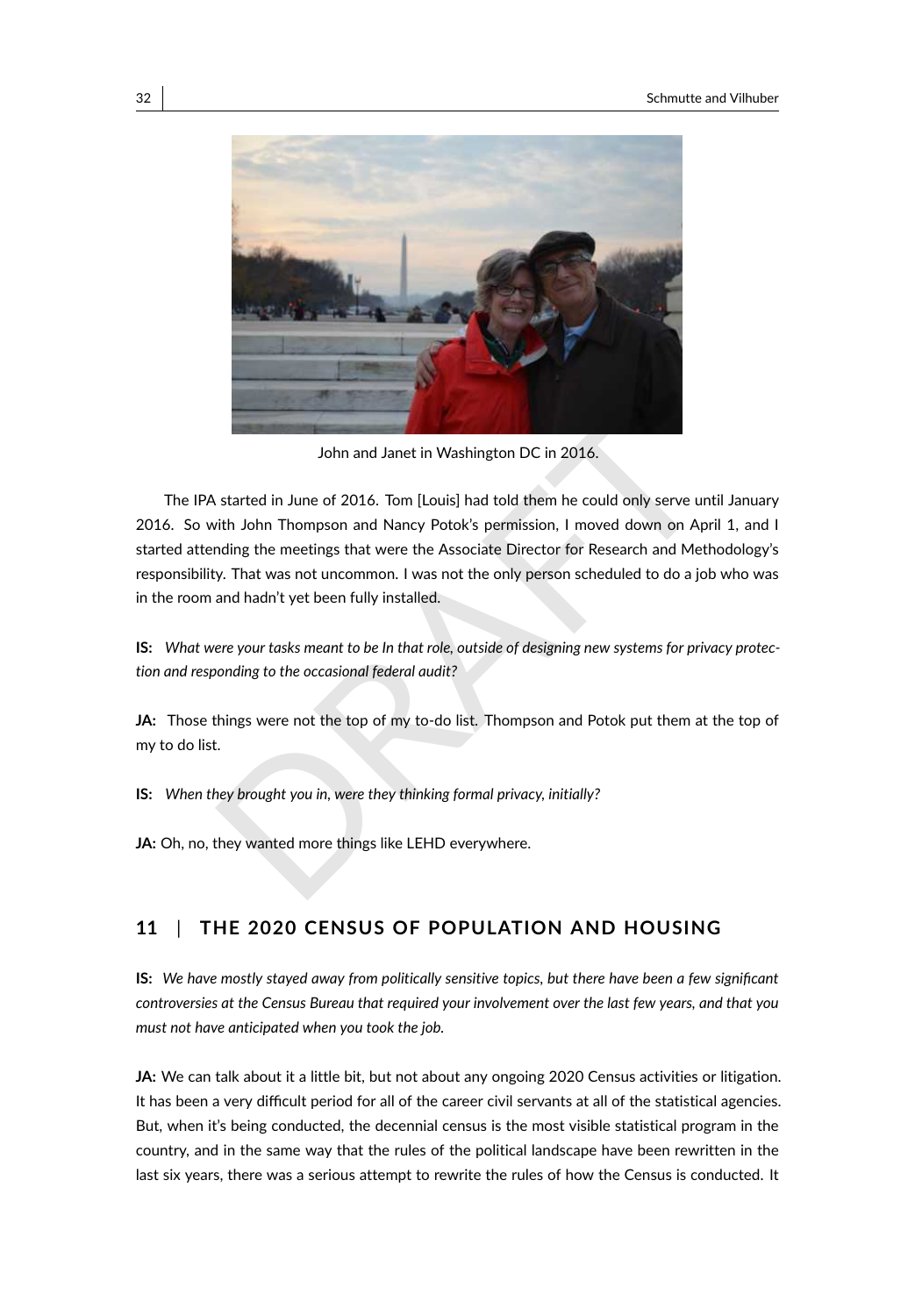wasn't successful, but it was extremely aggressive.

**IS:** *How do you think social scientists and other data users will need to adjust their research activities to account for the disclosure avoidance system?*

**JA:** The researchers are already adjusting their research activities - they're working with private companies, and the private companies are restricting their ability to compute and publish far more than the Census Bureau does. Transparent disclosure avoidance methods will allow public-use data to be used in a statistically correct manner. That was the impetus for the quality standards that the Census Bureau now has with respect to direct estimates from survey data – you want to publish them in a way that allows them to be used properly. The point was made decades ago in opinion polling – you almost never see an opinion poll that doesn't contain a margin of error. Now, whether that reflects all the uncertainty in the opinion poll or not is a much more interesting question, but the idea that just because you labeled it a census as a full enumeration, there's no uncertainty in the point estimates, is just foolish.

almost never see an opinion poll that doesn't contain a margin of error. Now, whether<br>all the uncertainty in the opinion poll or not is a much more interesting question, but<br>it is the transienty of the opinion poll or not Uncertainty doesn't come just from disclosure avoidance. In fact, that's not even the major source of uncertainty. In a face-to-face, or direct report, population census, coverage error is the probably the biggest problem. The techniques available for measuring coverage error have many of the same statistical limitations that the original data collection had. So you want to have multiple measures, and you want to be cognizant of what they're telling you. Our demographers and internal statisticians have been smart about this for decades. But the communication problem occurs when the actual enumeration is published with precision down to the units column—its accuracy isn't anywhere near that because of the many sources of uncertainty. There's a dissonance that is hard to message.

**IS:** *We are both aware of some of the discussions about the implications of differential privacy for social science research in the work of demographers and so on. Would a silver lining of these debates be that differential privacy applied to the decennial census, and to other Census Bureau products, will force social science researchers to take the various sources of uncertainty in data products more seriously?*

**JA:** I hope so, and I hope that in doing so they don't think that the disclosure avoidance error is the major source of uncertainty, because that's certainly not the case. Demographers are trained to take imperfect population data and develop improved estimates of age pyramids and population growth. That's the inherent skill set of that discipline.

**LV:** *The forecast for future population is always uncertain, the contribution of the disclosue avoidance noise to that is likely to be quite small.*

**JA:** I don't understand why as a discipline, quantifying uncertainty isn't a higher priority, but I have this discussion regularly with demographers at the Census Bureau, and I can confirm that it is not a priority. Acknowledging uncertainty happens all the time, usually in the form of alternative scenario projections. But as much as they say, explicitly, each point in that multiple assumption set of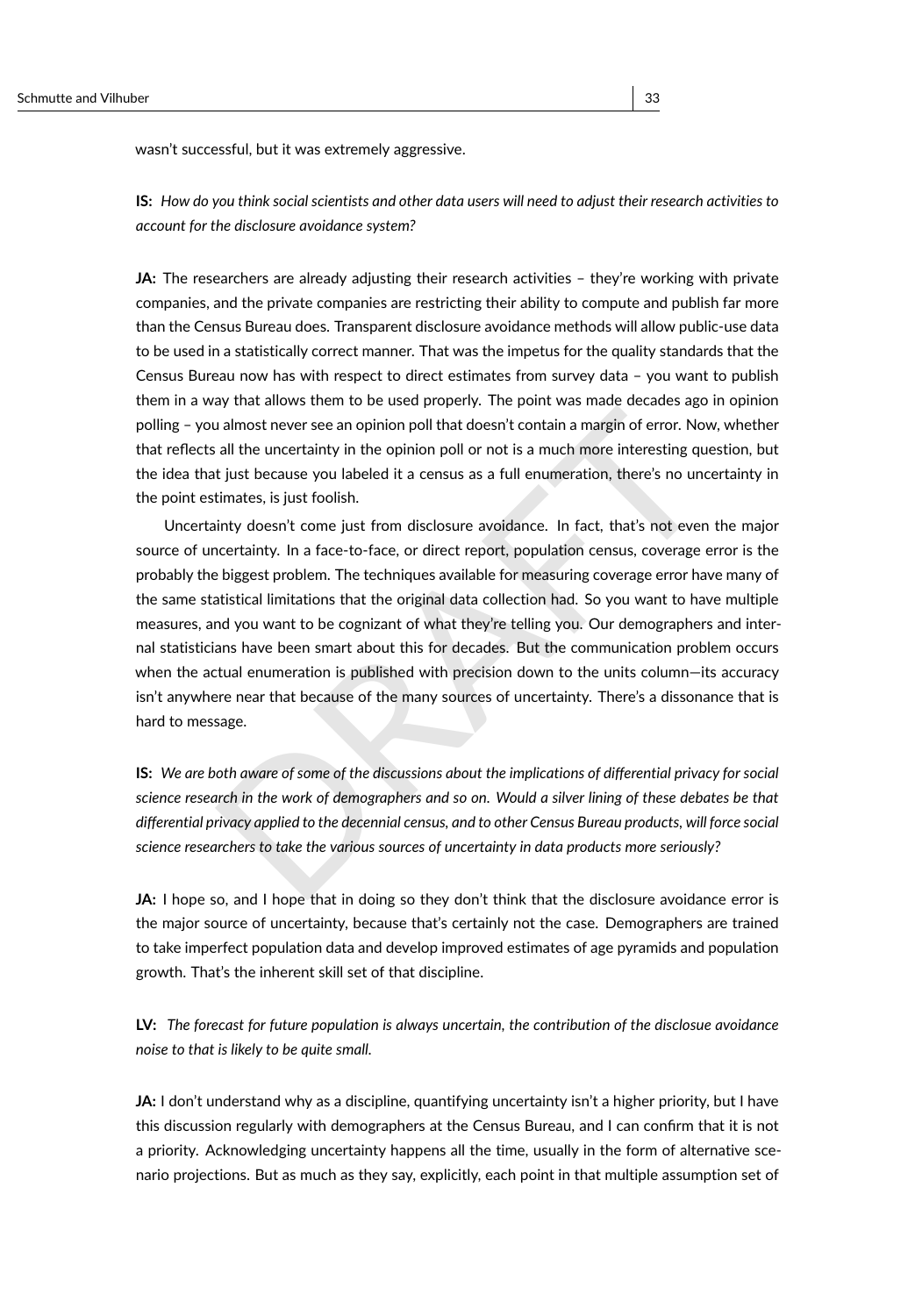scenarios is considered equally likely, when a less sophisticated person looks at it, they look at the middle and treat the extremes as a range. Really, the range is much wider than that, because each one of those points had uncertainty around it, and they're all considered equally likely.

**IS:** *I guess, one one last policy related question. This is just a very easy question. But how did you end up at – was it 19.8 – as the final privacy loss budget for the Decennial Census disclosure avoidance system?*

eason about confidentiality protection, not just the worst case. Getting there involve<br>einterests of many different groups but prioritizing the redistricting use case. Redistric<br>ging because the final geographic units—the **JA:** Properly calculated it was 17.44 at  $\delta$  = 1/10<sup>10</sup>. But you really should use the  $\rho$  parameter (2.63) [\[16\]](#page-45-0). In the end, the 2020 Census Disclosure Avoidance System used a much more nuanced version of differential privacy, called zero-concentrated differential privacy (zCDP), than the original framework of -differential privacy. zCDP uses the entire distribution of the privacy-loss random variable to reason about confidentiality protection, not just the worst case. Getting there involved balancing the interests of many different groups but prioritizing the redistricting use case. Redistricting is challenging because the final geographic units—the new voting districts—cannot be specified in advance. They have to be drawn using a basic geographic primitive—for decades now census blocks—to deliver approximately equal population voting districts within pre-specified, politically defined geographic areas. These voting districts must conform to the anti-discrimination provisions of Section 2 of the 1965 Voting Rights Act. The catch is that location protection requires uncertainty in the block populations. That uncertainty must fade rapidly as the voting districts are aggregated into pre-defined political districts. This requirement, along with the requirement that large racial and ethnic minorities had to have the chance to form voting districts in which candidates from those minorities were in principle electable, meant that sufficient privacy-loss budget had to be allocated to racial and ethnic data and to the populations of political entities but relatively little needed to be allocated to the block-level statistics themselves.

### **12** | **RESEARCH CHALLENGES FOR CENSUS**

**IS:** *So that is sort of related to my next question. What are the most important research challenges facing the Census Bureau, or the developers and users of official statistics?*

**JA:** So it is the same one that was true in 1998. It's now so big an issue that it not only can't be ignored, you can't say you're thinking about it, you actually have to be doing something about it. We have to reduce the burden on respondents, and reuse information as much as possible. You cannot generate every statistic with its own custom instrument. That's still a much more difficult transition than most people realize.

The core set of methods, that the 350 or so mathematical statisticians at the Census Bureau know, are primarily related to finite population sampling theory: How do you draw the samples? How do you compute the estimator? How do you compute the variance of the estimator? And how do you detect failures in your assumptions? An incredibly valuable toolkit. We have sampling estimation and variance estimation branches all over the Census Bureau implementing the solutions for each of our 100 or so surveys. Yes, they use some common software. Yes, they use administrative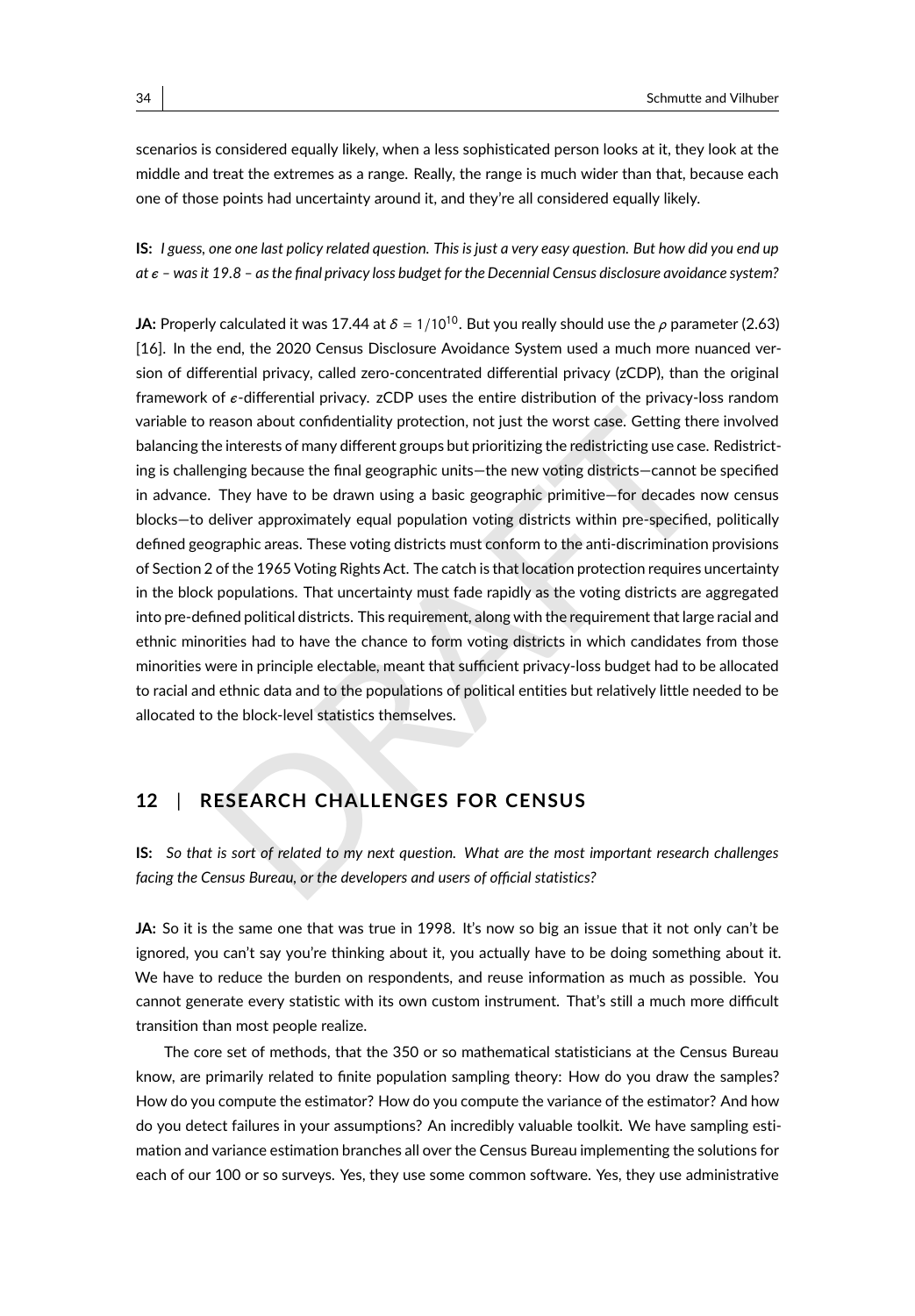records. Yes, they use third party data. But the use of administrative records inside the Census Bureau – the big use is to build the frames, which is a very traditional use. And to be frank, very well understood by the mathematical statisticians who do it and run or work for the various parts of the Census Bureau that assemble and maintain those.

But those frames don't talk to each other. That's Ron Jarmin's big project for the first part of this decade – to get those frames to talk to each other. It isn't just that they don't talk to each other. They don't even have a metadata language to use to describe how they want to talk to each other! The way that people think about how to do a new product remains: "Let me get access to all these specialized data assets in one place, and write a custom integration, estimation and data quality application.

We don't have a software stack that says: "You can see all the assets! Here are each of the tables, here's a primary key, the secondary keys. Here's the ones that have been linked exactly, here's the ones that have been linked according to probabilistic methods. Here are the tools you need to assess the impact of those probabilistic methods." The Census Bureau just doesn't have it.

In the accuration and the secondary levy. The eres are the unit with the properties of. The secondary key, the secondary keys. Here's the ones that have been linked exactle the systs the impact of those probabilistic metho Which doesn't mean that there aren't lots of innovative products — there are. There's very interesting work going on using AI and machine learning to improve autocoders. Autocoders have been around for eons. There's a huge one in the Demographics Directorate that is essentially every verbatim response to a race and ethnicity question that the Census Bureau has ever encountered since it started asking for such verbatims. I didn't know this, so you might as well learn it since I did. We didn't start asking for verbatims for whites and blacks until the 2020 Census. So they have this huge database of verbatims that are used to generate the complex coding schemes that get you all the detailed race and ethnicity codes. We have elaborate ones that do autocoding of NAICS, autocoding of occupations, and natural language processing from paper data capture. It wasn't until very recently that we started doing products that integrated some of this into the actual statistical output. There's a very nice state-level retail trade series that was just released and some other experimental products that are beginning to do serious multiple source integration.

That's the way we're going to live in this century. The 21st century statistical systems are going to reuse burden by harvesting things we couldn't harvest in 2000 because they didn't exist. The problem now is that we haven't figured out how to combine those data harvesting systems with our survey systems to produce statistics that we understand the properties of. But we're a lot closer. That really has to be enabled. So one of the things I have tried to do on my watch is to enable the computing environments that allow this to happen. We now have a very well established policy and computing environment for doing web scraping that respects all the regulations you expect a statistical agency to respect, but allows you to set up a web scraping project fully supervised by our policy office and fully capable of going into production once you have worked out the case. That didn't exist five years ago. Cloud computing environments didn't exist at Census five years ago. Those things happened simultaneously. The biggest push for cloud computing environments was to get the internet self-response instrument for the 2020 Census in the cloud. That had deadlines that you couldn't just push back a couple months. Those ATOs [Authority to Operate] showed up within days of the systems being turned on.

**LV:** *Those challenges don't sound unique to the US context. To what extent are you learning from others*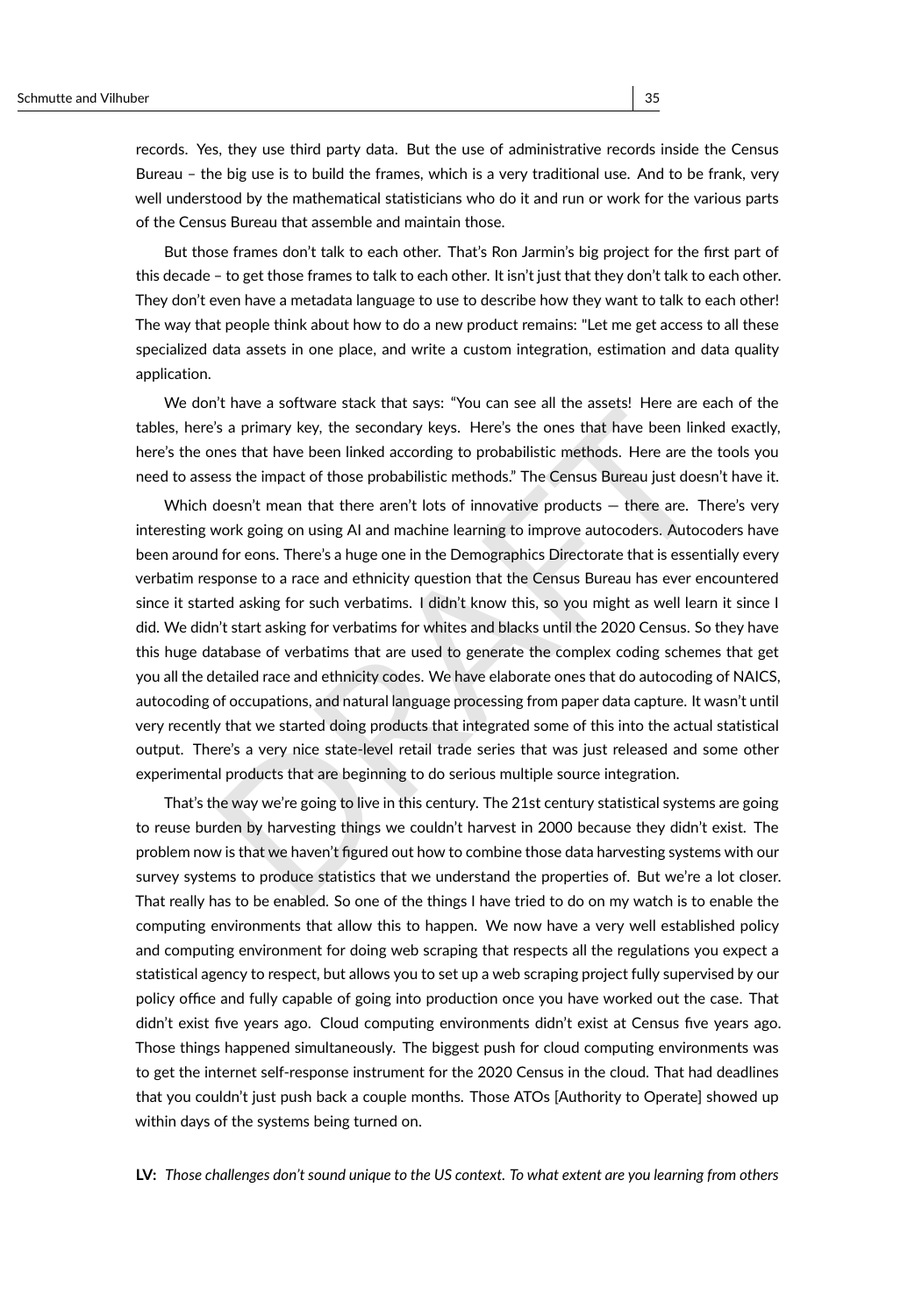#### *statistical agencies facing similar challenges? In particular, the integration of administrative data?*

**JA:** I haven't been as active in the international environment as I intended to be because of things that happened in the first four years of my appointment. But I'm aware of the large suite of experimental products that Stats Netherlands has. Stats Canada has also developed a framework, I think they have fewer products. We also have a framework, it's well-disseminated within the Bureau, and it's understood by the teams that are trying to use it, as deliberately in between a one-off research project, and a production project. It's an experimental data series or data product. The Household Pulse Survey and the Small Business Pulse Survey are such products. They explicitly do not meet Census Bureau official product quality standards, but they don't hide that fact. They lay it out, and they're in continuous improvement mode.

way, the Research and Methodology Directorate enabled the Household Pulse Surverongly encouraged our Center that does behavioral science methods, CBSM, to have trics.<sup>75</sup> And they did, and I said, "As far as I can tell, yo By the way, the Research and Methodology Directorate enabled the Household Pulse Survey, because I strongly encouraged our Center that does behavioral science methods, CBSM, to have a look at Qualtrics.<sup>75</sup> And they did, and I said, "As far as I can tell, you can prototype in Qualtrics much faster than the other things you're using." That was quickly confirmed. Qualtrics was a small enough company – it has since been bought – that they cooperated in getting an ATO, which meant that we could put Title-13 protected data into the frame: very extensive contact histories that contain emails and phone numbers. That's what enabled the Household Pulse Survey, because that frame could be spun up. Now we needed a lot of help from Qualtrics and from experts at the Census Bureau like Jason Fields, Jeff Sissons and Jenny Hunter Child in implementing standard surveys to get it to run, but it was enabled by having that contract in place.

That wasn't a problem for the Business Pulse Survey, because to run the 2017 Economic Census, they had switched to all electronic responses. So they had an electronic contact history, validated emails. It still has problems if you run on a long term because it needs ways to refresh the frame, which is being addressed. So, there isn't unwillingness to do these kinds of things, it just sometimes takes shocks of enormous magnitude to move the system to actually do it.

The shock that moved the 2020 Census to do modern disclosure avoidance was the demonstration that database reconstruction wasn't just a mathematical possibility identified by some computer scientists in the early 2000s. It was very real, and we were very alarmed.

#### **13** | **REFLECTIONS ON THE U.S. STATISTICAL SYSTEM**

**IS:** *You mentioned that the biggest challenge facing statistical agencies is this issue of burden, a "burden budget" in some sense. Then there's a privacy-loss budget to go around. Once again, it kind of seems like those are things that are a little bit easier to think about allocating in the context of an integrated statistical system, which we don't have in the United States and didn't sound like you're particularly sanguine about the prospects for one.*

#### **JA:** Slim and none.

**IS:** *I know there have been some policy changes that would seem to support going in the direction of*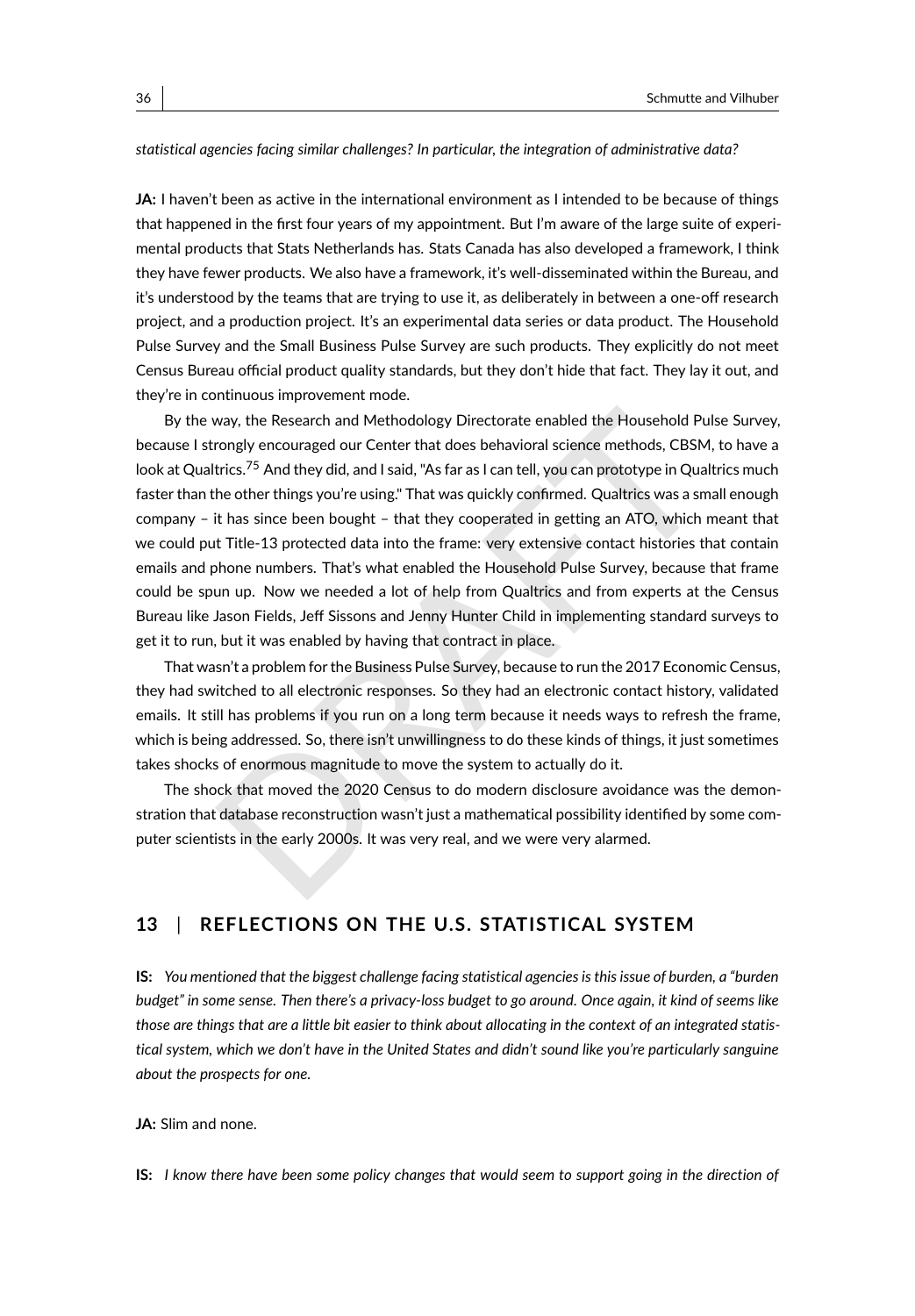*a more unified national statistical system. I wonder what you think about those policies, and then what would a second-best environment look like for the kinds of changes you think need to happen?*

**JA:** Sounds like you're talking about the National Secure Data Service? What I will point out is that the original *Commission* that Katharine Abraham chaired,[76](#page-43-1) and the CNStat panel, the consensus panel that published the two volume series on modernizing federal statistics by using multiple sources, contained considerable overlap [\[15,](#page-45-1) [14\]](#page-45-2). They all got to their consensus by acknowledging that there were many nontraditional sources of data that were available, in principle, to enhance our statistical system at either no or very reduced reuse burden. Also, by acknowledging that there was an enormous privacy problem, which both the commission and the CNStat consensus panel explicitly acknowledged and prioritized in terms of where the research has to happen in order to get this to work.

In its modern instantiation, only the "There's lots of data sources that people want to use," seems to have survived into the public policy discussion. Like all these other problems are just going to go away. It survives in the public policy forum, primarily because open government and open data are already the law, and relatively easy to defend on a variety of grounds. But mostly, they're only useful for data that don't involve human beings.

ork.<br>
ordern instantiation, only the "There's lots of data sources that people want to use<br>
we survived into the public policy discussion. Like all these other problems are jus<br>
away. It survives in the public policy forum As soon as the data involve human beings, every single agency that has the authority to collect it has its own confidentiality and privacy statutes. You can wave your hands and you can say, well, we'll fix that or that doesn't really matter. But in the federal statistical system, when people talk about data sharing, they mean "Census and IRS sharing their data with everybody else." That's what they mean. The only way to enable that is a statute that explicitly permits tiered access to those data. Said statute does not exist, and said clauses are not a part of any statute that I've seen. So it's very important to modernize the statistical infrastructure, and the statistical community gets about one new law every 20 years, the Foundations Act of 2018 - Foundations of Evidence-Based Policymaking Act – that's our latest act!

Right now, whether Congress goes on to create a National Secure Data Service or not, within that act, Title III definitely strengthens statistical agencies' ability to share data, definitely provides proper guidance in the form of law about what constitutes appropriate behavior by a statistical agency and what constitutes inappropriate behavior by the department that it may or may not be housed in. Those were really important advances, and they haven't nearly been codified in regulation the way they need to be.

#### **14** | **LOOKING FORWARD**

**IS:** *What are some of the research projects – inside census, outside census, your own work, other people's work – that you're the most excited about right now?*

**JA:** In terms of other people's work, the effort to try to estimate prices and quantities jointly for price indices, which Ron Jarmin is leading, is, I think, likely to be a very important innovation. Not just because we can stop doing price indices by Matthew Shapiro's formula, which is: the Census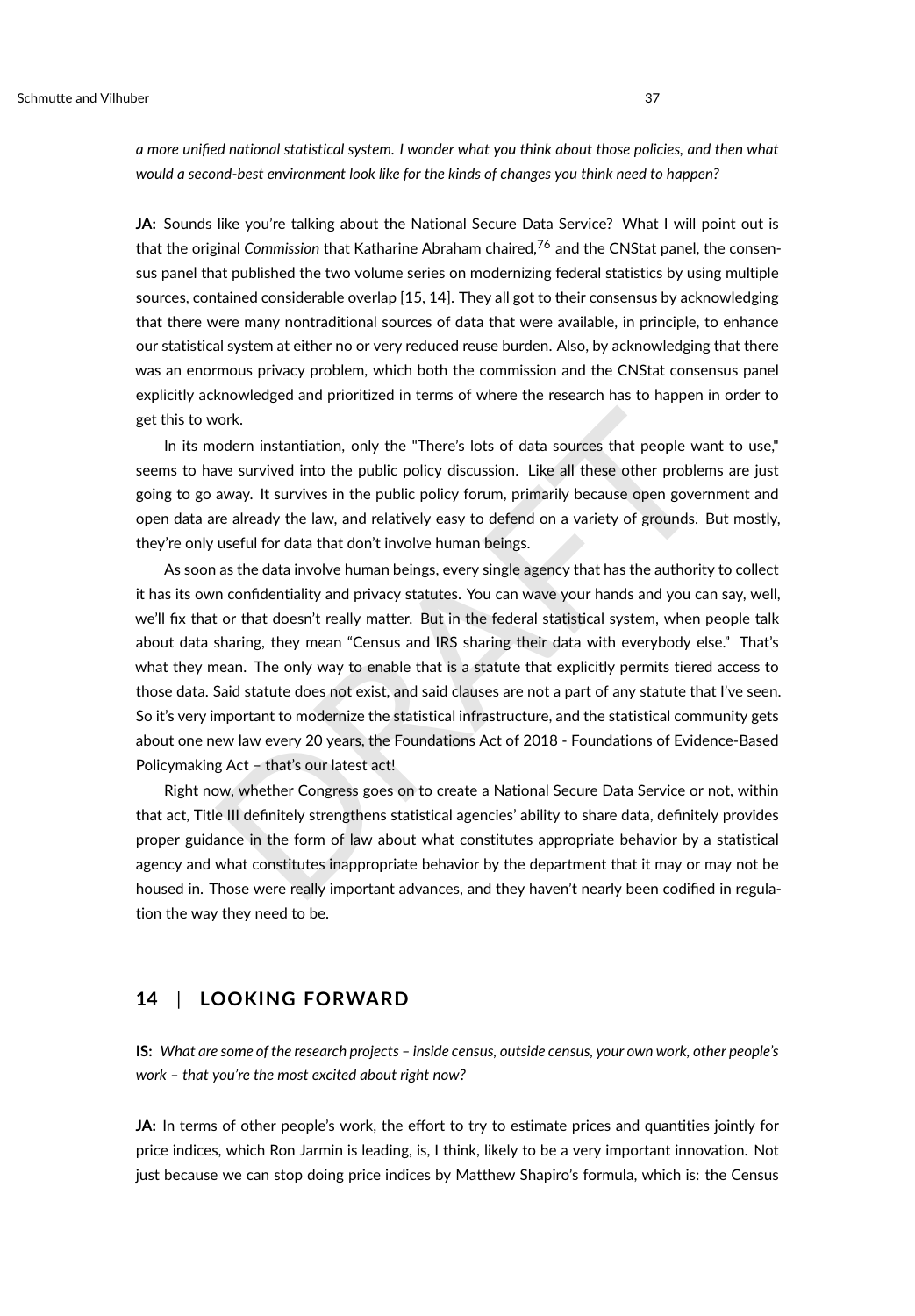Bureau collects the numerator, the BLS collects the denominator, and the BEA does long division ... which belongs to him, not me. Inside the Census Bureau, I'm quite pleased with the enormous research effort that modernizing our disclosure avoidance systems has produced. What is extremely gratifying, though, is to watch as people are developing new products, they've basically been told that they have to use formal privacy methods or they're not going to get them cleared for release, and they have done so. So, as far as I can see, the phase change has happened.

Most of what complicates finishing it is trying to figure out how to handle the existing products, which – the two that are most concerning, the American Community Survey and Economic Census – they're just extremely tough nuts to crack. If you take the workflow and try to make the workflow formally private, that's simply going to fail, and has failed multiple times now. So a fundamental re-engineering has to happen. That happens in those products, but not every cycle. So, you know, patience is not my long suit, but there isn't, in this case, any substitute for it. It takes some patience, and as those products are reengineered, and especially as they're reengineered to use multiple sources, that's when we can intervene with modern disclosure avoidance methods.

not my long suit, but there isn't, in this case, any substitute for it. It takes some patience products are reengineered, and especially as they're reengineered to use multipl's when we can intervene with modern disclosure In the intermediate term, the things I'm most excited about are moving from research to production uses of large scale statistical modeling as a replacement for direct estimation. I am the third chief scientist, not the first, who has tried to encourage that at the Census Bureau. We have enormous expertise. This is an area where there are plenty of statisticians and data science experts who understand how to do this and why you would want to. So it's going to be done for parts of the 2020 Census. Some of it is likely to be done for the American Community Survey. This comes a lot closer to the kind of win-win that we like in innovation because you basically get a product that has much better statistical properties, but no increased burden. You're supplementing the survey data with extra sources from which you get covariance and, sometimes, direct responses. You're supplementing the survey data by exploiting temporal, spatial and multivariate correlation in the underlying data similar to the way it's done in other products you see routinely supplied by data aggregators, who don't have to document their methods quite as well. That's what they're doing. They're modeling the low-level data. If you dig, you can see that that's what they did. There is really no reluctance to use modeled data in the federal statistical system. The national accounts are modeled data. But the tradition that guides most of the statisticians who work in the survey parts of the federal system strongly favors the direct estimate, even when the evidence is overwhelming that the generic use case would be better served by the modeled estimate.

**IS:** *That brings us to another question: what kinds of training do you think future official statisticians, or current official statisticians who will continue to work in the field should be focusing on.*

**JA:** The obvious one is standard methods in data science, which have their own vocabulary that I am somewhat reluctant to use because I wasn't trained in that vocabulary.

**IS:** *What are the components of the data scientists toolkit that you have in mind?*

**JA:** The ability to use modern programming languages to structure data you ingest in unstructured form. What I mean by unstructured form is that it doesn't come in rows and columns with a dictio-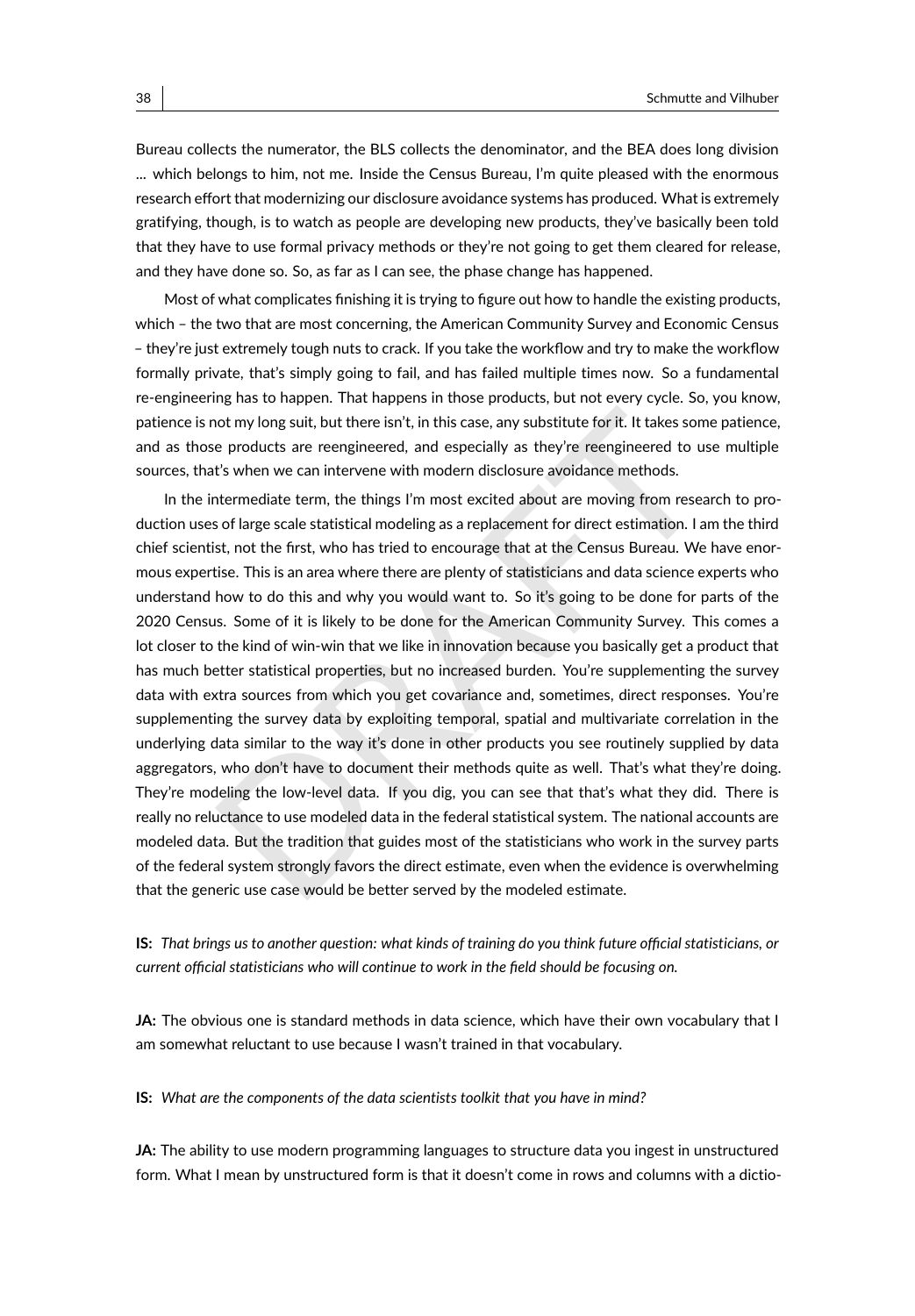nary that defines the contents of each column—the plan that tells you where the rows came from. That's clearly one of the most essential tools. I believe that the term of art there is "wrangling". I learned that as ETL [Extract, Transform, and Load].

**LV:** *Does that need to be a statistician's skill set, or is the skill in developing the ability to collaborate with a data science expert who knows how to do the wrangling?*

**JA:** We're basically just adding data science skills to the descriptions of lots of positions. OPM [U.S. Office of Personnel Management] is supporting that by having a list of core competencies that you need to have to claim that you're a data scientist and qualify for one of these positions. But you could get them in a statistics program or in a data science program, and probably in many computer science programs.

It's not that we label it data science. It's that the way the survey lifecycle works at the Census Bureau, the data science toolkit doesn't come into play until much later in the processing, when you try to fix all the things that the formal sampling theory didn't deliver in the realized data quite the way the theory said it ought to have, and that's no secret. People have been doing that for decades as well. So that's the obvious one—add data science tools to the survey processing toolkit.

Frames.<br>
Hat we label it data science. It's that the way the survey lifecycle works at the Census<br>
Hat we label it data science tolkit doesn't come into play until much later in the processing, when yo<br>
the things that the The far less obvious one is we don't hire enough people trained in applied mathematics and optimization. I have tried to find people willing to work for the Census Bureau who come out of such programs—Cornell has one, lots of the major universities have them. Their graduates are just scarfed up by Google, Apple, Facebook, and Alibaba. They're in incredible demand, because they can put together the software stack that you need to implement the things that survey statisticians or economists can prototype but they can't do at scale. They weren't trained to do at scale and they shouldn't be trained to do them at scale. We need whole units inside the Census Bureau whose job it is to do that at scale – to build the full software stack and allow the disciplinary specialists to exploit their comparative advantage, which is not the comparative advantage of the applied mathematician and optimization specialist. If I hadn't had a few of those specialists to call on, we would not have been able to do the 2020 census disclosure avoidance system.

**IS:** *You were trained as an economist, do you think that economists are properly trained to be working with or in the production of statistics?*

**JA:** The economists and the statisticians, the research economists, research statisticians, research demographers, research sociologists, research information science specialists that we hire at the Census Bureau are just like the ones that are hired in academia or in business. They come from their graduate education properly tooled, but then they show up in an environment that is not as enabling as it could be. You can have Python in all of your computing environments at the Census Bureau. Not that Python's the only thing you might want to use. But if you want to spin up a large scale computational facility, we only have a few experts who can help you do that. They're overcommitted and constrained by the rules. You know, I listened in amazement when Pat Bajari came to the Census Bureau three or four years ago, to offer us collaboration with Amazon and his team of economists. They know the statistics. But Pat was joined at the hip by a software engineer,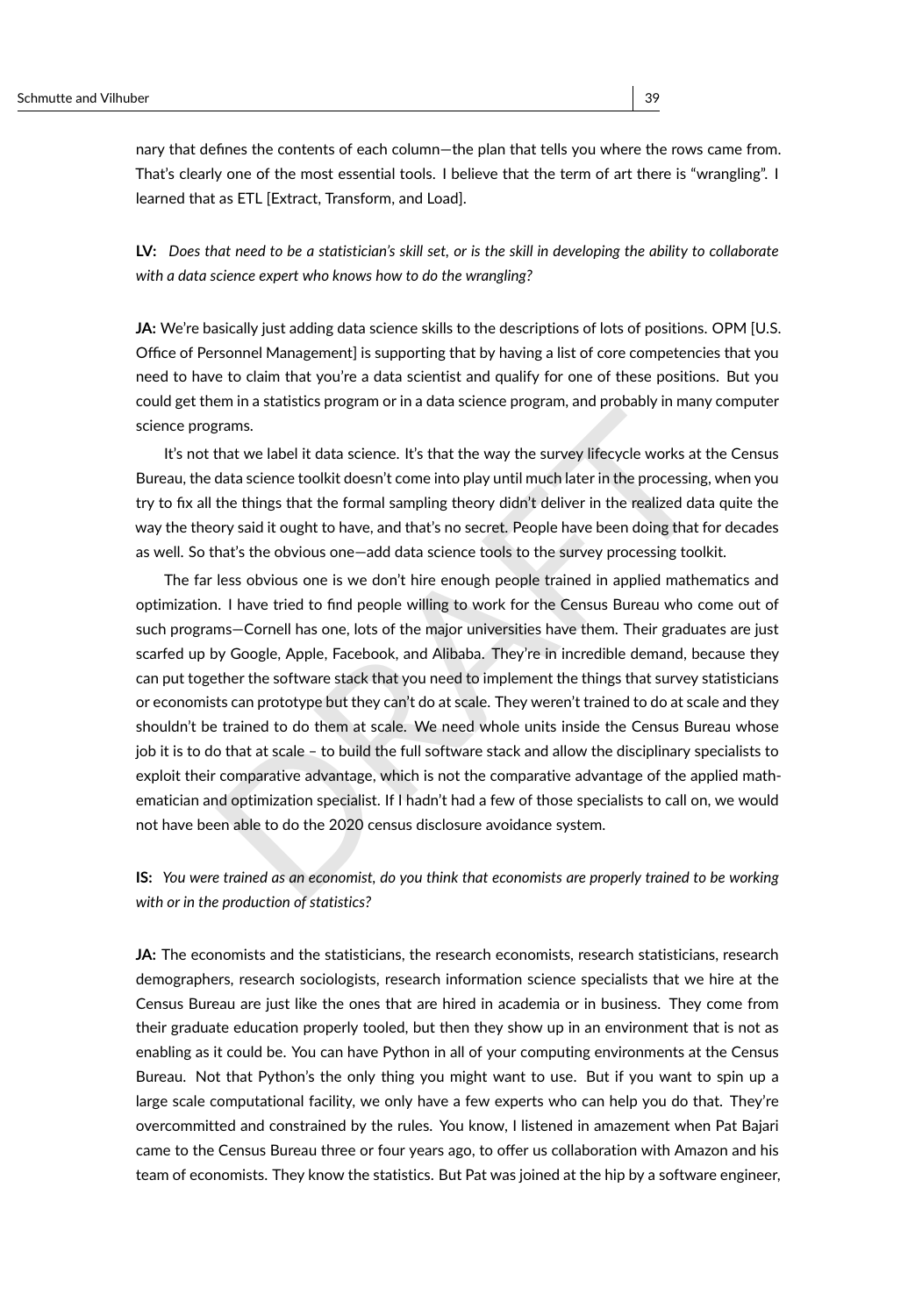who was his peer, and her job was to build the stack. They just need one working instance. They had one working project, and she scaled it to be able to run 100,000 hedonic regressions a day. With, you know, no army of economists selecting all the right hand side variables and properly trimming them up.

We live in a multidisciplinary research world now. If your team doesn't have specialists in the right proportions in the computational aspects as well as specialists in the subject matter areas, you're not going to get nearly as far as you could. I remember watching this at Cornell in the early 2000s – the biologists and the optimization specialists were already studying how to model protein folding, and they understood it to be a complex optimization problem for which there was not at the time good software. That toolkit did revolutionize biology. Similar toolkits are going to revolutionize the statistical agencies. They're going to tap non-human residuals of our activity, and build reliable indices from them that we can use to measure our well-being and other things with more granularity, more timeliness, and their own set of statistical quality issues.

Just a footnote, when we do that, we will probably stop publishing population numbers down to the units column, because the accuracy of the underlying data does not support that precision. Just FYI.

#### **LV:** *A real softball: where do you see yourself in 10 years?*

**JA:** Oh, I'm in agreement with my life partner and wife that I will not do this job much longer, and that I will have control of my schedule and therefore of our leisure activity back again soon. But I don't know whether I'll go back to the university or do something different. I'm gonna write a memoir. I've got some nice stories to tell. I can't tell them as a civil servant, but I can tell them afterwards.

and them that we can use to measure our well-being and other things with more granularity them that we can use to measure our well-being and other things with more granularity hess, and their own set of statistical quality I got a little nostalgic a while ago. I sent Xiao-Li Meng a paper he had been awaiting for the Harvard Data Science Review on the day it was due, June 30. He wrote back, "Thank you so much. You've got it in just as I'm about to start my sabbatical tomorrow, July 1," which would have been when my next sabbatical at Cornell would also have started, if I were still a professor at Cornell. So I want to figure out some substitute for that. It's hard to imagine retiring! That's not sort of a thing that I ever envisioned within the definition of "labor supply goes to zero." But I am going to take back control of my calendar.

**LV:** *Yeah, I happen to know that part of Xiao-Li's sabbatical involves going fishing. I consider that to be the ultimate control of your calendar.*

**JA:** That does sound pretty attractive, but I haven't been skiing in a while, and I wouldn't mind doing that.

**LV:** *I think that's an excellent note to wrap up the interview.*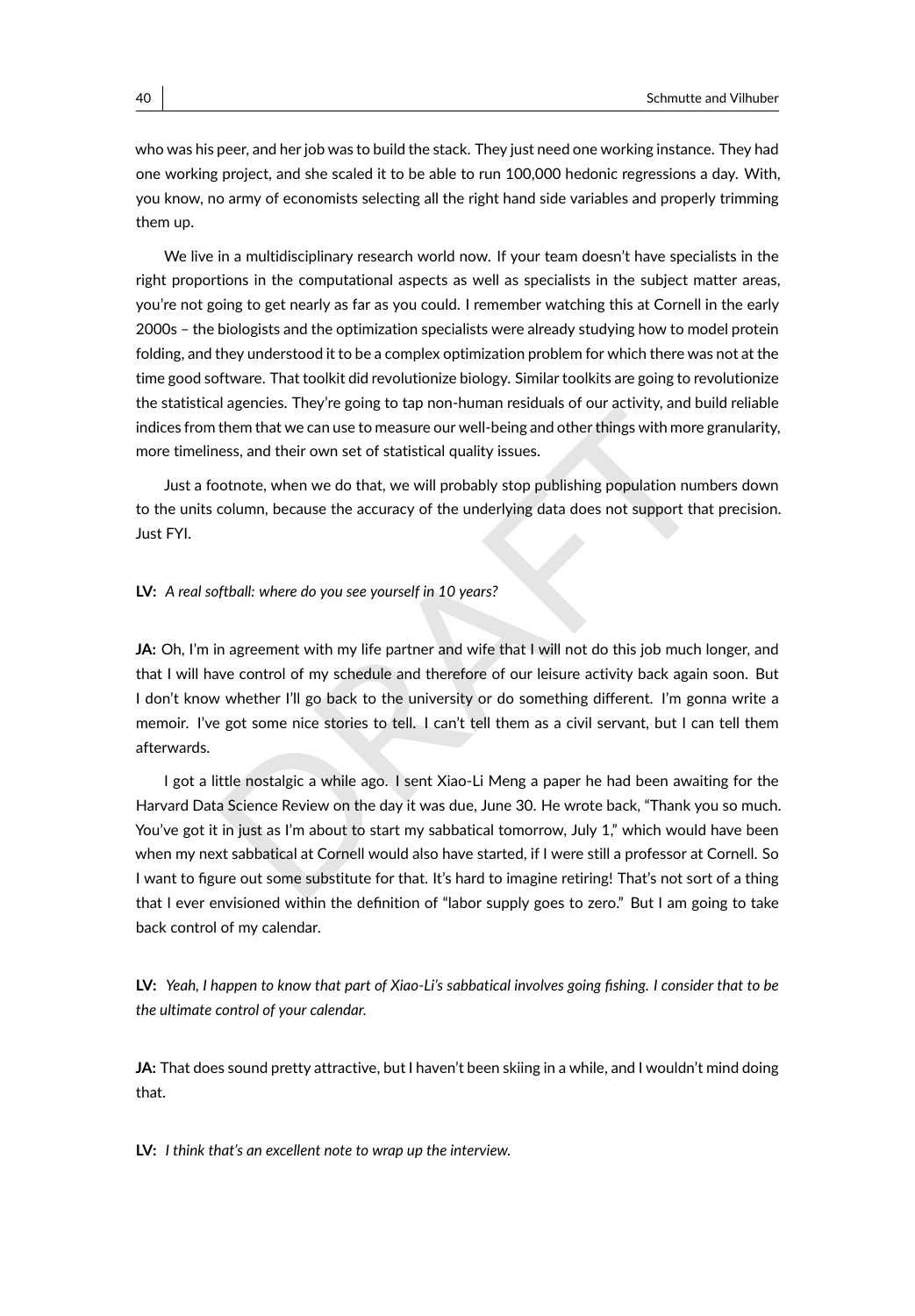### **Acknowledgements**

We thank Janet Abowd for providing us with many pictures from John's life, only some of which found their way into this article.

#### **Notes**

#### | **Notes for section 2**

- <span id="page-40-0"></span> $1$  Emil T. Hofman was Professor of Chemistry at Notre Dame who taught chemistry to over 32,000 students at Notre Dame. see <https://news.nd.edu/news/emil-hofman/> (accessed 8 October 2021).
- <span id="page-40-1"></span> $2$  V. Joseph Hotz is professor of economics, as of 2021 at Duke University. He obtained his Ph.D. in Economics at the University of Wisconsin-Madison in 1980.
- <span id="page-40-2"></span><sup>3</sup> Deirdre McCloskey is a professor of economics, history, English, and communication oat the University of Illinois at Chicago. See https://www.deirdremccloskey.com/main/vita.php, accessed 8 October 2021.
- <span id="page-40-3"></span>4 James Heckman is an economist, still at the University of Chicago in 2021. He won the Nobel Memorial Prize in Economics in 2000.
- <span id="page-40-4"></span><sup>5</sup> See https://en.wikipedia.org/wiki/Sanford\_J.\_Grossman (accessed 8 October 2021).
- <span id="page-40-6"></span><span id="page-40-5"></span><sup>6</sup> See https://en.wikipedia.org/wiki/Marc\_Nerlove (accessed 8 October 2021).
- at en university or wissinsin<sup>11</sup> ratusour in 1700.<br>Closkey is a professor of economics, history, English, and communication oat the University bicago. See https://www.deirdrenceloskey.com/main/vita.php, accessed 8 October  $<sup>7</sup>$  Arnold Zellner was an economist and statistician, and a professor of economics at the University of</sup> Chicago from 1966 until his death in 2010. He was a fellow of various societies, including the American Statistical Association, which he was also the President of in 1991.
- <span id="page-40-7"></span><sup>8</sup> See https://www.brookings.edu/experts/gary-burtless/ (accessed 8 October 2021).
- <span id="page-40-8"></span>9 Institutional Review Boards, also called "ethics boards" in other countries. IRBs were formally introduced in the United States in 1974 with the signing of the National Research Act.

### | **Notes for section 3**

- <span id="page-40-9"></span> $10$  TA = Teaching assistant, RA = research assistant.
- <span id="page-40-10"></span><sup>11</sup> Gary Becker was a professor of economics at the University of Chicago from 1970 until his death. He was elected a Fellow of the American Statistical Association in 1965, and won the Nobel Memorial Prize in Economics in 1992. Gary died in 2014.
- <span id="page-40-11"></span><sup>12</sup> Schultz received the Nobel Prize in economics in 1979 for his contributions, see [https://www.nobelprize](https://www.nobelprize.org/prizes/economic-sciences/1979/schultz/facts/). org/prizes/economic-sciences/1979/schultz/facts/ (accessed 8 October 2021.
- <span id="page-40-12"></span><sup>13</sup> Deaton won the Nobel Prize in Economics in 2015 "for his analysis of consumption, poverty, and welfare." See https://www.nobelprize.org/prizes/economic-sciences/2015/deaton/facts/ (accessed 8 October 2021).
- <span id="page-40-13"></span><sup>14</sup> Lazear pioneered the field of personnel economics and was founder of the Society of Labor Economists. Eddie passed away in 2020. See <https://www.hoover.org/profiles/edward-paul-lazear> (accessed 8 October 2021)
- <span id="page-40-14"></span><sup>15</sup> <https://faculty.crest.fr/fkramarz/>
- <span id="page-40-15"></span> $^{16}$ <https://www.anderson.ucla.edu/faculty/edward.leamer/>
- <span id="page-40-16"></span><sup>17</sup> [https://www.cmu.edu/news/stories/archives/](https://www.cmu.edu/news/stories/archives/2016/december/obituary-fienberg.html)2016/december/obituary-fienberg.html

#### | **Notes for section 4**

```
^{18}https://www.nobelprize.org/prizes/economic-sciences/1987/solow/facts/
```

```
19 https://www.nobelprize.org/prizes/economic-sciences/1970/samuelson/facts/
```

```
^{20}https://economics.mit.edu/faculty/mpiore/brief
```

```
21 http://www.princeton.edu/~gchow/
```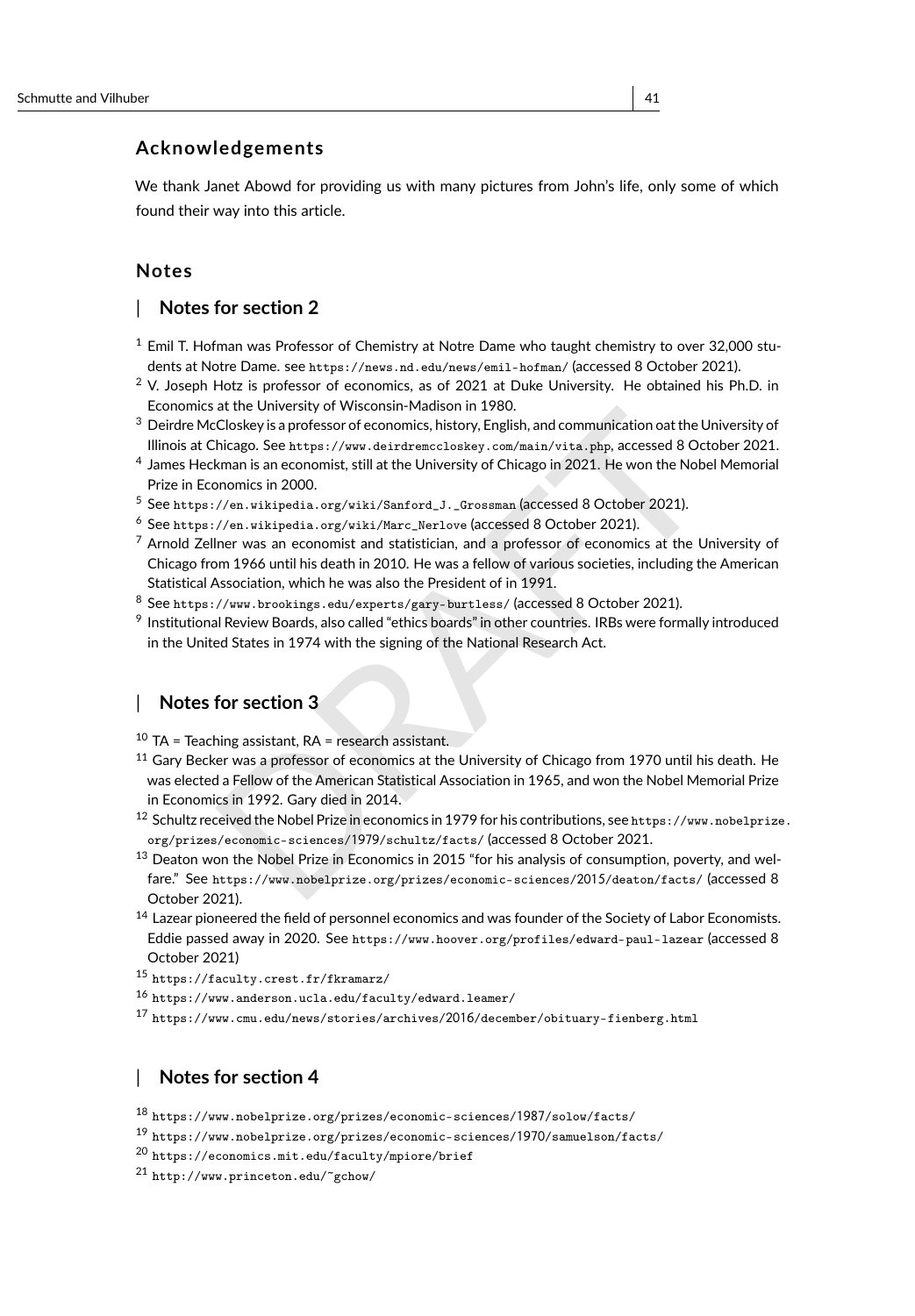<span id="page-41-0"></span><sup>22</sup> [http://lapa.princeton.edu/peopledetail.php?ID=](http://lapa.princeton.edu/peopledetail.php?ID=289)289

- <span id="page-41-1"></span><sup>23</sup> [https://en.wikipedia.org/wiki/D.\\_Gale\\_Johnson](https://en.wikipedia.org/wiki/D._Gale_Johnson)
- <span id="page-41-2"></span><sup>24</sup> <https://economics.ucsd.edu/faculty-and-research/faculty-profiles/gordon.html>
- <span id="page-41-3"></span><sup>25</sup> [http://sites.google.com/site/gerzoo](http://sites.google.com/site/gerzoo00/home)00/home
- <span id="page-41-4"></span><sup>26</sup> <https://scholar.harvard.edu/goldin/home>
- <span id="page-41-5"></span><sup>27</sup> [https://en.wikipedia.org/wiki/Aaron\\_Lemonick](https://en.wikipedia.org/wiki/Aaron_Lemonick)
- <span id="page-41-6"></span><sup>28</sup> <https://irs.princeton.edu/people/henry-farber>
- <span id="page-41-7"></span> $^{29}$ [https://www.nobelprize.org/prizes/economic-sciences/](https://www.nobelprize.org/prizes/economic-sciences/2021/card/facts/)2021/card/facts/

<span id="page-41-8"></span><sup>30</sup> <https://irs.princeton.edu/>

#### | **Notes for section 6**

<span id="page-41-9"></span><sup>31</sup> <https://www.parisschoolofeconomics.eu/en/margolis-david/>

- <span id="page-41-10"></span><sup>32</sup> Alain Monfort is a French econometrician, fellow of the Econometric Society. Together with Christian Gouriéroux, created CREST, originally the research center of the French national statistical agency INSEE, as well as co-author of the econometrics textbook *Statistique et modèles économétriques* .
- <span id="page-41-11"></span>33 INSEE is the French national statistical agency
- <span id="page-41-12"></span><sup>34</sup> As of 2021, Abowd, Kramarz, and Margolis [3] has about 3,200 citations on Google Scholar.
- <span id="page-41-13"></span><sup>35</sup> https://www.nobelprize.org/prizes/economic-sciences/2010/mortensen/facts/

#### | **Notes for section 7**

- <span id="page-41-14"></span><sup>36</sup> Nancy Gordon was associate director at the U.S. Census Bureau from 1995 until she retired in 2012. See https://en.wikipedia.org/wiki/Nancy\_Gordon .
- <span id="page-41-15"></span><sup>37</sup> As of 2021, Julia Lane is a professor at the NYU Wagner Graduate School of Public Service, see [https:](https://wagner.nyu.edu/community/faculty/julia-lane) [//wagner.nyu.edu/community/faculty/julia-lane](https://wagner.nyu.edu/community/faculty/julia-lane) .
- <span id="page-41-17"></span><span id="page-41-16"></span><sup>38</sup> James Spletzer is an economist, at that time at the Bureau of Labor Statistics, and as of 2021 with the Census Bureau's LEHD program.
- W. par associate of the Exonometric Society. Together with Christia<br>
fort is a French econometrician, fellow of the Econometric Society. Together with Christia<br>
c, created CREST, originally the research center of the Frenc <sup>39</sup> IPA refers to an assignment (secondment) under the Intergovernmental Personnel Act (IPA) Mobility Program. In one variant, an academic remains affiliated with his or her home institution, but works for an agency of the U.S. federal government, which in turn re-imburses the home institution.
- <span id="page-41-18"></span>40 Ron Jarmin is the acting director of the U.S. Census Bureau as of October 2021, and has previously held several other lead positions in the Census Bureau.
- <span id="page-41-19"></span><sup>41</sup> W-2 is the form used in the United States by firms to report labor earnings and taxes withheld annually to the Internal Revenue Service, the national tax collection agency.
- <span id="page-41-20"></span><sup>42</sup> The grant proposal's abstract can be viewed at https://www.nsf.gov/awardsearch/showAward?AWD\_ID= 9978093[&HistoricalAwards=false](https://www.nsf.gov/awardsearch/showAward?AWD_ID=9978093&HistoricalAwards=false) (accessed 4 October 2021).
- <span id="page-41-21"></span><sup>43</sup> As of 2021, Martha Stinson is a senior economist at the U.S. Census Bureau.
- <span id="page-41-22"></span><sup>44</sup> As of 2021, Paul Lengermann is an assistant director at the Federal Reserve Board in Washington, DC.
- <span id="page-41-23"></span>45 As of 2021, Karen Conneely is an Associate Professor in the Department of Human Genetics at the Emory University School of Medicine.
- <span id="page-41-24"></span><sup>46</sup> As of 2021, Kevin McKinney and Kristin Sandusky are a senior economists at the U.S. Census Bureau. Roberto Pedace is professor of economics at Scripps College, CA, USA.
- <span id="page-41-25"></span> $^{47}$  26 U.S. Code § 6103-J, see [https://www.law.cornell.edu/uscode/text/](https://www.law.cornell.edu/uscode/text/26/6103)26/6103.
- <span id="page-41-26"></span><sup>48</sup> As of October 2021, Gary Benedetto is Assistant Center Chief in the Center for Enterprise Dissemination, Disclosure Avoidance at the U.S. Census Bureau
- <span id="page-41-27"></span>49 Haltiwanger is Professor of Economics at University of Maryland and, since 1987, a Research Associate in the Center for Economic Studies at Census. See <http://econweb.umd.edu/~haltiwan/> .
- <span id="page-41-28"></span><sup>50</sup> [https://en.wikipedia.org/wiki/DEC\\_Alpha](https://en.wikipedia.org/wiki/DEC_Alpha)
- <span id="page-41-29"></span><sup>51</sup> Jeremy Wu was the program manager for LEHD from 2004 to 2010.
- <span id="page-41-30"></span>52 Robert Sienkiewicz is currently Chief of the Center for Enterprise Dissemination at Census.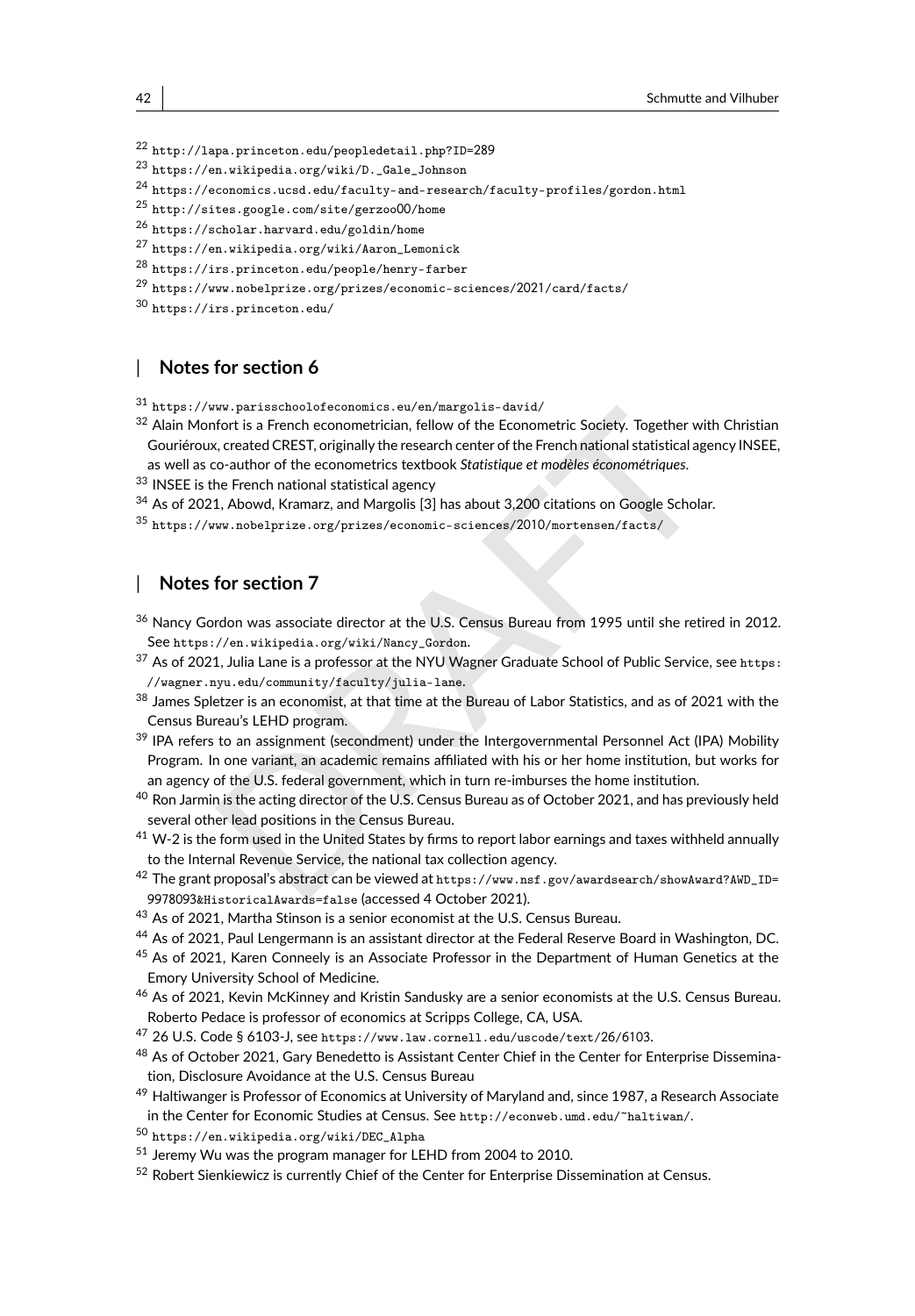- <span id="page-42-0"></span><sup>53</sup> New Hampshire joined the LED Partnership in 2010, marking the first time all 50 states, the District of Columbia, Puerto Rico and the US Virgin Islands had signed MOUs with the Census Bureau. [https:](https://lehd.ces.census.gov/announcements.html#121310) [//lehd.ces.census.gov/announcements.html#](https://lehd.ces.census.gov/announcements.html#121310)121310 (accessed 4 October 2021).
- 

```
54 https://onthemap.ces.census.gov
```
### | **Notes for section 8**

- <span id="page-42-2"></span><sup>55</sup> The QCEW is conducted independently by the Bureau of Labor Statistics. See [https://www.bls.gov/](https://www.bls.gov/cew/) [cew/](https://www.bls.gov/cew/) .
- <span id="page-42-3"></span><sup>56</sup> <https://www.dol.gov/general/topic/training/onestop>
- <span id="page-42-4"></span><sup>57</sup> Chet Bowie was director of the Census Bureau's Demographic Surveys Division until 2005.
- <span id="page-42-5"></span><sup>58</sup> Erica Groshen was the BLS Commissioner from 2013 to 2017.
- <span id="page-42-6"></span><sup>59</sup> The Household Pulse Survey has been running since April 2020, in collaboration with 13 other federal agencies. https://www.census.gov/programs-surveys/household-pulse-survey.html (accessed 4 October 2021).
- <span id="page-42-7"></span>ehold Pulse Survey has been running since [A](https://datascience.harvard.edu/people/cynthia-dwork)pril 2020, in collaboration with 13 other fees.<br>
https://www.census.gov/programs-surveys/household-pulse-survey.html (accessed<br>
2021).<br>
2021).<br>
the Confidential Information Protec <sup>60</sup> CIPSEA is the Confidential Information Protection and Statistical Efficiency Act, a federal law enacted in 2002 (P.L. 107–347 and 44 U.S.C. § 101), and was re-authorized in the Foundations for Evidence-Based Policymaking Act of 2018-2019 (P.L. 115–435).

#### | **Notes for section 9**

- <span id="page-42-8"></span><sup>61</sup> Ivan Fellegi was the Chief Statistician of Canada from 1985 to 2008. https://en.wikipedia.org/wiki/ [Ivan\\_Fellegi](https://en.wikipedia.org/wiki/Ivan_Fellegi) .
- <span id="page-42-9"></span><sup>62</sup> As of 2021, Cynthia Dwork is Professor of Computer Science at Harvard University, see [https://](https://datascience.harvard.edu/people/cynthia-dwork) datascience.harvard.edu/people/cynthia-dwork .
- <span id="page-42-10"></span><sup>63</sup> Steve Fienberg passed away in 2016 after a long illness.
- <span id="page-42-11"></span><sup>64</sup> As of 2021, Jerry Reiter is professor of statistical science at Duke University, see http://www2.stat. [duke.edu/~jerry/](http://www2.stat.duke.edu/~jerry/) for more details.
- <span id="page-42-12"></span><sup>65</sup> As of 2021, Aleksandra Slavković is professor of statistics at Penn State University, see [http://personal.](http://personal.psu.edu/abs12/) [psu.edu/abs](http://personal.psu.edu/abs12/)12 / for more details.
- <span id="page-42-13"></span><sup>66</sup> https://journalprivacyconfidentiality.org/
- <span id="page-42-14"></span> $67$  Adrian Dobra graduated from Carnegie-Mellon in 2002, and as of 2021, is professor in the department of Statistics at the University of Washington.
- <span id="page-42-15"></span><sup>68</sup> Lawrence H. Cox was a statistician, and the former assistant director of official statistics at the National Institute of Statistical Sciences (NISS). Larry passed away in 2016.
- <span id="page-42-16"></span><sup>69</sup> As of 2021, Johannes Gehrke is the director of Microsoft Research. At the time, he was Professor of Computer Science at Cornell.
- <span id="page-42-17"></span> $70$  As of 2021, Daniel Kifer is a professor in the Department of Computer Science & Engineering at Penn State University.
- <span id="page-42-18"></span> $71$  As of 2021, Ashwin Machanavajjhala is an associate professor in the Department of Computer Science, Duke University, and a co-founder of Tumult Labs, a firm specializing in deploying differentially private data release systems.
- <span id="page-42-19"></span><sup>72</sup> Laura McKenna, formerly Zayatz, was then head of the DRB.

#### | **Notes for section 10**

<span id="page-42-20"></span><sup>73</sup> Cynthia Clark was associate director for methodology and standards from 1996 to 2004.

<span id="page-42-21"></span><sup>74</sup> Nancy Potok was Deputy Director of the Census Bureau from around 2012 to 2017, when she became the Chief Statistician of the United States.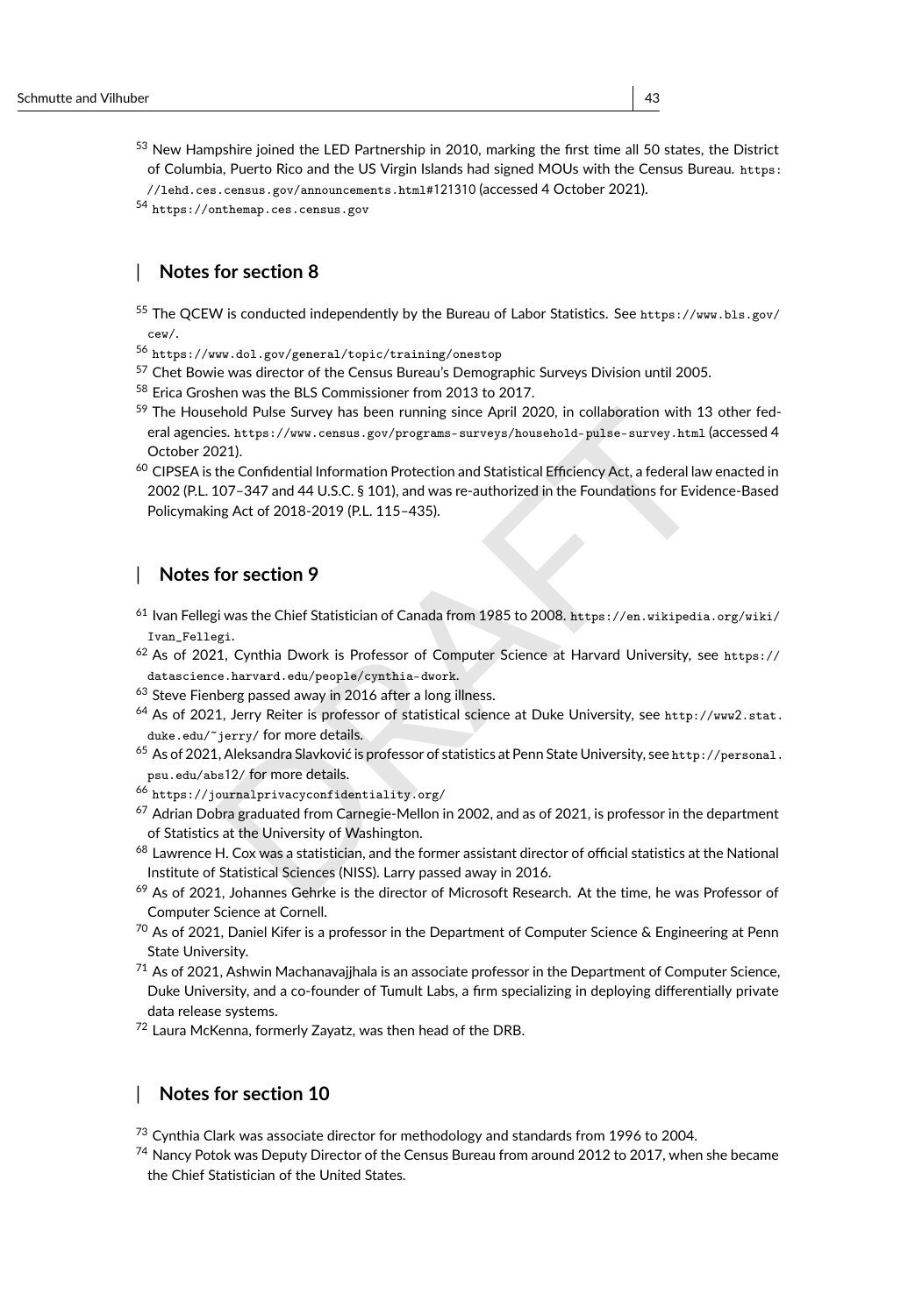### | **Notes for section 12**

<span id="page-43-0"></span><sup>75</sup> Qualtrics is a private-sector company specializing in online surveys. <https://qualtrics.com>

### | **Notes for section 13**

<span id="page-43-1"></span><sup>76</sup> The U.S. Commission on Evidence-Based Policymaking was created in 2016 and delivered a final report to Congress in September 2017. It was chaired by Katherine Abraham. For more information, see [https:](https://en.wikipedia.org/wiki/U.S._Commission_on_Evidence-Based_Policymaking##External_links) [//en.wikipedia.org/wiki/U.S.\\_Commission\\_on\\_Evidence-Based\\_Policymaking#External\\_links](https://en.wikipedia.org/wiki/U.S._Commission_on_Evidence-Based_Policymaking##External_links).

PRAFTER OF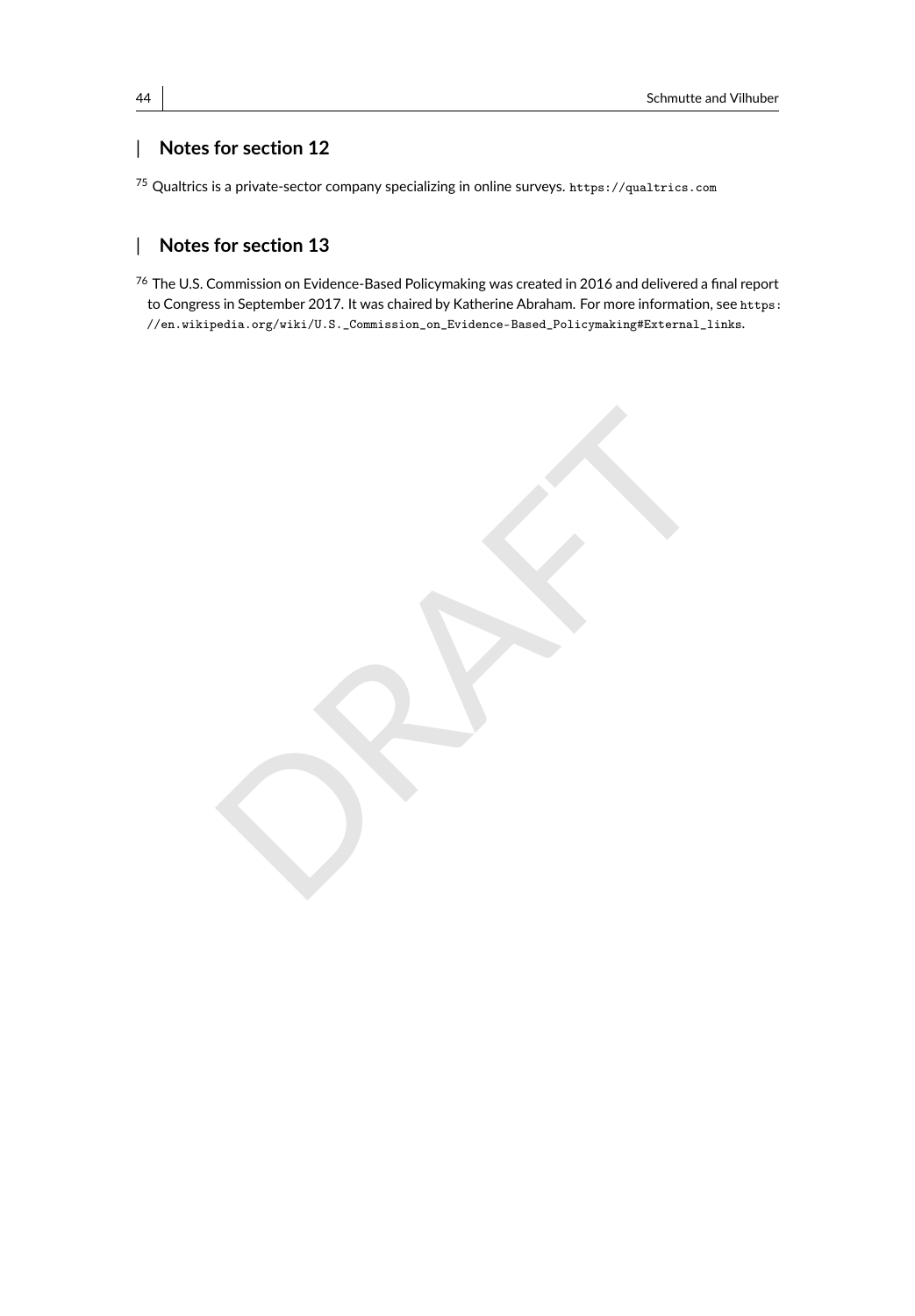#### **References**

- <span id="page-44-5"></span>[1] John M Abowd, Hampton Finer, and Frances Kramarz. Individual and firm heterogeneity in compensation: An analysis of matched longitudinal employer-employee data for the state of washington. In *The Creation and Analysis of Employer-Employee Matched Data*. Emerald Group Publishing Limited, 1999.
- <span id="page-44-7"></span>[2] John M Abowd, R Kaj Gittings, Kevin L McKinney, Bryce Stephens, Lars Vilhuber, and Simon D Woodcock. Dynamically consistent noise infusion and partially synthetic data as confidentiality protection measures for related time series. *US Census Bureau Center for Economic Studies Paper No. CES-WP-12-13*, 2012.
- <span id="page-44-3"></span>[3] John M. Abowd, Francis Kramarz, and David N. Margolis. High wage workers and high wage firms. *Econometrica*, 67(2):251–333, 1999. URL: [http://www.jstor.org/stable/](http://www.jstor.org/stable/2999586)2999586 , [https:](https://doi.org/10.1111/1468-0262.00020) //doi.org/10 .1111 /1468 -0262 .00020 .
- <span id="page-44-4"></span>braz<sup>710</sup>.1111/1468-0262.00020.<br>
A. Abowd, Kevin L. McKinney, and lan M. Schmutte. Modeling endogenous mob<br>
armings determination. Journal of Business & Economic Statistics, 37(3):405–418, 201<br>
15.2017.1356727, https://doi [4] John M. Abowd, Kevin L. McKinney, and Ian M. Schmutte. Modeling endogenous mobility in earnings determination. *Journal of Business & Economic Statistics*, 37(3):405–418, 2019. URL: https://dx.doi.org/10 .1080 /07350015 .2017 .1356727 , arXiv:https://dx.doi.org/10 .1080 / 07350015 .2017 .1356727 , https://doi.org/10 .1080 /07350015 .2017 .1356727 .
- <span id="page-44-9"></span>[5] John M Abowd, Bryce E Stephens, Lars Vilhuber, Fredrik Andersson, Kevin L McKinney, Marc Roemer, and Simon Woodcock. 5. the lehd infrastructure files and the creation of the quarterly workforce indicators. In *Producer dynamics*, pages 149–234. University of Chicago Press, 2009.
- <span id="page-44-2"></span>[6] Arthur P Dempster, Nan M Laird, and Donald B Rubin. Maximum likelihood from incomplete data via the em algorithm. *Journal of the Royal Statistical Society: Series B (Methodological)*, 39(1):1–22, 1977.
- <span id="page-44-11"></span>[7] Adrian Dobra. *Statistical Tools for Disclosure Limitation in Multiway Contingency Tables*. Ph.D. Thesis, Department of Statistics, Carnegie-Mellon, Pittsburgh, PA, USA, 2002.
- <span id="page-44-12"></span>[8] Adrian Dobra, Stephen Fienberg, and Mario Trottini. Assessing the risk of disclosure of confidential categorical data. In J.M. Bernardo, M.J. Bayarri, J.O. Berger, A.P. Dawid, D. Heckerman, A.F.M Smith, and M. West, editors, *Bayesian Statistics 7*, pages 125–144. Oxford University Press, 2003.
- <span id="page-44-8"></span>[9] Timothy Evans, Laura Zayatz, and John Slanta. Using noise for disclosure limitation of establishment tabular data. In *Proceedings of the Annual Research Conference, US Bureau of the Census, Washington, DC*, volume 20233, pages 65–86, 1996.
- <span id="page-44-1"></span>[10] Kenneth C. Kehrer, John F. McDonald, and Robert A. Moffitt. Final Report of the Gary Income Maintenance Experiment: Labor Supply. Mathematica Policy Research Reports 51df25f673f04a369a8883ba4, Mathematica Policy Research, 1979. URL: [https://ideas.repec.](https://ideas.repec.org/p/mpr/mprres/51df25f673f04a369a8883ba4bc00caf.html) [org/p/mpr/mprres/](https://ideas.repec.org/p/mpr/mprres/51df25f673f04a369a8883ba4bc00caf.html)51df25 f673 f04 a369 a8883ba 4bc00caf.html .
- <span id="page-44-0"></span>[11] Terence F. Kelly and Leslie Singer. The Gary Income Maintenance Experiment: Plans and Progress. *The American Economic Review*, 61(2):30–38, 1971. Publisher: American Economic Association. URL: [https://www.jstor.org/stable/](https://www.jstor.org/stable/1816971)1816971 .
- <span id="page-44-6"></span>[12] Julia Lane, Javier Miranda, James Spletzer, and Simon Burgess. The effect of worker reallocation on the earnings distribution: Longitudinal evidence from linked data. In *The Creation and Analysis of Employer-Employee Matched Data*. Emerald Group Publishing Limited, 1999.
- <span id="page-44-10"></span>[13] Ashwin Machanavajjhala, Daniel Kifer, John Abowd, Johannes Gehrke, and Lars Vilhuber. Privacy: Theory meets practice on the map. In *2008 IEEE 24th international conference on data engineering* , pages 277–286. IEEE, 2008.